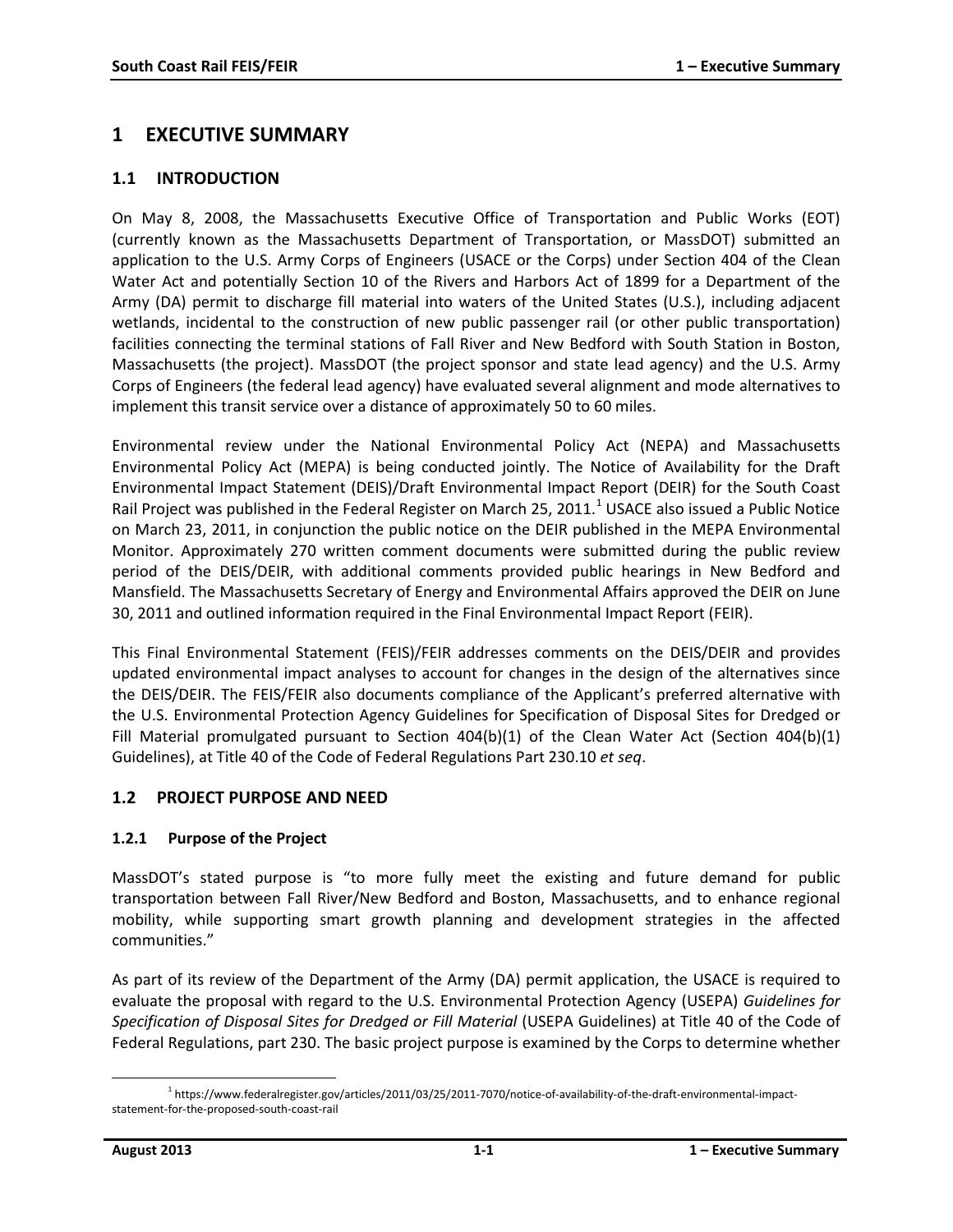the project is water-dependent. A project is water dependent if it requires access or proximity to, or siting within, a special aquatic site<sup>[2](#page-1-0)</sup> in order to fulfill its basic purpose. The Corps has determined that the basic project purpose for the MassDOT proposal is: "to more fully meet the existing and future demand for public transportation between Fall River/New Bedford and Boston, Massachusetts." Since ground-based public transportation does not fundamentally require siting within a special aquatic site to meet this basic project purpose, the USEPA Guidelines stipulate that practicable alternatives are (1) presumed to exist and (2) presumed to be less environmentally damaging than the proposed action, unless clearly demonstrated otherwise.

The overall project purpose is used by the USACE to evaluate whether there are less environmentally damaging practicable alternatives available. The 404(b)(1) Guidelines state that an alternative is practicable if it is available and capable of being done after taking into consideration cost, existing technology, and logistics in light of *overall* project purposes [(40 Code of Federal Regulations (CFR) 230.10(a)(2)]. This evaluation applies to all waters of the United States, not just special aquatic sites.

Determination of the overall project purpose is the USACE's responsibility; however, MassDOT's needs and the type of project being proposed are considered by the USACE in reaching this determination. The overall project purpose is defined by the USACE as: "to more fully meet the existing and future demand for public transportation between Fall River/New Bedford and Boston, MA, and to enhance regional mobility." This definition is specific enough to define MassDOT's needs, but not so restrictive as to constrain the range of alternatives that must be considered under the USEPA Guidelines.

For purposes of the current NEPA analysis, USACE considers and expresses the proposed project's underlying purpose and need from a public interest perspective when appropriate, but generally focuses on MassDOT's purpose and need statement. The Council on Environmental Quality (CEQ) regulations at 40 CFR 1502.13, stipulate that the EIS purpose and need statement "shall briefly specify the underlying purpose and need to which the agency is responding in proposing the alternatives including the proposed action." The USACE exercises independent judgment in defining the purpose and need for the project from both MassDOT's and the public's perspectives. The purpose and need as independently determined by the USACE is: to more fully meet the existing and future demand for public transportation between Fall River/New Bedford and Boston, MA, and to enhance regional mobility.

### **1.2.2 Need for the Project**

The current transportation system connecting Southeastern Massachusetts with Boston and internally is primarily a highway system and characterized by a lack of transportation mode choice, especially public transit. The highway system is composed of major, limited access state routes, regional highways, and local roadways (Figure 1.2-1). As the population in the South Coast region and employment in the Boston area have grown, the demands on the roadway system linking Southeastern Massachusetts to Boston and the rest of the region have increased, as reflected by increased traffic volumes, resulting in traffic congestion and adverse effects on air quality, climate change and transportation safety. Projected regional growth and the trend of commuters to locate to areas further away from the Boston metropolitan core will exacerbate the existing problems and affect an increasing number of people.

Although important investments in regional transportation facilities and services are planned and being implemented, they are localized and would not fundamentally address the lack of regional mobility and

<span id="page-1-0"></span> $^2$  40 CFR Part 230 Section 404(b)(1) Guidelines for Specification of Disposal Sites for Dredged or Fill Material. Subpart E--Potential Impacts on Special Aquatic Sites.  $\overline{\phantom{a}}$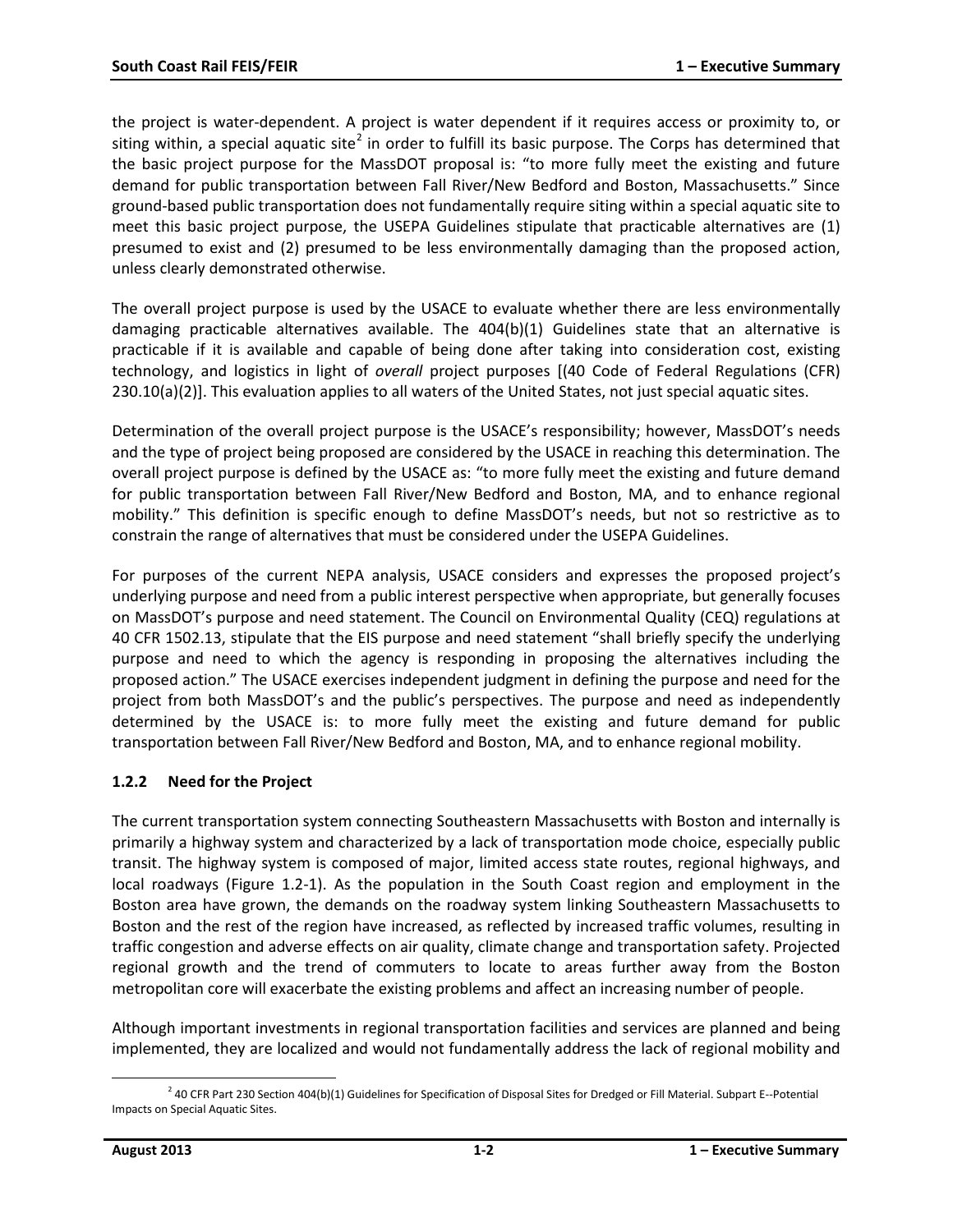service quality. Expansion of the existing South Coast transit services (bus, taxis, park-and-ride and vanpool) is limited by the roadway congestion.

In consideration of the above, MassDOT therefore proposes enhancement of public transit connections (collectively known as the South Coast Rail Project) to improve transportation between New Bedford/Fall River and Boston and between South Coast cities.

The South Coast Rail project is proposed by MassDOT as part of a comprehensive effort to achieve a series of broad transportation and development goals, as well as specific objectives for improving the quality of transportation services and the equity of the distribution of services within the state. These goals and objectives have been developed by MassDOT over several decades as part of both broadbased policies and specific regional documents, including the *GreenDOT Policy Directive* (2010), *South*  Coast Rail Plan for Action (2007), MBTA Program for Mass Transportation (200[3](#page-2-0), 2010 Draft Update<sup>3</sup>), *Toward a New Growth Policy for Massachusetts* (1977) and *Boston Transportation Planning Review* (1970-1973). In addition to statewide plans, regional transportation goals provide a basis for evaluating options for improvement of transportation services and facilities in the South Coast region. These regional goals are included in the 2007 Regional Transportation Plans for New Bedford/Fall River/Taunton Region (adopted by the Southeastern Regional Planning & Economic Development District - SRPEDD); the Brockton Region (adopted by the Old Colony Planning Council - OCPC) and the Boston Region (adopted by the by Metropolitan Area Council - MAPC). The long-term transportation plans of the region support the development of transportation improvements that enhance accessibility, increase mobility, encourage alternatives to automobiles, and provide a more equitable distribution of transit services.

A key component of MassDOT's South Coast Rail proposal is Smart Growth, as it integrates two needs identified by MassDOT for the South Coast region that are related to transportation: *economic development* and *environmental preservation*. Southeastern Massachusetts has been the fastest growing region in the Commonwealth for many years both in terms of population and housing units and this growth has been characterized by development sprawl in exurban areas resulting in the loss of farms, fields and forests and damages to the character of the historic villages and cities within the region. At the same time, the historic cities of Fall River and New Bedford have seen a decline in population and economic vitality and their economic growth has been constrained by poor transportation access to the Boston employment market**.** 

MassDOT's intent is for the South Coast Rail project to provide opportunity to generate new economic development, including that resulting from improved access from New Bedford and Fall River to labor markets in Boston and reverse commute access from areas such as Taunton to New Bedford and Fall River, while shaping this growth so that the project helps preserve environmental resources. The South Coast Rail project envisions clustering people and jobs near transit facilities in conjunction with local land use planning, thereby reducing the potential for sprawl and loss of open space. MassDOT is implementing the South Coast Rail smart growth initiatives in partnership with municipalities.

<span id="page-2-0"></span>l

 $3$  http://www.ctps.org/bostonmpo/4\_resources/1\_reports/1\_studies/3\_transit/pmt.html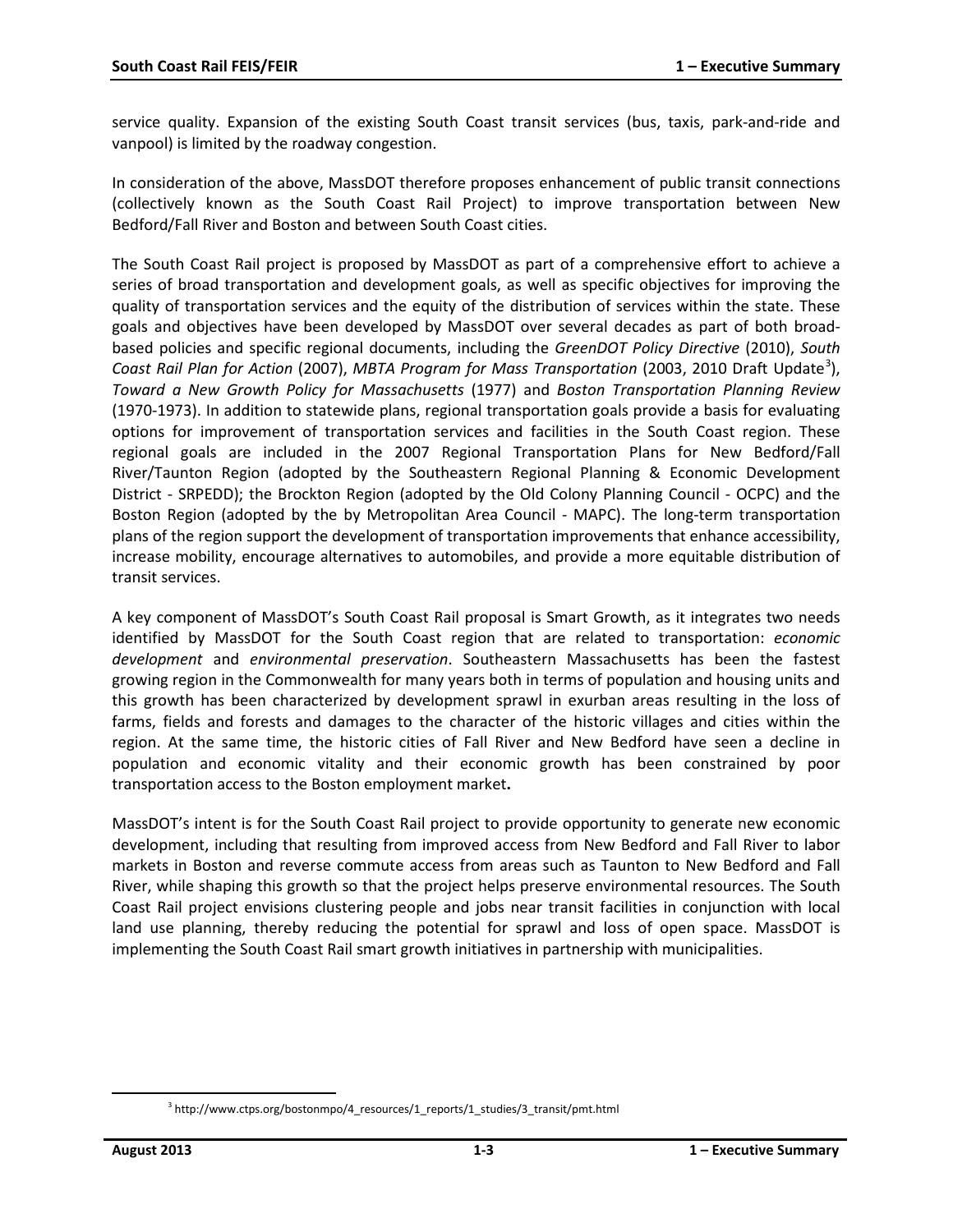## **1.3 REGULATORY CONTEXT OF THE ENVIRONMENTAL IMPACT STATEMENT/ENVIRONMENTAL IMPACT REPORT**

This document has been prepared to comply with the requirements of NEPA, the CEQ regulations for implementing NEPA, (Title 40 CFR Parts 1500-1508), and the USACE Regulatory Program NEPA implementing regulations at Appendix B to 33 CFR Part 325. On May 7, 2008, the USACE determined that an EIS is required for this proposed project because of the project's potential to significantly affect the quality of the human and natural environment. The purpose of this EIS is to assess the environmental impacts associated with the construction and operation of transit enhancements between Fall River/New Bedford and Boston proposed by MassDOT.

Pursuant to its responsibilities under Section 404, the USACE, therefore, has a responsibility to review permit requests seeking authorization to discharge dredged or fill material into all waters of the United States. The USACE review considers MassDOT's purpose and need from a public interest perspective, which involves more than an evaluation of impacts to the aquatic environment. Once the project has been determined to comply with the USEPA Guidelines, the project must also be evaluated to ensure that it is not contrary to the public interest. The district must evaluate the project in light of specific factors listed in 33 CFR 320.4(a) (1), other relevant public interest factors, and the interests of MassDOT to determine the overall balance of the project with respect to the public interest.

The USACE is neither a proponent nor opponent of any proposal. The decision to issue or deny a permit is based, in part on the weighing and balancing of the public interest factors. In order to issue a permit, the District Engineer must determine that it would not be contrary to the public interest (33 CFR 320.4(a)). Further, the USEPA Guidelines prohibit the issuance of a permit if the discharge is not the least environmentally damaging practicable alternative, or would cause or contribute to significant degradation of waters of the United States (40 CFR 230.10(a)(4)).

The proposed project is subject to review by the Commonwealth of Massachusetts under the MEPA because it is being undertaken by a state agency and because it meets or exceeds the review thresholds set forth in the MEPA regulations, including thresholds for a mandatory Environmental Impact Report (EIR). MEPA imposes a requirement on project proponents to understand and fully disclose the potential impacts of a project, both positive and negative; to study feasible alternatives to a project; and to avoid, reduce, or mitigate environmental impacts to the maximum extent feasible. Because the proposed project is being undertaken by a state agency MEPA jurisdiction is broad and extends to all aspects of the project that are likely, directly or indirectly, to cause damage to the environment as defined in the MEPA regulations.

In order to streamline the environmental review process and to facilitate public involvement, MEPA and the USACE are coordinating review of a joint EIS/EIR with the intent to provide the information and analysis required for both federal and state review.

Additional state approvals, reviews and permits required for the project include a Water Quality Certification pursuant to Section [4](#page-3-0)01 of the Clean Water Act, and a Chapter 91 License<sup>4</sup> and a Variance under the Wetlands Protection Act (WPA) from the Massachusetts Department of Environmental Protection (MassDEP). Other permits or approvals required for the project include a Conservation and Management Permit from the Natural Heritage and Endangered Species Program (NHESP). The project

<span id="page-3-0"></span> $^4$  Massachusetts General Law (MGL) Chapter 91. The Massachusetts Public Waterfront Act. Regulatory program pertaining to tidelands and other waterways.  $\overline{\phantom{a}}$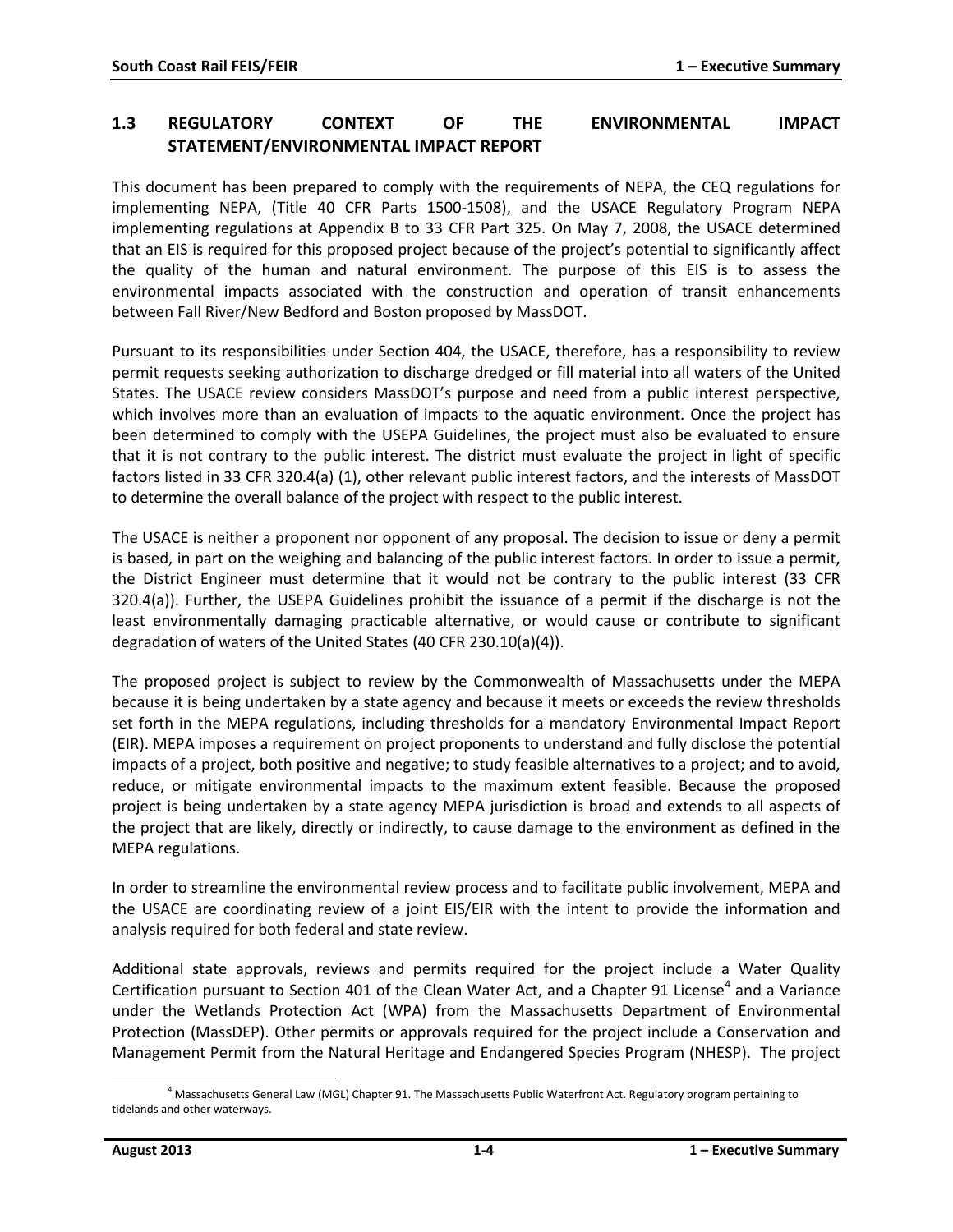is subject to review by the Massachusetts Historical Commission and the Office of Coastal Zone Management. The project is also subject to the MEPA Greenhouse Gas Emissions Policy and Protocol.

## **1.4 ALTERNATIVES**

#### **1.4.1 Alternatives Development**

This section explains the process that led to the alternatives that are evaluated in this FEIS/FEIR. The alternatives analysis process included review of 65 potential alternatives during the scoping process, detailed transportation and environmental impact analyses of seven build alternatives in the DEIS/DEIR, and post-DEIS/DEIR technical studies and interagency coordination. Throughout the alternatives analysis process public, agency and stakeholder input was taken into consideration in the development and evaluation of alternatives, through the federal process, the state environmental review process and public involvement efforts. The Interagency Coordinating Group (ICG) $5$  provided an opportunity for input into the technical analyses for the DEIS/DEIR and was also consulted during the FEIS/FEIR process.

An overview of key steps in the alternatives analysis process is provided below, with further detailed information being provided in Chapter 3, *Alternatives*.

#### **1.4.1.1 Initial (PRE-DEIS/DEIR) Alternatives Analysis Overview**

An initial range of 65 potential alternatives was identified by reviewing previous studies and soliciting input from the MBTA, the Interagency Coordinating Group, the Commuter Rail Task Force,<sup>[6](#page-4-1)</sup> and interested stakeholders through an extensive civic engagement process conducted by MassDOT. The alternatives are described in detail in the Analysis of South Coast Rail Alternatives: Phase 1 Report, Appendix 3.1-A to this FEIS/FEIR.

These alternatives also included several different components along five main corridors:

- The Attleboro route (using the active freight rail lines from New Bedford and Fall River to Attleboro, then using the Northeast Corridor from Attleboro to South Station) with a new track bypass or connecting at the existing Attleboro Station.
- The Mansfield route (using the active freight rail lines from New Bedford and Fall River to Taunton, then using the abandoned rail line north to Mansfield Station, then using the active commuter rail line to South Station).

<span id="page-4-0"></span><sup>5</sup> The Interagency Coordinating Group (ICG) was convened by MassDOT and includes representatives of the United States Army Corps of Engineers; United States Environmental Protection Agency; United States Fish and Wildlife Service; Federal Highway Administration; Federal Transit Administration; National Marine Fisheries Service; Narragansett Indian Tribe; Wampanoag Tribe of Gay Head (Aquinnah); Massachusetts Executive Office of Energy and Environmental Affairs; Massachusetts Environmental Policy Act Office; Massachusetts Bay Transportation Authority; Massachusetts Department of Environmental Protection; Massachusetts Office of Coastal Zone Management; Massachusetts Department of Conservation and Recreation, Areas of Critical Environmental Concern Program; Massachusetts Department of Fish and Game, Natural Heritage and Endangered Species Program; Massachusetts Historical Commission and the Southeastern Regional Planning and Economic Development District. l

<span id="page-4-1"></span> $6$  The Commuter Rail Task Force was formed in 2004 and provides a forum for state officials and local representatives to review and discuss all aspects of the Project and to work toward consensus on strategies and actions to plan ahead for new growth in the region. The Task Force provides advice and assistance to MassDOT and the MBTA in the design of the South Coast Rail Project and in the implementation of the South Coast Rail Economic Development and Land Use Corridor Plan. Its membership includes representatives from the MBTA, regional transit authorities, cities and towns, environmental groups, and business and economic development organizations.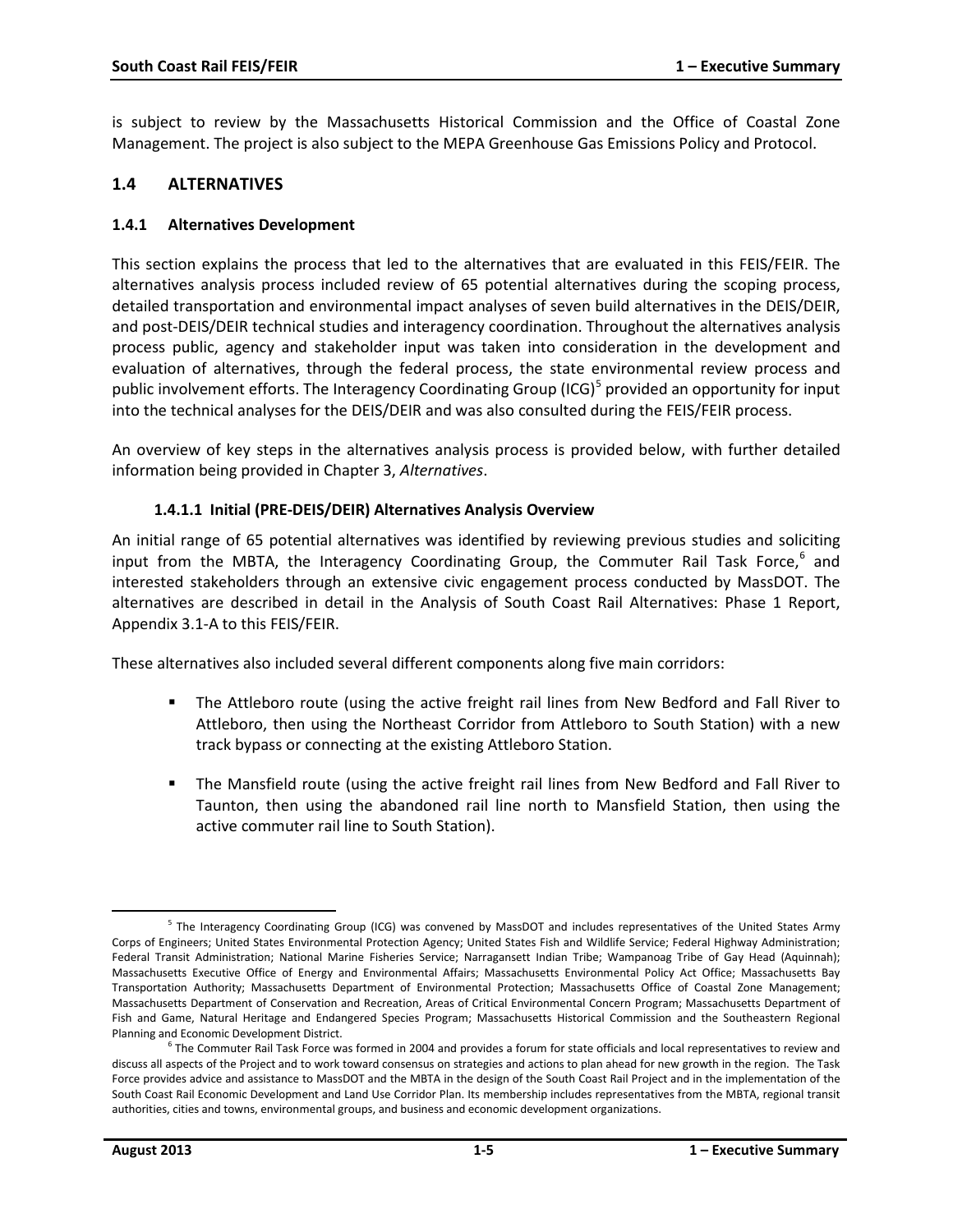- The Stoughton route (using the active freight rail lines from New Bedford and Fall River to Taunton, then using the inactive rail bed north to Stoughton, then using the active commuter rail tracks to South Station).
- **The Middleborough route (using the active freight rail lines from New Bedford and Fall River** to the existing Middleborough/Lakeville Station, then using the Old Colony Middleborough Line to South Station).
- The Highway route (using Routes 140, 79, 24, 128, and I-93 to the existing Route 128 commuter rail station, the existing Quincy Adams Red Line station, or South Station).

A step-by-step screening process was used to narrow the range of alternatives. The screening analyses considered the ability of alternatives meet the purpose and need for the project, whether they were practicable to construct and operate, and environmental impacts.

At the conclusion of the ENF review and public scoping process, the Secretary of EOEEA on April 3, 2009 issued a Certificate that specified the analyses, studies, and information to be included in the DEIR and the alternatives to be evaluated:

- No-Build Alternative (Enhanced Bus)
- Attleboro Electric Alternative (Previously referred to as Alternative 1, Option 1B)
- Attleboro Diesel Alternative (Previously referred to as Alternative 1, Option 1A)
- Stoughton Electric Alternative (Previously referred to as Alternative 4, Option 4B)
- **Stoughton Diesel Alternative (Previously referred to as Alternative 4, Option 4A)**
- Whittenton Electric Alternative (Previously referred to as Alternative 4, Option 4D)
- Whittenton Diesel Alternative (Previously referred to as Alternative 4, Option 4C)
- Rapid Bus Alternative (Previously referred to as Alternative 5 Rapid Bus)

During the preparation of the DEIS/DEIR a new "Hybrid Alternative" that combined the Middleborough Simple Rail Alternative with the Rapid Bus Alternative was evaluated at the request of EPA. The evaluation indicated that complementing the low ridership of the Middleborough Simple Alternative with the ridership of the Rapid Bus Alternative would result in a combined ridership for the Hybrid Alternative less than that of the Rapid Bus Alternative by itself and just slightly more than the Middleboro Simple Alternative (which was already considered underperforming in terms of ridership). The combination alternative would require much of the infrastructure improvements needed for each individual alternative, resulting in a higher cost of the hybrid alternative than either the Rapid Bus Alternative or the Middleboro Simple Alternative. This would render the cost of the combination alternative impractical (i.e., fewer riders but higher cost of either Rapid Bus or Middleboro Simple alone). This alternative was therefore not advanced for further analysis in the DEIS/DEIR.

Along with the identification of alternative alignments, potential station sites were identified. Potential station locations to serve each of the five public transportation alternatives were identified for each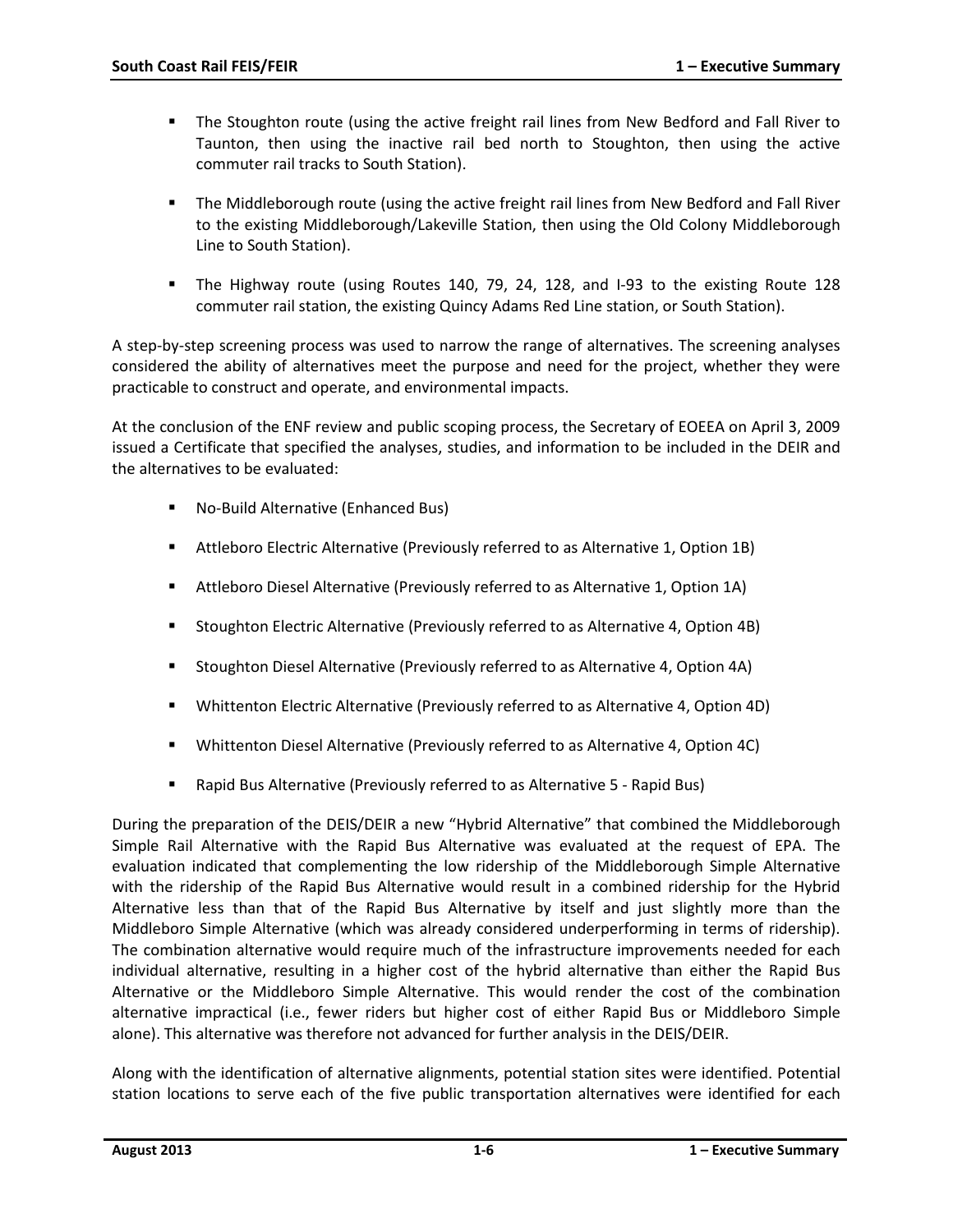alternative and evaluated with regard to their ability to meet the Project Purpose, practicability and environmental considerations.

Potential station locations for the South Coast Rail alternatives were initially identified by the Southeastern Regional Planning & Economic Development District (SRPEDD),<sup>[7](#page-6-0)</sup> and screened in an iterative process by the multi-disciplinary project team. SRPEDD staff with input from the public identified a total of 73 rail and bus station locations, some of which overlapped, totaling 55 rail stations and 30 bus stations. The locations identified include stations that are located on all potential rail segments, including the Fall River Secondary, New Bedford Main Line, the rail bed that extends south of the Stoughton Station, Whittenton Branch variation on the Stoughton alternative, Attleboro Secondary, and Middleborough Secondary.

#### **1.4.1.2 Alternatives Analyzed in the DEIS/DEIR**

The following alternatives were analyzed in detail in the DEIS/DEIR. The alternatives analyzed in the DEIS/DEIR were distinguished between No-Build and Build. Among the Build Alternatives there was a rail mode and a bus mode. Within the rail mode, there were three different corridors (Attleboro, Stoughton and Whittenton) and two different propulsion alternatives: electrically powered and diesel powered, as follows:

- No-Build (Enhanced Bus) Alternative
- **EXECOMMUTER Rail Alternatives**
- **Attleboro Alternative**
- Attleboro Electric
- Attleboro Diesel
- **Stoughton Alternative**
- **Stoughton Electric**
- **Stoughton Diesel**
- Whittenton Alternative
- Whittenton Electric
- Whittenton Diesel
- Rapid Bus Alternative

The corridor for the Whittenton Alternative was a variant of the Stoughton Alternative. The Whittenton Alternative corridor avoids the Pine Swamp by using the out-of-service Whittenton Branch right-of-way and a portion of the active Attleboro Secondary rail line. It is identical to the Stoughton Alternative corridor in all other respects.

<span id="page-6-0"></span>l

 $7$  SRPEDD is a regional planning agency serving 27 cities and towns in Southeastern Massachusetts.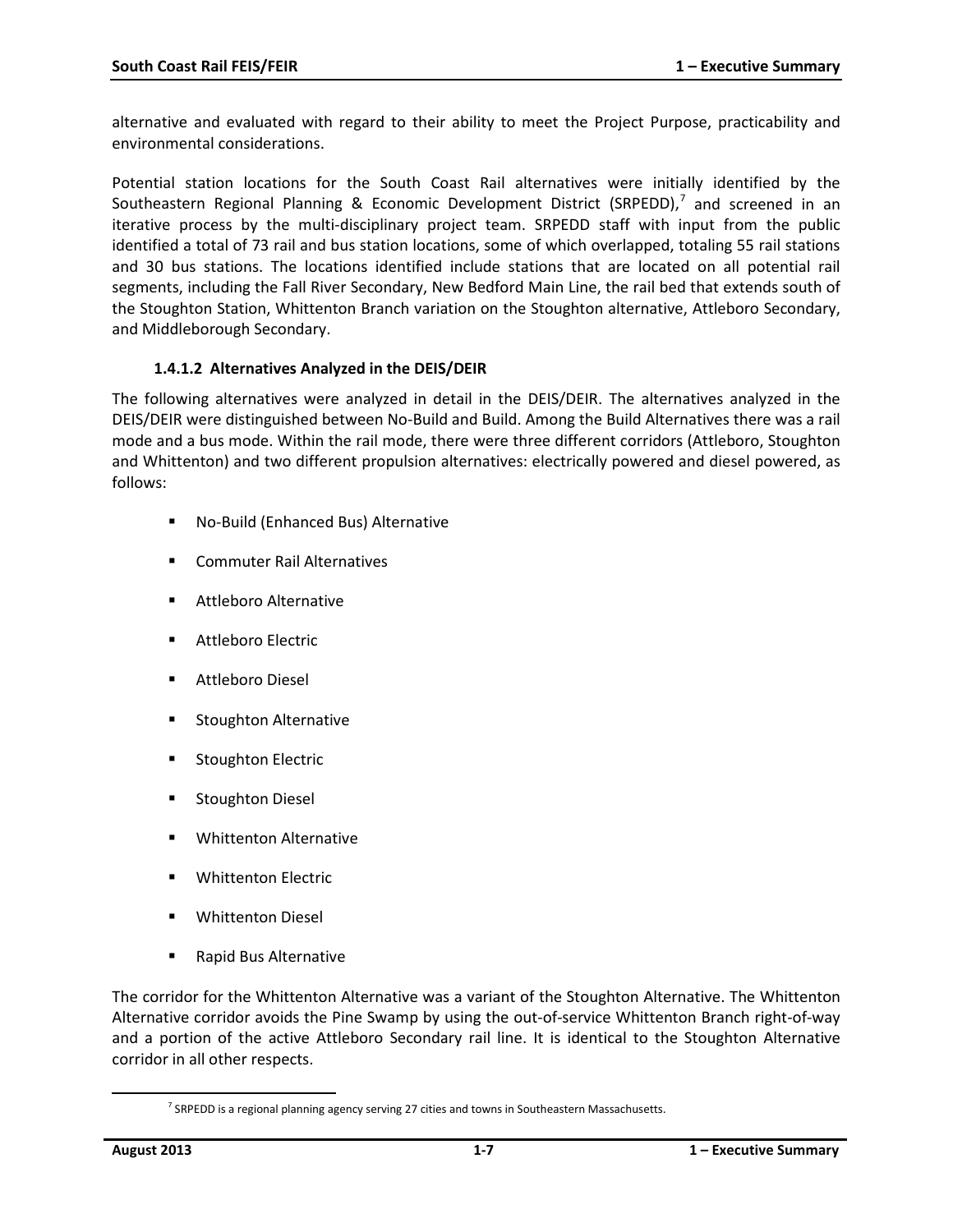During the DEIS/DEIR analysis, conceptual operating plans, capital improvement requirements, capital costs, and operating and maintenance costs were developed for each alternative. DEIS/DEIR alternatives were modeled by the Central Transportation Planning Staff (CTPS) using their regional transportation model, providing quantitative results on the performance of each alternative in terms of ridership, highway/vehicular travel, air quality, and environmental justice. Detailed analyses of environmental impacts (to natural resources, air quality, noise and vibration, historic resources, social and economic impacts among others) were conducted. Smart growth strategies were as identified in the South Coast Rail Corridor Plan were evaluated for all Build Alternatives analyzed in the DEIS/DEIR.

#### **1.4.1.3 Alternatives Eliminated Following the DEIS/DEIR**

This section briefly describes the alternatives eliminated following the DEIS/DEIR and the rationale for not advancing these alternatives to this FEIS/FEIR.

#### **Attleboro Alternatives**

The Attleboro Alternatives would provide commuter rail service to South Station using the Northeast Corridor, proposed Attleboro Bypass, Attleboro Secondary, New Bedford Main Line, and Fall River Secondary. Both electric (Attleboro Electric) and diesel (Attleboro Diesel) commuter rail options were evaluated for this alternative. The New Bedford route would be 60.4 miles long and the Fall River route would be 57.9 miles long.

Based on the RAILSIM capacity simulations, the Attleboro Alternatives would operate with very poor ontime performance (especially in the evening peak period) (See Appendix 3.1-D). The analysis indicated that the Attleboro Alternatives would be operationally infeasible as they would not meet the MBTA ontime standard in the morning peak and would experience even worse on time performance during the evening peak commute. The Attleboro Alternatives would also contribute to a cascading negative impact on the on-time performance of the entire southerly commuter rail system, including Worcester, Franklin, Needham, and Providence commuter rail lines.

In order to address the operational infeasibility of the Attleboro Alternative, capacity on the Northeast Corridor (NEC) would have to be increased through construction of a fourth track along the NEC between Forest Hills Station and Back Bay Station. An analysis was conducted in the DEIS/DEIR of the construction costs and schedule implications as well as key property and other impacts associated with the construction of a fourth track. The analysis in the DEIS/DEIR (Section 1.4.6.2) indicated that the potential impacts, construction costs and construction schedule and other aspects of the fourth track along the NEC would render implementation of this infrastructure requirement not practicable considering costs, existing technology and logistics in light of overall project purposes. In a previous study, the Federal Railroad Administration (FRA; a cooperating federal agency) also explored the option to expand capacity of the NEC north of Canton Junction Station. However, due to substantial constraints, it was proposed that such capacity expansion end at Forest Hills in Jamaica Plain. In reviewing the RAILSIM capacity simulations conducted for the Attleboro Alternative, the FRA indicated to the Corps during the preparation of the DEIS/DEIR that it considered the Attleboro Alternatives infeasible and appropriate to eliminate from further environmental review/ consideration.<sup>[8](#page-7-0)</sup> Accordingly, the Corps has determined that the Attleboro alternatives are not practicable, after taking into consideration cost, existing technology and logistics in light of overall project purposes (40 CFR 230.10(a)(2)), and therefore, the alternative was eliminated from further consideration in the FEIS/FEIR

<span id="page-7-0"></span>l

 $^8$ Email correspondence from FRA to Army Corps. March 3, 2010.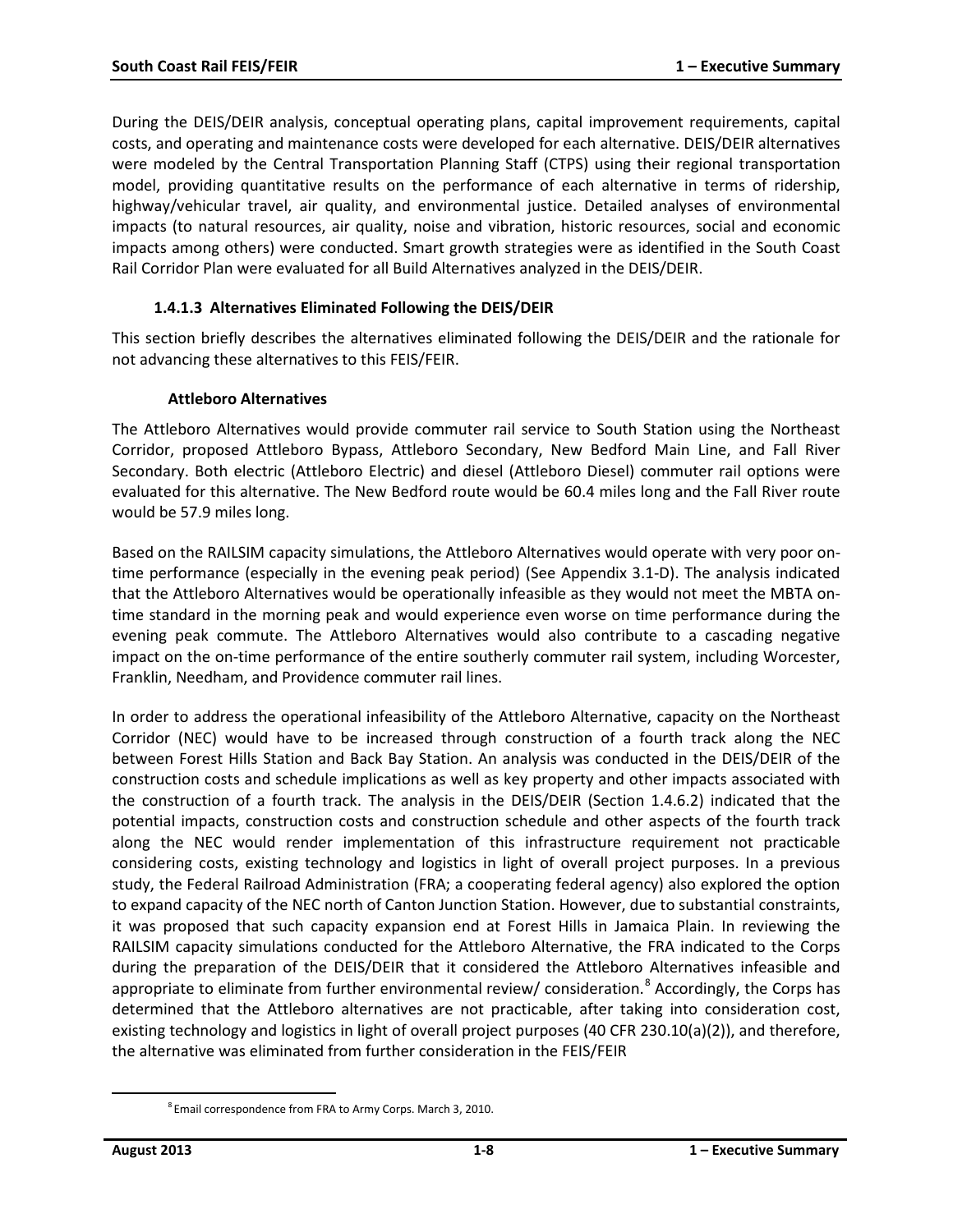#### **Rapid Bus Alternative**

As proposed at the time of the DEIS/DEIR, the Rapid Bus Alternative would provide commuter bus service to South Station via I-93, Route 140 and Route 24. North of I-495, buses would use a combination of new zipper bus lanes, new reversible bus lanes, two-way bus lanes, existing zipper high occupancy vehicle (HOV) lanes, and existing HOV lanes, along with a short section in mixed traffic. South of the I-495 interchange in Raynham, buses would travel in the general purpose lanes with mixed traffic. The New Bedford route would be 56.4 miles long and the Fall River route would be 51.5 miles long.

This alternative requires improvements to highway infrastructure along Route 24 (construct third lane from Route 140 to I-495, a distance of 5.8 miles; widen Route 24 to accommodate movable barriers; construct zipper bus lane from I-495 to Harrison Boulevard, a distance of 15.4 miles); and Route 128/I-93 (construct reversible bus lane from Harrison Boulevard on Route 24 to Logan Express Lot, a distance of 4.2 miles; and construct two-lane bus roadway from Logan Express Lot to existing HOV zipper lane on the Southeast Expressway, a distance of 1.6 miles). Infrastructure improvements also include constructing, reconstructing, or widening 20 bridges and reconstructing 11 highway interchanges.

In response to the comments received on the DEIS/DEIR, the Rapid Bus Alternative was re-evaluated and modified to attempt to improve ridership performance and eliminate bottlenecks. Multiple alternatives were developed and evaluated based on the criteria established in the DEIS/DEIR. The changes that were selected and became part of the Modified Rapid Bus Alternative are described in detail in Appendix 3.1-E: *Modified Rapid Bus Alternative Technical Memorandum*.

In developing the Modified Rapid Bus Alternative several major constraints and concerns were identified:

- A fully exclusive bus lane (to reduce travel time) could not be feasibly constructed all the way into Boston;
- Because the Modified Rapid Bus Alternative requires the use a section of the existing highway system that is already subject to heavy congestion and is vulnerable to significant delays, the reliability of the Modified Rapid Bus Alternative would be severely impacted, which would negatively affect ridership;
- Annual operating and maintenance costs of the Modified Rapid Bus Alternative would be more than double those of the Stoughton Electric Alternative; and
- The Modified Rapid Bus Alternative would have twice as much wetland impact (in area) as the DEIS/DEIR Stoughton Electric Alternative and approximately 30 percent less air quality benefit based on a reduction of annual carbon dioxide  $(CO<sub>2</sub>)$  emissions from commuters switching from automobiles to the public transportation options under consideration.
- In sum, the Modified Rapid Bus Alternative would still have substantially lower ridership, much higher cost and greater adverse environmental impact compared to the commuter rail alternatives.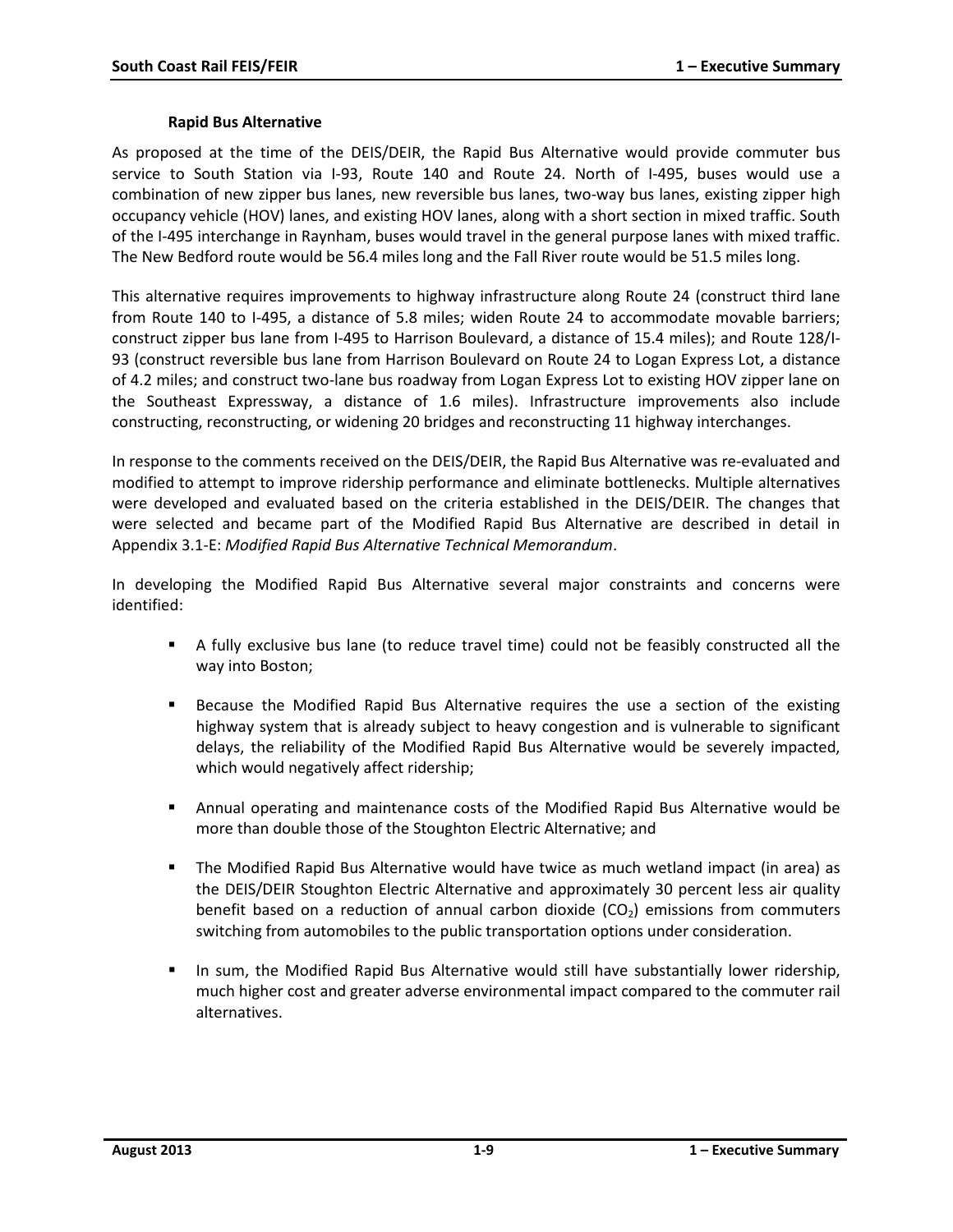The Federal Highway Administration (FHWA) provided its review of the DEIS/DEIR Rapid Bus Alternative and subsequent related information (including the Modified Rapid Bus Alternative).<sup>[9](#page-9-0)</sup> The role of the Federal Highway Administration (FHWA) as a cooperating agency on the EIS for the South Coast Rail project is to provide special expertise and technical assistance with respect to issues concerning the transportation system. The FHWA commented that "Based on the information provided in the DEIS and related materials, it is our opinion that the analysis of the Rapid Bus Alternative accurately presents the impacts to the transportation corridor and the region. Furthermore, FHWA believes that the impacts to the roadway network, in particular those which degrade service on the Interstate System associated with the Rapid Bus Alternative and its various modifications are unacceptable, and thus the alternative is not a viable option"

In sum, the substantial analysis conducted for the Rapid Bus Alternative during the DEIS/DEIR and subsequent consideration of optimized Modified Rapid Bus Alternatives (see Appendix 3.1-E), including its multiple design variations, indicates very low ridership, fewer regional mobility benefits (interregional links), greater impact on the environment and on the transportation system than the rail alternatives and high cost of the (Modified) Rapid Bus Alternative and its variants. The Corps has thoroughly considered this data and the determination by the FHWA (in its capacity as a Cooperating Agency with technical expertise on this alternative) of this alternative as non-viable. The Corps concludes that, at best, the Modified Rapid Bus Alternative (1) meets the overall project purpose only marginally by generating approximately 1/3 fewer riders than MassDOT's preferred alternative, (2) is unreasonably costly to construct and maintain (more than double the annual operating and maintenance cost of the Stoughton Electric Alternative), and (3) is logistically infeasible to construct in a manner that would not be highly likely to eventually degrade the already stressed Interstate Highway transportation system. Accordingly, the Corps has determined that the Modified Rapid Bus alternative is not practicable, after taking into consideration cost, existing technology and logistics in light of overall project purposes (40 CFR 230.10(a)(2)), and therefore, the alternative was eliminated from further consideration in the FEIS/FEIR.

### **1.4.2 Description of Alternatives Evaluated in the FEIS/FEIR**

This section provides a description of the alternatives evaluated in the FEIS/FEIR: the No-Build (Enhanced Bus) Alternative, the Stoughton Alternative (electric and diesel variants) and the Whittenton Alternative (electric and diesel variants).

An overview of the rail corridors within which the proposed Build Alternatives would be constructed is presented first. The organization of the description of these corridors forms the basis for the characterization of the affected environment and environmental consequences of the rail alternatives in Chapter 4. Figure 1.2-1 provides an overview of the various rail corridors discussed in this section.

A summary of Build Alternatives modes follows the overview of rail corridors.

<span id="page-9-0"></span>l

<sup>&</sup>lt;sup>9</sup> Letter from FHWA to USACE re: South Coast Rail Project. January 17, 2013.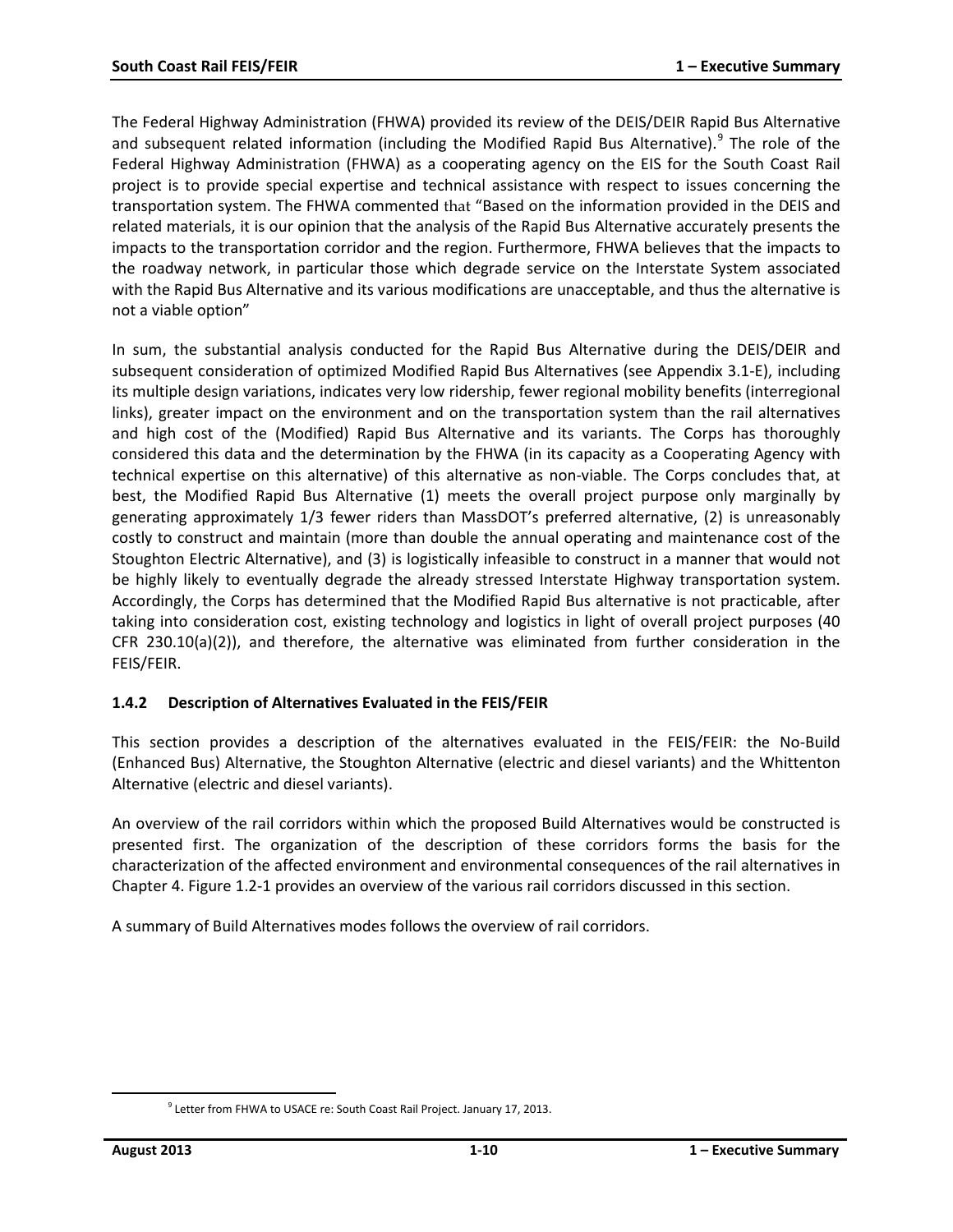#### **1.4.2.1 Overview of Build Alternatives Corridors**

#### **The "Southern Triangle"**

This section, common to all rail alternatives, provides an overview of two components of the transportation system south of Weir Junction, referred to as the "Southern Triangle." These components include the New Bedford Main Line and the Fall River Secondary.

#### *New Bedford Main Line Rail Segment*

The New Bedford Main Line is an active rail line running from the Attleboro Secondary at Weir Junction in Taunton to the waterfront piers in New Bedford. The line connects with the Middleborough Secondary at Cotley Junction and the Fall River Secondary at Myricks Junction. The line is in service for freight only at the present time. The line is mostly single track (but was constructed to carry two tracks), with a two-track section north of Cotley Junction. The line was acquired from CSX by MassDOT.

The line passes through some environmentally sensitive areas, including the Assonet Cedar Swamp in Berkley and Lakeville and is adjacent to the Acushnet Cedar Swamp State Reservation in New Bedford. Other constraints include dense development along the line in New Bedford.

#### *Fall River Secondary Rail Segment*

The Fall River Secondary is an active rail line running between the New Bedford Main Line at Myricks Junction in Berkley and the waterfront in Fall River. The line is in service for freight only at the present time. The line is all single-track, and was acquired by MassDOT from CSX.

The line passes through some environmentally sensitive areas, including the Assonet Cedar Swamp in Berkley. Other constraints include dense development along the line in Fall River, and large slopes above and below the line in Fall River along the Taunton River.

### **Northeast Corridor Rail Segment**

The Northeast Corridor is an active rail line running between New York and South Station in Boston. The portion of interest for this project runs from Attleboro to Boston. The corridor experiences heavy use, including Amtrak Regional and Acela service, MBTA commuter rail service, and freight rail service. The MBTA Providence Line uses the entire length of this portion of the corridor; the Stoughton Line, Franklin Line, and Needham Lines join farther north at Canton Junction, Readville, and Forest Hills, respectively.

The corridor has at least two tracks on this section, with three tracks from Readville to Boston. There are also two station siding tracks at Attleboro Station. The corridor is electrified, meaning that both diesel and electric trains can operate, and is designed and signaled for high-speed rail operations. The corridor is owned by the MBTA. Train operations are controlled by Amtrak.

### **Attleboro Secondary Rail Segment**

The Attleboro Secondary is an active rail line running from the Northeast Corridor in Attleboro to the Stoughton Line and New Bedford Main Line at Weir Junction in Taunton. The line is in service for freight only at the present time. The line is mostly single track, with a two-track section just east of the Northeast Corridor in Attleboro. The line is currently owned by MassDOT and operated by CSX.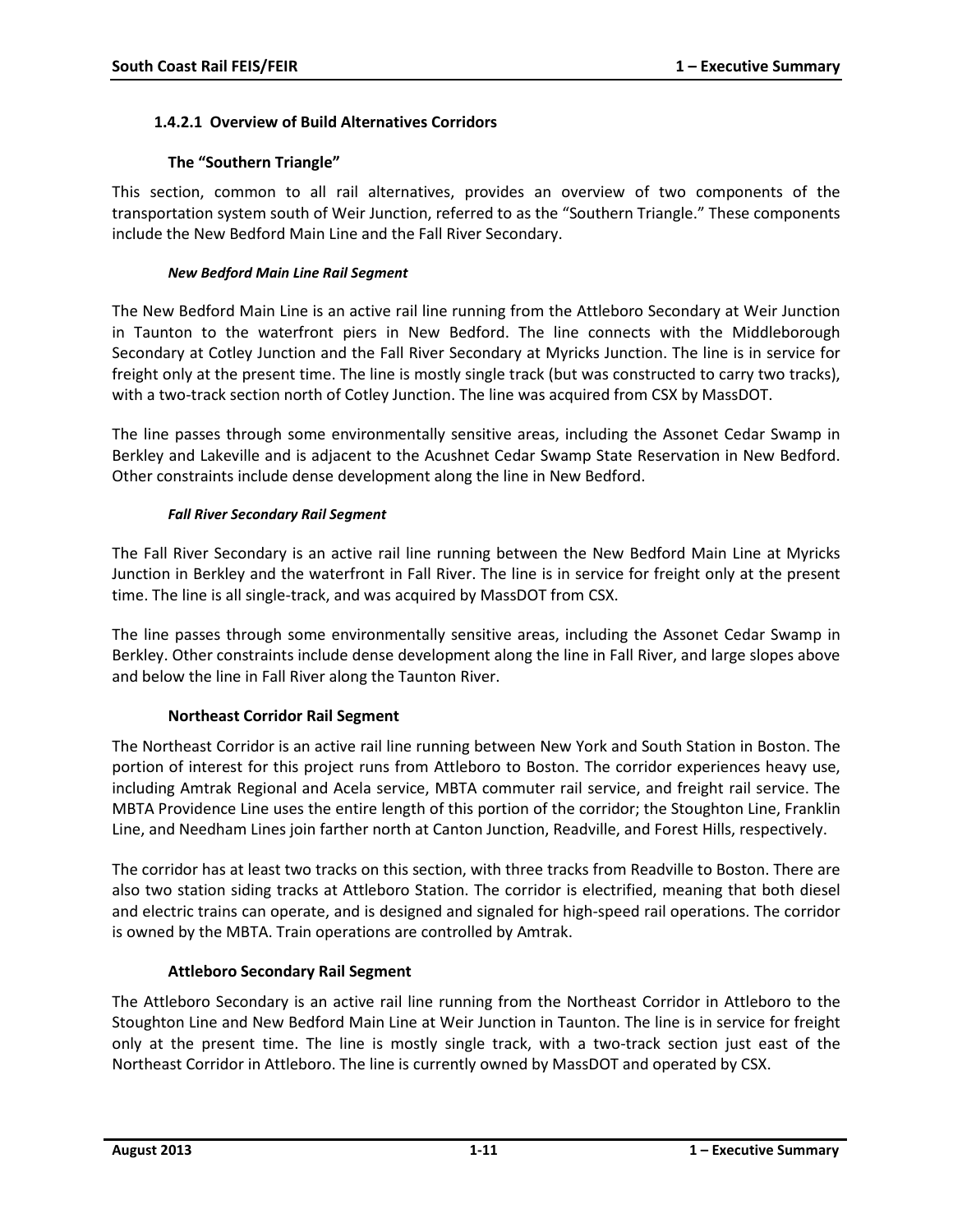The line runs through some environmentally sensitive areas, including Chartley Pond and the Three Mile River Area of Critical Environmental Concern (ACEC). It also has many grade crossings in downtown Taunton, because it runs directly through the densely developed core of the city.

#### **Stoughton Alternatives Corridor**

This section provides an overview of the Stoughton Main Line, the main component of the transportation corridor for the Stoughton alternatives under consideration. Alternatives through Stoughton would also use the Northeast Corridor north of Canton Junction.

The Stoughton Main Line is a rail line running from the Northeast Corridor at Canton Junction to the Attleboro Secondary and New Bedford Main Line at Weir Junction in Taunton. The line is active between Canton Junction and Stoughton Station serving commuter rail on the MBTA Stoughton Line and freight rail to customers in Canton and Stoughton. A short piece of the line north of Weir Junction is active, serving freight only. The remainder of the line, from Stoughton Station to Taunton, is out of service, and some tracks were removed.

The active sections of the corridor are single-track, except at the approach to Canton Junction, where there are two tracks. The corridor is owned by the MBTA, north of Britton Street in Raynham. Parts of the right-of-way north of Longmeadow Road in Taunton were sold and in various public/private ownership. The active freight rail segment north of Weir Junction is owned by MassDOT and operated by the MassCoastal Railroad.

The corridor passes through some environmentally sensitive areas, including Pine Swamp in Raynham and the Hockomock Swamp ACEC in Raynham and Easton. Hockomock Swamp is one of the most important wetlands in the state for rare species habitat and protects regional water quality.

#### **Whittenton Alternatives Corridor**

This section provides an overview of the main component of the transportation corridor for the Whittenton alternatives under consideration. Like the Stoughton alternatives, the Whittenton alternatives would use the Northeast Corridor north of Canton Junction to the Stoughton Main Line to the Whittenton Branch. The Whittenton Branch is an out-of-service rail line in Raynham and Taunton, running around the northwest edge of the core of the City of Taunton and connecting the Stoughton Line with the Attleboro Secondary.

The corridor runs through the Hockomock Swamp ACEC in Easton and Raynham, but would avoid impacts to Pine Swamp in Raynham. The Whittenton Branch is currently owned by the MBTA.

### **1.4.2.2 Description of Build Alternatives Modes**

This section discusses the modes used by the FEIS/FEIR alternatives and the operating assumptions used to evaluate each mode.

### **Diesel Commuter Rail**

Diesel commuter rail refers to a fixed-guideway system with steel wheels operating on steel rails, with one or two locomotives pulling a number of passenger coaches; on the MBTA system, trains are generally six to nine coaches. Coaches would be bi-level, to increase capacity. Diesel commuter rail maximum speed was assumed to be 79 mph, the maximum currently operated on the MBTA system.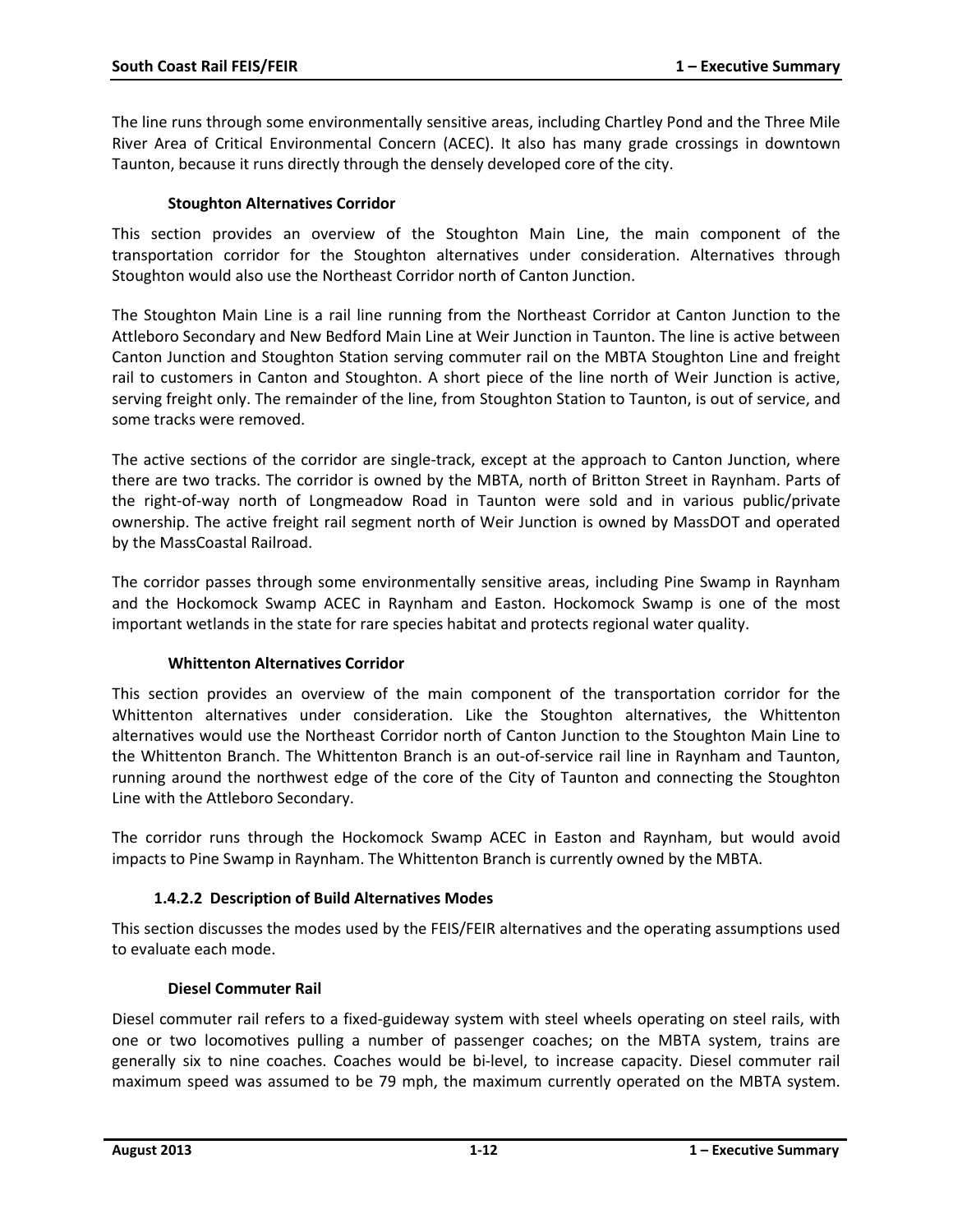While the maximum speed would be 79 mph, actual operating speeds would often be lower due to station stops, curves, and other track features.

#### **Electric Commuter Rail**

Electrified commuter rail refers to a fixed-guideway system with steel wheels operating on steel rails, with one or two locomotives pulling a number of passenger coaches. For consistency with the MBTA system, trains are assumed to be six to nine coaches. Coaches would be bi-level to increase capacity. Commuter rail locomotives are powered by an overhead electrical contact system. For electric commuter rail, the maximum speed was assumed to be 100 mph, the maximum speed that can be operated without incurring significant signal costs because of the need to signal civil restrictions. While the maximum speed would be 100 mph, actual operating speeds would often be lower due to station stops, curves, and other track features. The primary travel time advantage of electric commuter rail over diesel for this project is faster acceleration when departing stations (savings of approximately 20 seconds per station, see Section 1.4.3.2).

#### **1.4.2.3 No-Build Alternative – Enhanced Bus**

Under this alternative, no new rail or bus service would be provided to Southeastern Massachusetts; however, existing routes would be enhanced. The No-Build Alternative would improve transit service to Boston from New Bedford, Fall River, and Taunton by adding more buses with smaller capital investments than are proposed in the Build Alternatives (Stoughton Alternative and Whittenton Alternative). The No-Build Alternative is shown in Figure 1.4-1.

Also included in the No-Build Alternative are the expansion of South Station in Boston, the construction of new mid-day layover facilities in the Boston area and the reconstruction of railroad bridges in the New Bedford area. These improvements are proposed based on existing and future needs and would be implemented irrespective of the South Coast Rail alternatives.

### **1.4.2.4 Stoughton Electric Alternative**

The Stoughton Electric Alternative would provide commuter rail service to South Station using the NEC, Stoughton Line, New Bedford Main Line, and Fall River Secondary. Figure 1.4 -2 shows the Stoughton Alternative. The New Bedford route would be 55.0 miles long and the Fall River route would be 52.7 miles long.

A summary of this alternative is provided Table 1.4-1. The Stoughton Alternative would:

- Utilize 15.5 miles of existing NEC track infrastructure between Boston and Canton Junction;
- **Require improvements to track infrastructure along the Stoughton Line including:** 
	- o Reconstructing existing tracks from Canton Junction to Stoughton, as double track, a distance of 3.8 miles; and
	- o Constructing new tracks on existing right-of-way from Stoughton Station to Weir Junction in Taunton, as one to two tracks, a distance of 16.4 miles;
- **Require reconstructing track on the Southern Triangle (common to both the Stoughton and** Whittenton Alternatives), including: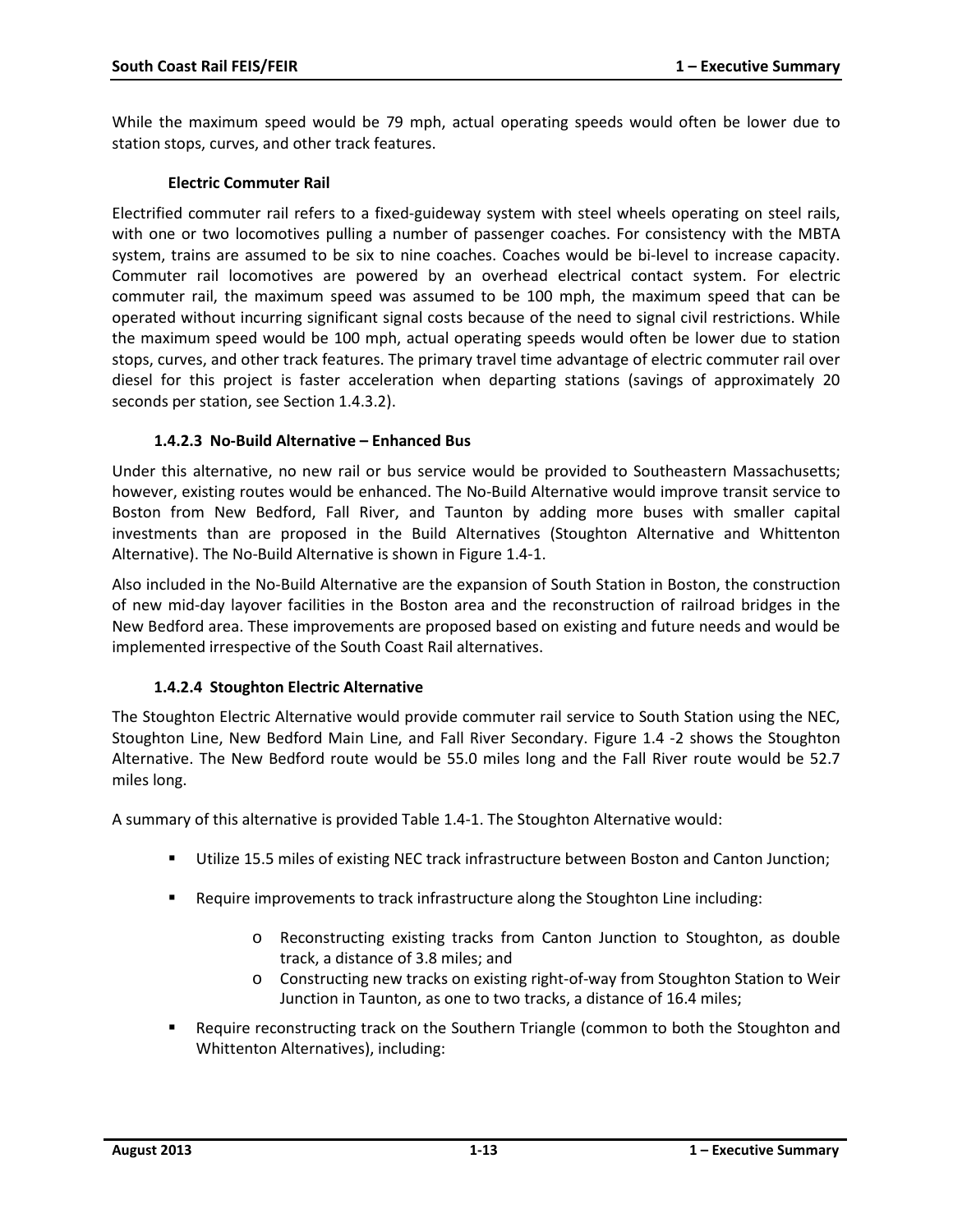- Reconstructing the existing New Bedford Main Line tracks from Weir Junction to New Bedford, as two to three tracks from Weir Junction to Myricks Junction, a distance of 4.9 miles; and single track with three sidings from Myricks Junction to New Bedford, a distance of 14.5 miles; and
- Reconstructing the existing Fall River Secondary tracks from Myricks Junction to Fall River, as single track with four sidings, a distance of 12.3 miles.
- **Infrastructure improvements for the Stoughton Alternative also includes constructing,** reconstructing, or widening 40 bridges and constructing or reconstructing 46 railroad atgrade crossings.

This alternative would have ten new commuter rail stations (North Easton, Easton Village, Raynham Park, Taunton, Taunton Depot, King's Highway, Whale's Tooth, Freetown, Fall River Depot, and Battleship Cove) and major reconstruction of two existing commuter rail stations (Canton Center and Stoughton). This alternative would include two overnight layover facilities, one in New Bedford and one in Fall River.

To support electric locomotives, a traction power system would be built and would include two main substations (one in Easton and one in New Bedford), two switching stations (one in Canton and one in Berkley), and six paralleling stations (one in Easton, one in Taunton, two in Freetown, one in New Bedford, and one in Fall River).

## **1.4.2.5 Stoughton Diesel Alternative**

The Stoughton Diesel Alternative would be identical to the Stoughton Electric Alternative with the exception of the electrical facilities, which would not be required for the diesel alternative.

|                                                | <b>Table 1.4-1</b><br><b>Summary of Rail Alternatives</b> |                              |                             |                   |                               |                             |  |
|------------------------------------------------|-----------------------------------------------------------|------------------------------|-----------------------------|-------------------|-------------------------------|-----------------------------|--|
|                                                |                                                           | <b>Stoughton Alternative</b> |                             |                   | <b>Whittenton Alternative</b> |                             |  |
| Segment                                        | Length<br>(miles)                                         | Number of<br><b>Tracks</b>   | Number of<br><b>Sidings</b> | Length<br>(miles) | Number of<br><b>Tracks</b>    | <b>Number</b><br>of Sidings |  |
| Canton to Stoughton Station                    | 3.8                                                       | $\overline{2}$               |                             | 3.8               | 2                             |                             |  |
| Stoughton Station to Weir Junction             | 16.4                                                      | $1 - 2$                      |                             | 17.9              | $1 - 2$                       | 1                           |  |
| Weir Junction to Myricks Junction              | 4.9                                                       | $2 - 3$                      |                             | 4.9               | $2 - 3$                       |                             |  |
| Myricks Junction to New Bedford                | 14.5                                                      | 1                            | 3                           | 14.5              | 1                             | 3                           |  |
| <b>Myricks Junction to Fall River</b>          | 12.3                                                      | 1                            | 4                           | 12.3              | 1                             | 4                           |  |
| Total Length (South Station to New<br>Bedford) | 55.0                                                      |                              |                             | 56.6              |                               |                             |  |
| Total Length (South Station to Fall<br>River)  | 52.7                                                      |                              |                             | 54.3              |                               |                             |  |

### **1.4.2.6 Whittenton Electric Alternative**

The Whittenton Alternative would provide commuter rail service to South Station through Stoughton, connecting to the existing Stoughton Line using the Whittenton Branch and a short segment of the Attleboro Secondary through the City of Taunton. The Whittenton Alternative is shown in Figure 1.4-3. The New Bedford route would be 56.6 miles long and the Fall River route would be 54.3 miles long.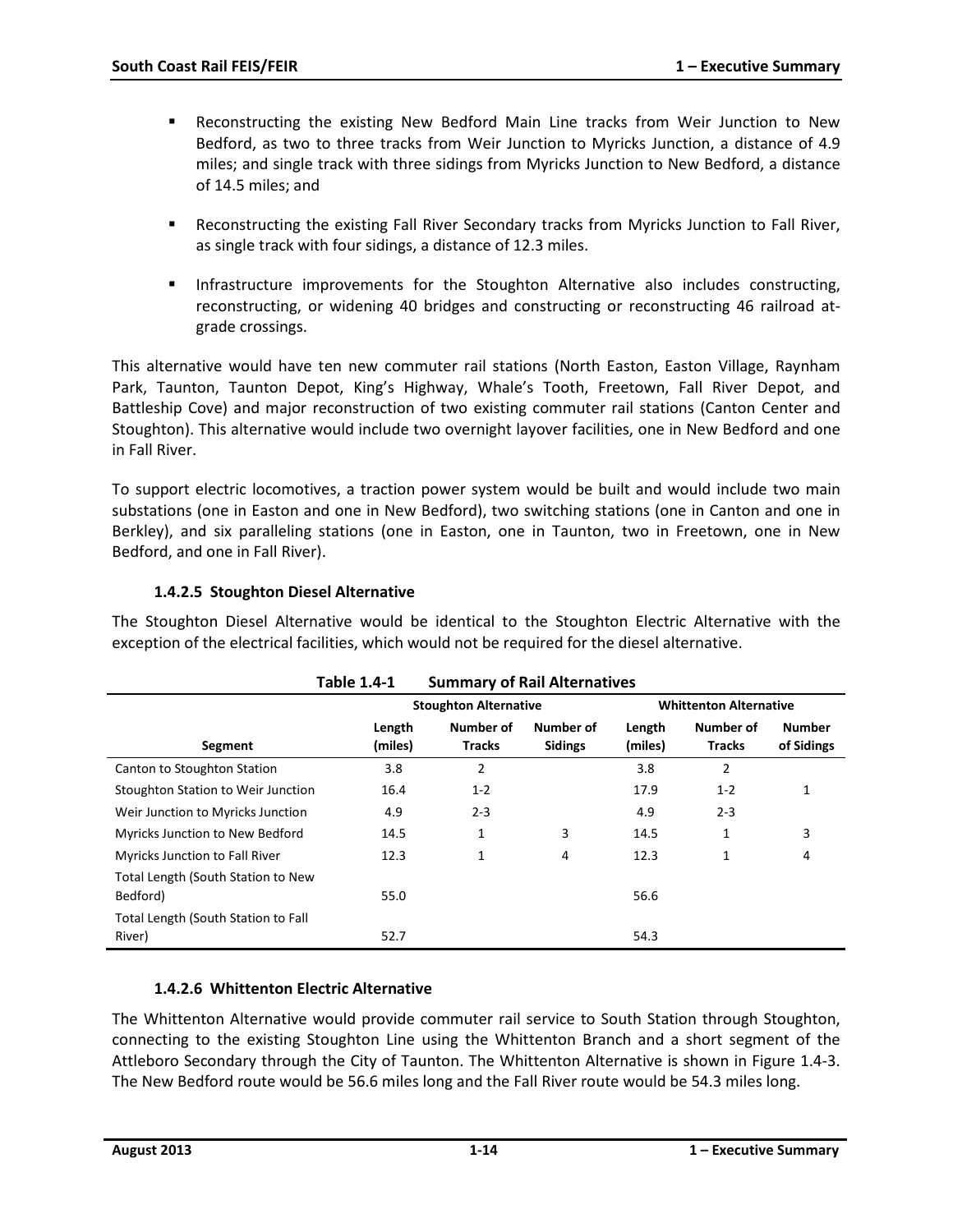Table 1.4-1 presents a summary of the Whittenton Alternative. This alternative would:

- Utilize 15.5 miles of existing NEC track infrastructure between Boston and Canton Junction;
- **Require improvements to track infrastructure along the Stoughton Line, including:** 
	- o Reconstructing existing tracks from Canton Junction to Stoughton, as double track, a distance of 3.8 miles; and
	- o Constructing new tracks on existing right-of-way from Stoughton to Raynham Junction, as one to two track sections a distance of 11.9 miles;
- Require constructing new singe track on existing Whittenton Branch right-of-way from Raynham Junction in Raynham to Whittenton Junction;
- **Require reconstructing existing Attleboro Secondary tracks from Whittenton Junction to** Weir Junction, as a single track with one siding, a distance of 6.0 miles);
- **Require reconstructing track on the Southern Triangle (common to both rail alternatives)** including:
	- o Reconstructing the existing New Bedford Main Line tracks from Weir Junction to New Bedford, as two to three tracks from Weir Junction to Myricks Junction, a distance of 4.9 miles; and single track with three sidings from Myricks Junction to New Bedford, a distance of 14.5 miles; and
	- Reconstructing the existing Fall River Secondary tracks from Myricks Junction to Fall River, as single track with four sidings, a distance of 12.3 miles.

Infrastructure improvements for the Whittenton Alternative also include constructing, reconstructing, or widening 38 bridges and constructing or reconstructing 53 railroad at-grade crossings.

This alternative would have ten new commuter rail stations (North Easton, Easton Village, Raynham Park, Dana Street, Taunton Depot, King's Highway, Whale's Tooth, Freetown, Fall River Depot, and Battleship Cove) and major reconstruction of two existing commuter rail stations (Canton Center and Stoughton), as well as expansion of South Station. This alternative would include two overnight layover facilities, one in New Bedford and one in Fall River.

To support electric locomotives, a traction power system would be built and would include two main substations (one in Easton and one in New Bedford), two switching stations (one in Canton and one in Berkley), and six paralleling stations (one in Easton, one in Taunton, two in Freetown, one in New Bedford, and one in Fall River).

### **1.4.2.7 Whittenton Diesel Alternative**

The Whittenton Diesel Alternative would be identical to the Whittenton Electric Alternative with the exception of the electrical facilities, which would not be required for the diesel alternative.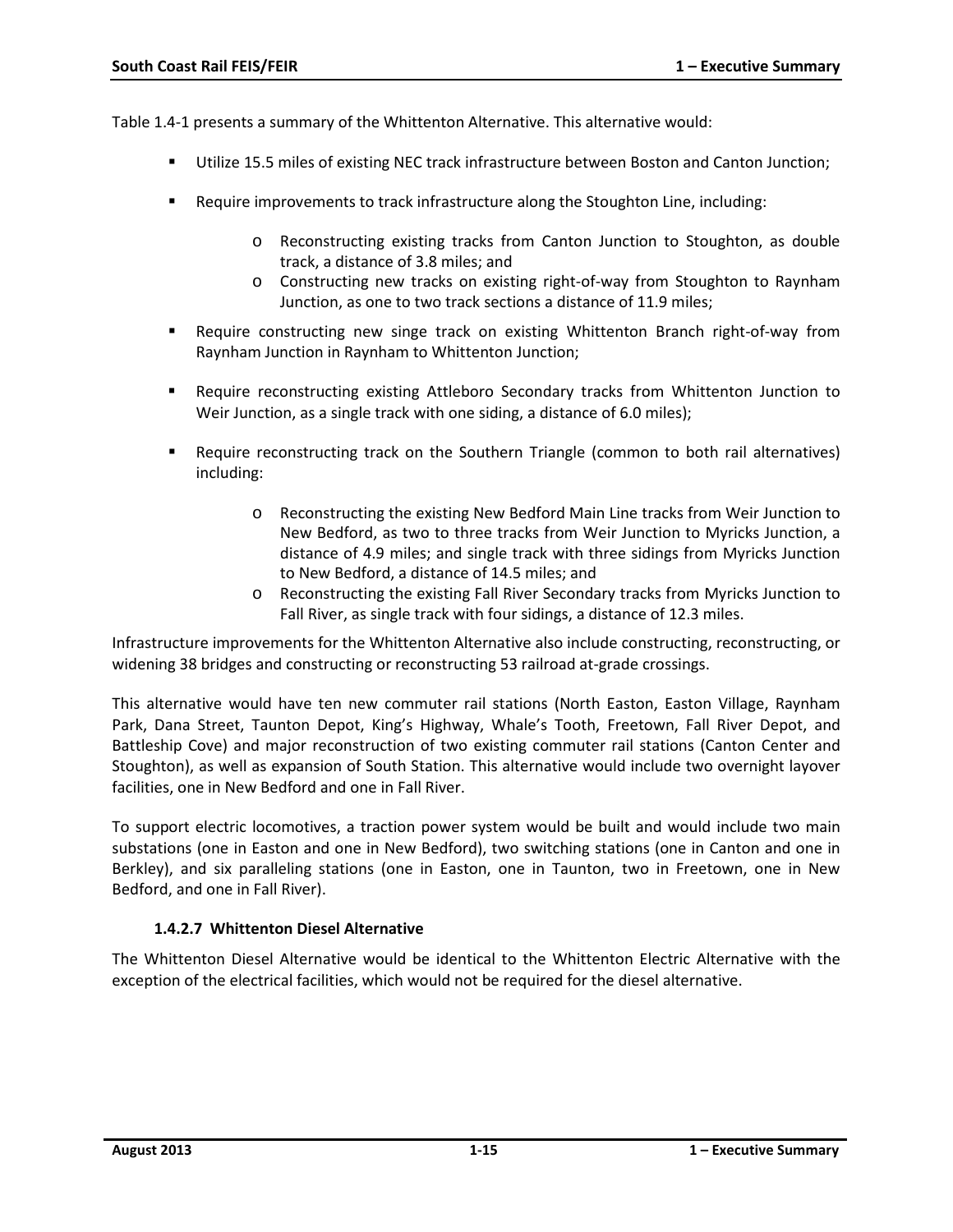### **1.4.3 Operations of the Alternatives**

#### **1.4.3.1 No-Build Alternative**

#### **Commuter Rail Service**

Under the No-Build Alterative, no commuter rail service is offered within the South Coast area. Although commuter rail service is offered in nearby southeastern Massachusetts communities by the MBTA, this service is difficult for most residents to access and is approaching or over capacity under existing conditions.

#### **No-Build Commuter Bus Service**

Existing commuter bus service to Boston from New Bedford, Fall River, and Taunton is currently provided by three commuter bus carriers: DATTCO provides Boston – New Bedford service; Peter Pan provides Boston – Fall River bus service; and Bloom provides Boston – Taunton service.

These bus companies offer a fare structure that is competitive to commuter rail service. The three commuter bus routes travel through the downtown core of New Bedford, Taunton, and Fall River. The routes all board passengers in the downtown before traveling to other locations to pickup/drop-off passengers at external bus stops/park-and-ride lots and intermediate flag stops. The Fall River commuter bus runs express to Boston with no intermediate stops.

In addition to the private commuter bus service to Boston, two regional transit authorities (RTAs) provide transit service in the study corridor: SRTA operates in New Bedford and Fall River sub-region, and GATRA operates in the Taunton/Attleboro area sub-region. Each RTA shares terminal facilities with commuter bus companies. These authorities share infrastructure and terminals with the commuter bus carriers and provide passengers an intermodal link from other points within the local communities to the Boston commuter bus service.

Detailed information regarding the existing operating schedule of the bus services in the project area is provided in Chapter 3, along with recommendations of operating schedule enhancements. While bus service operations would be improved, no major capital transit improvements serving the South Coast Region would occur under the No-Build Alternative.

### **1.4.3.2 Rail Alternatives**

### **Commuter Rail Operations**

The Stoughton and Whittenton Electric Alternatives have similar operating plans that were developed to meet the current minimum requirements of the MBTA Service Delivery Plan for commuter rail. The infrastructure proposed for each alternative has been designed to support these levels of operation.

The proposed operations would have four peak period trains to each of the terminal stations of New Bedford and Fall River. This translates to approximately 30-minute service on both the Fall River Secondary and the New Bedford Main Line, and an 18 minute headway on the trunk (shared) portion of the route north of Myricks Junction. During the off-peak periods, six additional trains would operate on a 3 hour frequency from the terminal stations and 90 minutes on the trunk portion. This provides 10 round trip trains per weekday from each terminal station.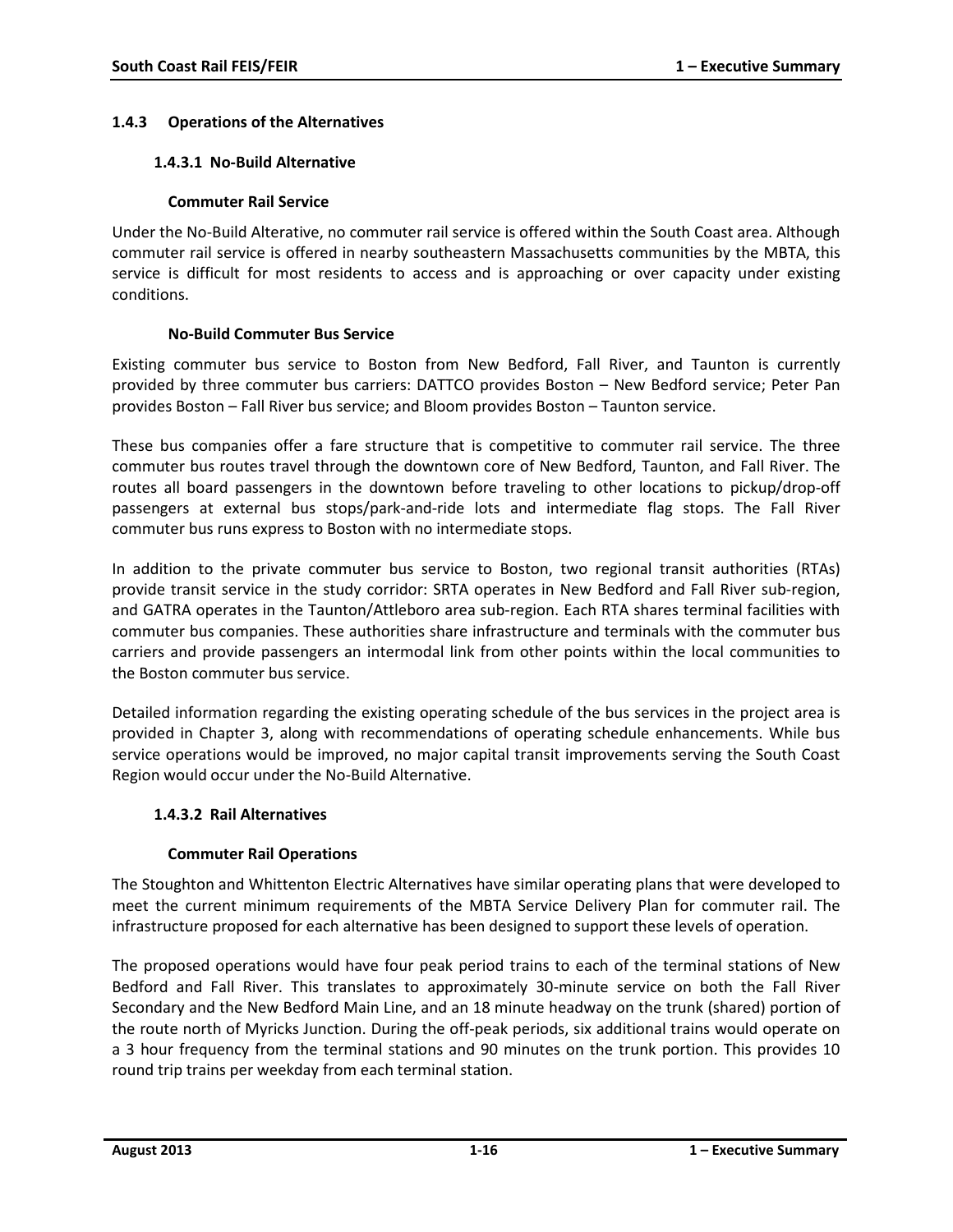Both commuter rail alternatives would use the same station stops south of Taunton Depot. By employing a zone-express service pattern (where trains stop at a few stations and then run express), travel times for passengers traveling from Fall River and New Bedford would decrease as compared to those presented in the DEIS/DEIR.

Table 1.4-2 summarizes the total trip time from each terminal station (New Bedford and Fall River) to South Station based on the revised station stopping pattern. These trip times are between 5 and 7 minutes faster than shown in the DEIS/DEIR due to the revised service plan. As shown in the table, the Stoughton Alternative would be 6 to 7 minutes faster than the Whittenton Alternative for service to New Bedford, and 8 minutes faster for service to Fall River.

|                         | <b>Table 1.4-2</b>                    | <b>Average Trip Time Table (hr:min)</b> |                           |                          |  |  |
|-------------------------|---------------------------------------|-----------------------------------------|---------------------------|--------------------------|--|--|
|                         | <b>Stoughton Electric Alternative</b> | <b>Whittenton Electric Alternative</b>  |                           |                          |  |  |
| <b>Operation</b>        | <b>New Bedford Trains</b>             | <b>Fall River Trains</b>                | <b>New Bedford Trains</b> | <b>Fall River Trains</b> |  |  |
| Peak Period Service     | 1:17                                  | 1:15                                    | 1:24                      | 1:23                     |  |  |
| Non-Peak Period Service | 1:16                                  | 1:18                                    | 1:22                      | 1:26                     |  |  |

1 Overall travel times for each branch of the Stoughton and Whittenton Electric Alternatives were developed using the Rail Traffic Controller model.

2 Assumptions were made based on track and signal layout.

3 Express trains may have longer travel times than local trains since they only operate during peak periods.

The average trip times in Table 1.4-2 are based on simulation of the Stoughton Electric Alternative. Diesel Alternatives would add approximately 20 seconds per station due to the additional time diesel locomotives need to accelerate from the stations. Deceleration rates would be identical to those of the Electric Alternatives. It is noted that although its operating plan skips a few stops, the peak period service has a longer travel time due to longer dwell times at each station in order to load and unload passengers during peak commuting hours. The off-peak period service would stop at every station but would have much shorter dwell times and would, therefore, have a shorter average travel time than the peak service.

#### *Feeder Bus*

The Feeder Bus plan for the South Coast Rail project is envisioned to connect the urbanized communities in the study area to the South Coast stations. A Feeder Bus network would provide an alternative to driving to stations and would support transit oriented development and other smart growth initiatives in the study area by connecting surrounding areas to the train station. The Feeder Bus network would provide frequent, convenient service connections with trains.

Three regional transit authorities currently provide local bus service within the region: Brockton Area Transit Authority (BAT), Southeastern Regional Transit Authority (SRTA) and Greater Attleboro Taunton Regional Transit Authority (GATRA). The SRTA and GATRA operators use a fleet of buses that accommodate bicycles, which would encourage multi-modal integration for the South Coast Rail project. Current bus operators would provide enhanced Feeder Bus service to the proposed stations for the selected build alternative.

Feeder Bus service would connect the South Coast Rail stations with the services shown in Table 1.4-3.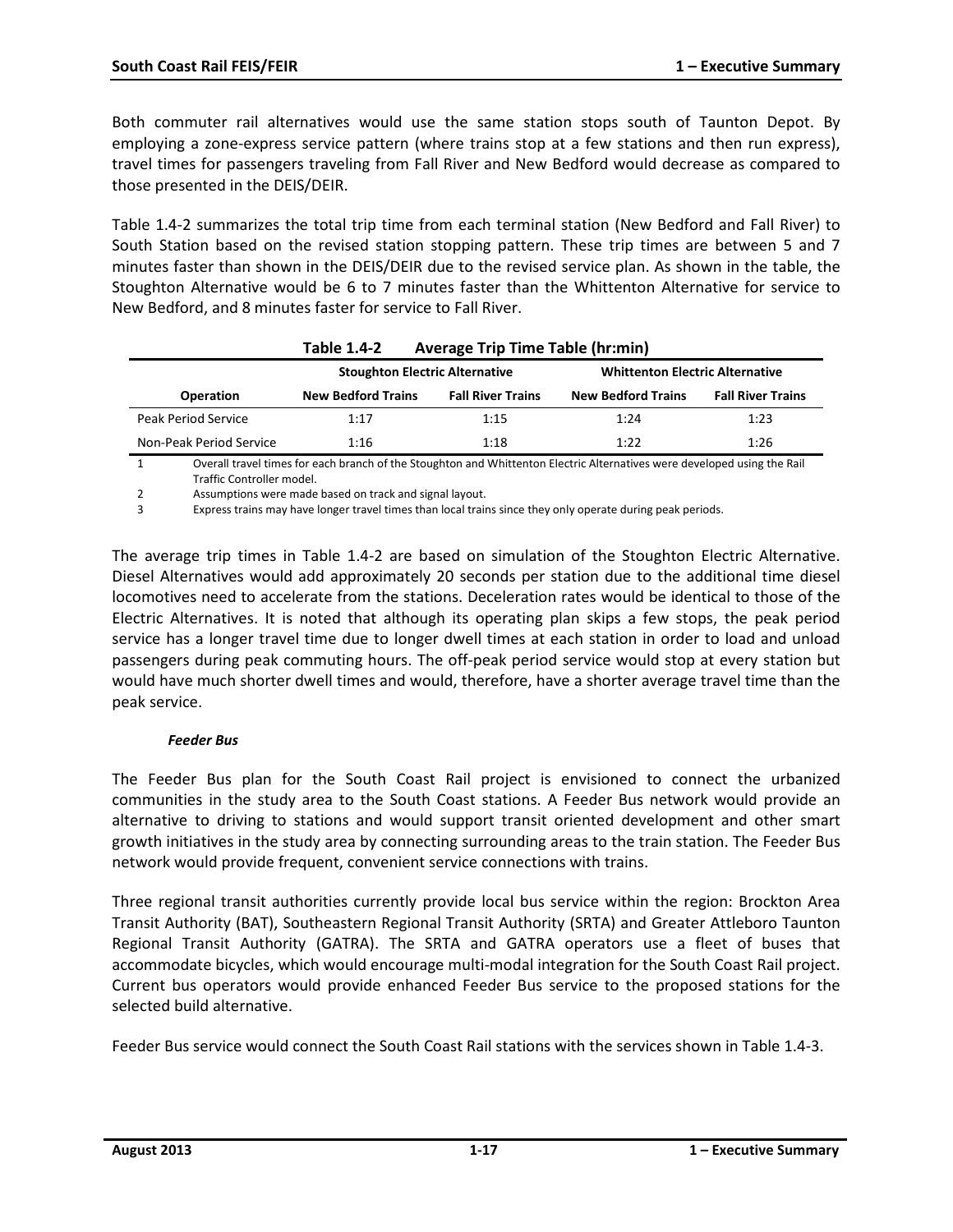|                         | .            |                |                            |                            |                  |
|-------------------------|--------------|----------------|----------------------------|----------------------------|------------------|
|                         |              |                | <b>Extension</b><br>Length | <b>Existing</b><br>Headway | Proposed<br>Peak |
| <b>Station Name</b>     | Operator     | Route #        | (miles)                    | (minutes)                  | <b>Frequency</b> |
| <b>Easton Village</b>   | <b>BAT</b>   | 8              | 3.0                        | 40                         | same             |
| <b>Taunton Station</b>  | GATRA        | 7              | 0.4                        | 30                         | same             |
| Dana Street Station     | <b>GATRA</b> | 18             | 0.3                        | 30                         | same             |
| <b>Taunton Depot</b>    | <b>GATRA</b> | 8              | 0.2                        | 60                         | same             |
| <b>Freetown Station</b> | <b>SRTA</b>  | $\overline{2}$ | 1.0                        | 30                         | same             |
| <b>Fall River Depot</b> | <b>SRTA</b>  | $\overline{2}$ | 0.4                        | 20                         | same             |
| Kings Highway           | <b>SRTA</b>  | 8              | 0                          | 45                         | same             |
| Whale's Tooth           | <b>SRTA</b>  | $\mathbf{1}$   | 0.7                        | 20                         | same             |
| Whale's Tooth           | <b>SRTA</b>  | $\overline{2}$ | 0                          | 20                         | same             |

#### *Freight Operations*

Although future freight demand was not modeled as part of the project, future operating windows for freight trains were included. Freight trains would be allowed to operate on certain sections of track, during specified time periods (see Chapter 3).

Freight service would be restricted to standard freight size and weight, and would not support high-andwide or double-stack operations. Freight services is anticipated to continue on the track segments where freight is currently provided (on the Stoughton Line north of Stoughton Station, on the Attleboro Secondary, on the Stoughton Line in Taunton between Longmeadow Road and Weir Junction, and on the New Bedford Main Line and Fall River Secondary south of Weir Junction). No future freight service is currently planned on the out-of-service Whittenton Branch or Stoughton Line between Stoughton Station and Longmeadow Road.

#### **1.4.4 Track Infrastructure of the Rail Alternatives**

Subsequent to the DEIS/DEIR, MassDOT has advanced the preliminary track design for the Stoughton Alternative and the Whittenton Alternative. All track changes have been minor. The design of bridge structures has been advanced, particularly for the Hockomock Trestle between Foundry Street and the former Raynham Greyhound Park.

#### **1.4.4.1 FEIS/FEIR Track Design**

All of the rail alternatives require reconstructing existing active tracks and constructing new tracks either on out-of service or new rights-of-way. The new track infrastructure would consist of new 132RE rail, new rail ties, new stone ballast, subballast and other track material. The horizontal and vertical geometry for the new track has been designed to conform to the applicable design speed for the alternatives in accordance with the MBTA commuter rail design standards and American Railway Engineering and Maintenance-of-Way Association (AREMA) design standards. The alignments have also been designed to minimize impacts to adjacent environmental resources and private properties.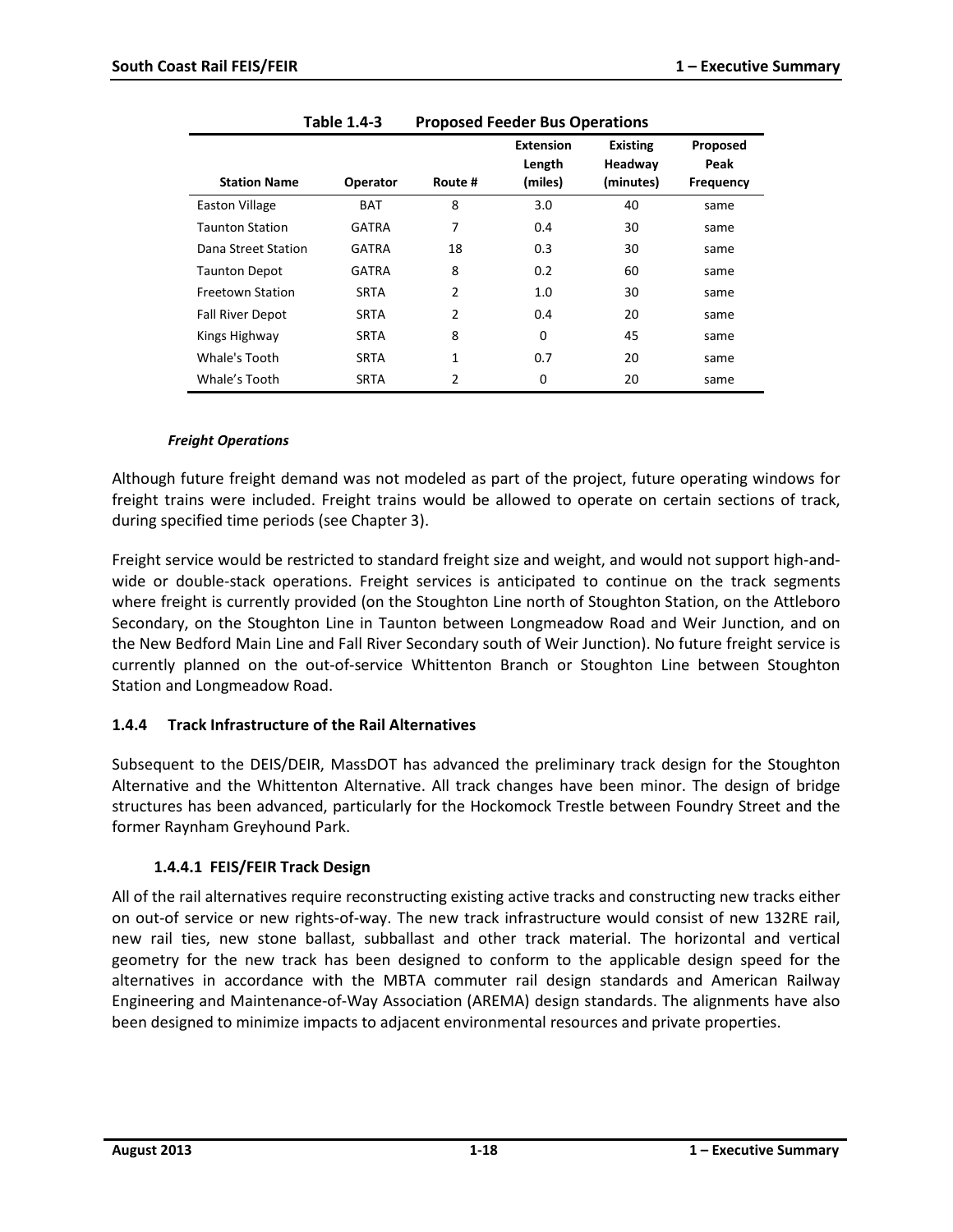#### **1.4.4.2 Track Infrastructure - Stoughton Alternative**

The New Bedford Main Line from Weir Junction in Taunton to the Whale's Tooth Station, and the Fall River Secondary from Myricks Junction in Berkley to Battleship Cove Station, are segments of track common to both commuter rail alternatives as is the track from Raynham Junction to South Station. Only the segment from Raynham Junction to Weir Junction would differ between the alternatives. Except in certain locations, the track would be designed for a maximum authorized speed (MAS) of 100 MPH. Locations which would be designed for less than 100 MPH MAS would be at certain sidings (which would be too short to achieve 100 MPH), and south of the King's Highway Station, where it would be precluded by single track operations.

#### **Stoughton Line**

The existing single track commuter rail line would be upgraded and maintained to FRA Class 7. A new second track would be constructed from Canton Junction to the existing Stoughton Station, where existing passenger service ends. A new double track would extend south of Stoughton Station to the proposed North Easton Station. The remainder of the line south to Weir Junction would be single- track, with a 2.2-mile-long double-track section in Raynham, and a 0.6-mile-long double-track section in Taunton. Approaching Weir Junction, an additional 0.4-mile siding track would be provided for freight use only. Weir Junction would also be reconfigured to accommodate four tracks as well as 45 MPH for operations through the curve while maintaining existing rail connections. These track segments are listed in Table 1.4-4.

| <b>Table 1.4-4</b>                                    | Track Infrastructure-Stoughton Alternative |                               |                               |                           |                         |  |
|-------------------------------------------------------|--------------------------------------------|-------------------------------|-------------------------------|---------------------------|-------------------------|--|
| <b>Track Segment</b>                                  | Single<br><b>Track</b>                     | <b>Double</b><br><b>Track</b> | <b>Triple</b><br><b>Track</b> | Quadruple<br><b>Track</b> | <b>Total</b><br>(miles) |  |
| Canton Junction to Stoughton Station <sup>1</sup>     |                                            | 3.8                           |                               |                           | 3.8                     |  |
| Stoughton Station to Raynham<br>Junction <sup>1</sup> | 7.1                                        | 4.8                           |                               |                           | 11.9                    |  |
| Raynham Junction to Weir Junction <sup>1</sup>        | 2.9                                        | 1.1                           |                               | 0.4                       | 4.5                     |  |
| Weir Junction to Cotley Junction <sup>2</sup>         |                                            | 0.7                           | 0.9                           |                           | 1.6                     |  |
| Cotley Junction to Myricks Junction <sup>2</sup>      |                                            | 3.3                           |                               |                           | 3.3                     |  |
| Myricks Junction to Battleship Cove <sup>3</sup>      | 9.4                                        | 2.9                           |                               |                           | 12.3                    |  |
| Myricks Junction to Whale's Tooth <sup>2</sup>        | 10.1                                       | 4.5                           |                               |                           | 14.5                    |  |
| TOTAL (miles)                                         | 29.5                                       | 21.1                          | 0.9                           | 0.4                       | 51.9                    |  |

1 Stoughton Line

2 New Bedford Main Line

3 Fall River Secondary

A frontage road would be constructed in Stoughton connecting to Morton Street to eliminate multiple grade crossings, and a new grade-separated crossing is proposed at Route 138 in Raynham. A trestle section is proposed in Easton and Raynham to minimize environmental impacts to the Hockomock Swamp Area of Critical Environmental Concern.

### **New Bedford Main Line**

The 19.4-mile existing track along the New Bedford Main Line would be upgraded and maintained to FRA Class 7 options. The line would be double-track from Weir Junction to Myricks Junction, with a 0.9-mile third track for freight movements near Taunton Depot Station. A short segment of the line would be double-track south of Myricks Junction, 0.8 mile. The remainder of the line would be single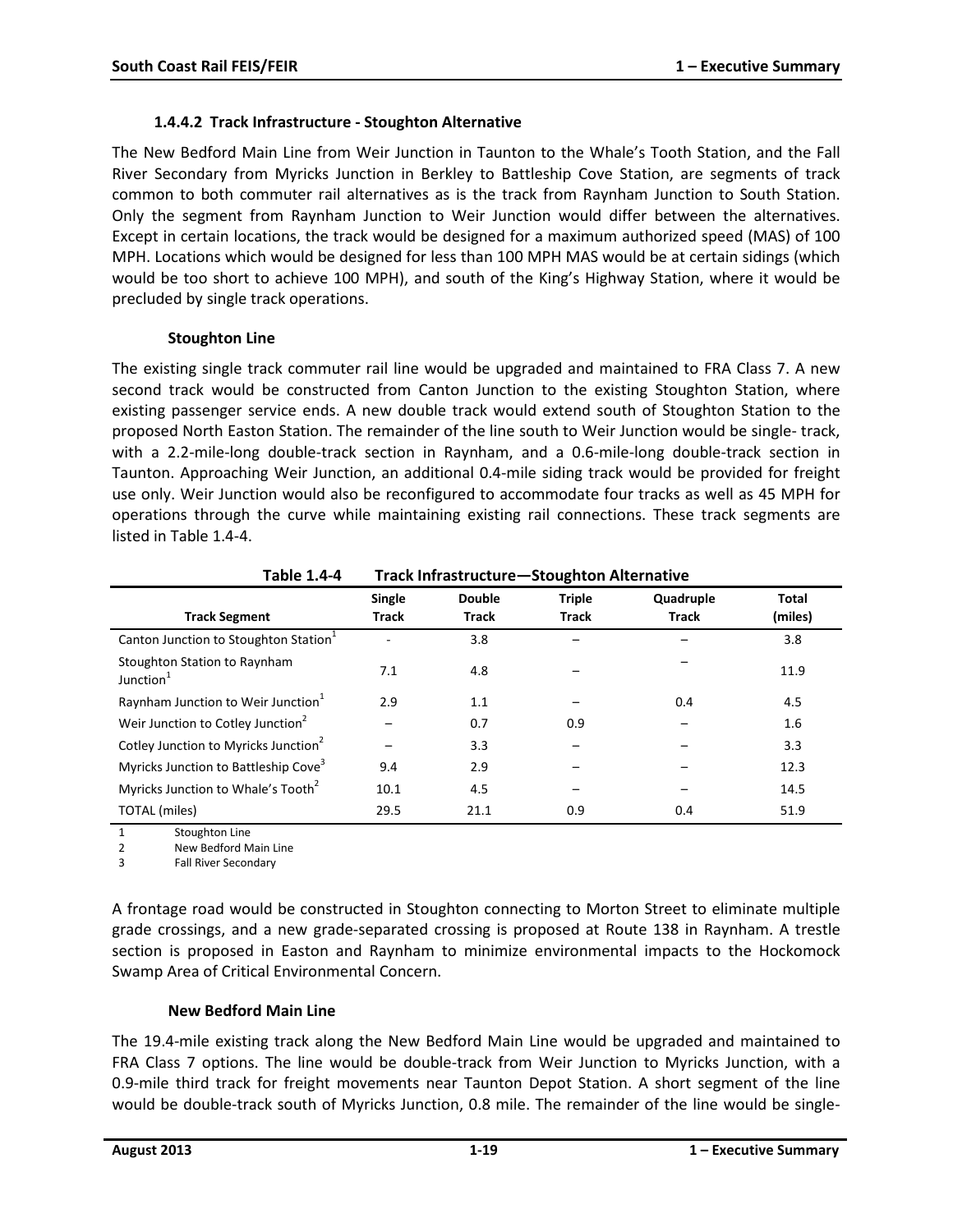track, with the exception of 1.8-mile double-track section in Freetown and a 1.7-mile section in New Bedford. These sidings are required by the operations analysis and also allow flexibility between commuter and freight operations.

#### **Fall River Secondary**

The 12.3 miles of existing track along the Fall River Secondary would be upgraded and maintained to FRA Class 7 options. The majority of this line would be single-track with a 0.7-mile double-track segment at Myricks Junction. A 1.0-mile long section of double track would be installed adjacent to the Fall River Golf Club. Three double-track sections are also proposed in Freetown and Fall River, at 0.6, 0.3, and 0.2 miles long, respectively, to allow flexibility between commuter and freight operations.

#### **1.4.4.3 Track Infrastructure - Whittenton Alternative**

The route for the Whittenton Alternative is similar to the Stoughton Alternative except in Raynham and Taunton. The New Bedford route would be 56.6 miles long and the Fall River route would be 54.3 miles long. This alternative would extend through the out-of-service Stoughton Line, as previously described, and connect to the out-of-service Whittenton Branch at Raynham Junction. The Whittenton Branch would extend south and west to the Attleboro Secondary at Whittenton Junction. Along the Attleboro Secondary, the Whittenton Alternative would extend to Weir Junction in Taunton. South of Taunton, the alternative would continue on the New Bedford Main Line and Fall River Secondary track, identical to the Stoughton Alternative.

Track infrastructure improvements would include 3.6 miles of new single-track on the Whittenton Branch and 2.2 miles of single-track reconstruction on the Attleboro Secondary with a 0.3-mile siding reserved for the proposed Dana Street Station. Improvements on the Stoughton Line between Canton Junction and Route 138 in Raynham would be the same as the Stoughton Alternative. Table 1.4-5 summarizes the track infrastructure improvements along the Whittenton Alternative.

| Table 1.4-5                                             | Track Infrastructure—Whittenton Alternative |                               |                               |                           |                         |  |
|---------------------------------------------------------|---------------------------------------------|-------------------------------|-------------------------------|---------------------------|-------------------------|--|
| <b>Track Segment</b>                                    | <b>Single</b><br><b>Track</b>               | <b>Double</b><br><b>Track</b> | <b>Triple</b><br><b>Track</b> | Quadruple<br><b>Track</b> | <b>Total</b><br>(miles) |  |
| Canton Junction to Stoughton Station <sup>1</sup>       |                                             | 3.8                           |                               |                           | 3.8                     |  |
| Stoughton Station to Raynham Junction <sup>1</sup>      | 7.1                                         | 4.8                           |                               |                           | 11.9                    |  |
| Raynham Junction to Whittenton<br>Junction <sup>2</sup> | 3.6                                         |                               |                               |                           | 3.6                     |  |
| Whittenton Junction to Weir Junction <sup>3</sup>       | 2.2                                         | 0.3                           |                               |                           | 2.5                     |  |
| Weir Junction to Cotley Junction <sup>4</sup>           |                                             | 0.7                           | 0.9                           |                           | 1.6                     |  |
| Cotley Junction to Myricks Junction <sup>4</sup>        |                                             | 3.3                           |                               |                           | 3.3                     |  |
| Myricks Junction to Battleship Cove <sup>5</sup>        | 9.4                                         | 2.9                           |                               |                           | 12.3                    |  |
| Myricks Junction to Whale's Tooth <sup>4</sup>          | 10.1                                        | 4.5                           |                               |                           | 14.5                    |  |
| TOTAL (miles)                                           | 32.4                                        | 20.3                          | 0.9                           | 0.4                       | 53.5                    |  |

**Table 1.4-5 Track Infrastructure—Whittenton Alternative**

1 Stoughton Line

2 Whittenton Branch 3 Attleboro Secondary

4 New Bedford Main Line

5 Fall River Secondary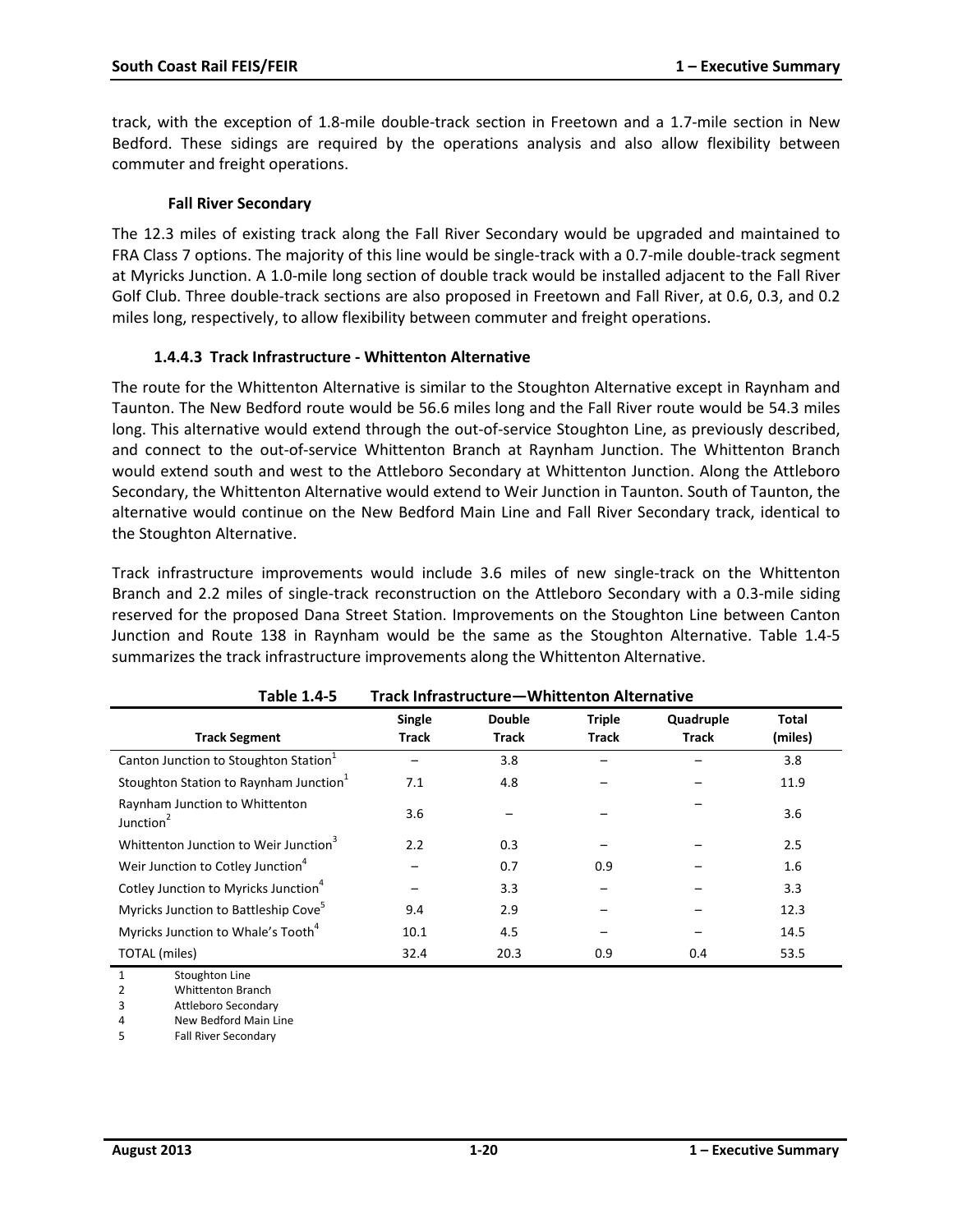#### **1.4.5 Grade Crossings**

The majority of existing public grade crossings on the active railroad rights-of-way have automatic grade crossing gates and flashers installed. All existing grade crossings to remain and all reactivated crossings would be equipped with new, state-of-the-art Automatic Highway Crossing Warning (AHCW) systems. Trains would use horns when they approach grade crossings, which is MassDOT's standard highest level of warning. Sounding a horn while approaching a grade crossing is a well-proven and effective method of providing warning of an approaching train. MassDOT is not proposing Quiet Zones for noise mitigation and is committed to designing the South Coast Rail project grade crossings to the safety standard provided by the Federal Railroad Administration (FRA).

Grade crossings would be closed or consolidated whenever feasible. Private grade crossings would be closed, gated, and locked if possible; if not, new AHCW systems would be installed. At a minimum each public grade crossing would consist of automatic gates, LED flashers, and an electronic bell. Where required, this standard arrangement may be supplemented with additional equipment such as additional gates and cantilevered flashers to optimize visibility for the roadway approaches.

| Table 1.4-6                      | <b>Summary of Public Grade Crossings by Alternative</b>    |                                                                         |                                                        |                                                |  |  |
|----------------------------------|------------------------------------------------------------|-------------------------------------------------------------------------|--------------------------------------------------------|------------------------------------------------|--|--|
| <b>Commuter Rail Alternative</b> | <b>Existing</b><br><b>Active Grade</b><br><b>Crossings</b> | <b>Existing Grade</b><br><b>Crossings</b><br>Recommended<br>for Closure | Proposed<br><b>New Grade</b><br>Crossings <sup>1</sup> | Total<br>Proposed<br>Grade<br><b>Crossings</b> |  |  |
| <b>Stoughton Alternative</b>     | 31                                                         | 3                                                                       | 15                                                     | 43                                             |  |  |
| <b>Whittenton Alternative</b>    | 40                                                         | 3                                                                       | 13                                                     | 50                                             |  |  |

A summary of the number of grade crossings by alternative is provided in Table 1.4-6.

1 Includes grade crossings that are existing but not active

#### **1.4.6 Bridges and Culverts**

All of the rail alternatives require reconstructing undergrade bridges (railroad over road or river) and overhead bridges (highway over railroad) along the active and restored rights-of-way.

Table 1.4-7 provides a general summary of required bridge improvements for the two alternatives, to enable comparison. The summary includes existing bridges to be reconstructed and new bridges required to restore/provide grade separation or traverse sensitive areas.

| Table 1.4-7                                | <b>Summary of Bridge Improvements by Alternative</b> |                                                            |                                                                       |  |  |  |  |
|--------------------------------------------|------------------------------------------------------|------------------------------------------------------------|-----------------------------------------------------------------------|--|--|--|--|
| <b>Commuter Rail</b><br><b>Alternative</b> | Reconstruct<br>Undergrade<br>(Railroad) Bridges      | Reconstruct<br><b>Overhead (Highway)</b><br><b>Bridges</b> | <b>New Bridges for</b><br><b>Grade Separation</b><br>or Environmental |  |  |  |  |
| <b>Stoughton Alternative</b>               | 31                                                   | 3                                                          | b                                                                     |  |  |  |  |
| <b>Whittenton Alternative</b>              | 29                                                   | 4                                                          |                                                                       |  |  |  |  |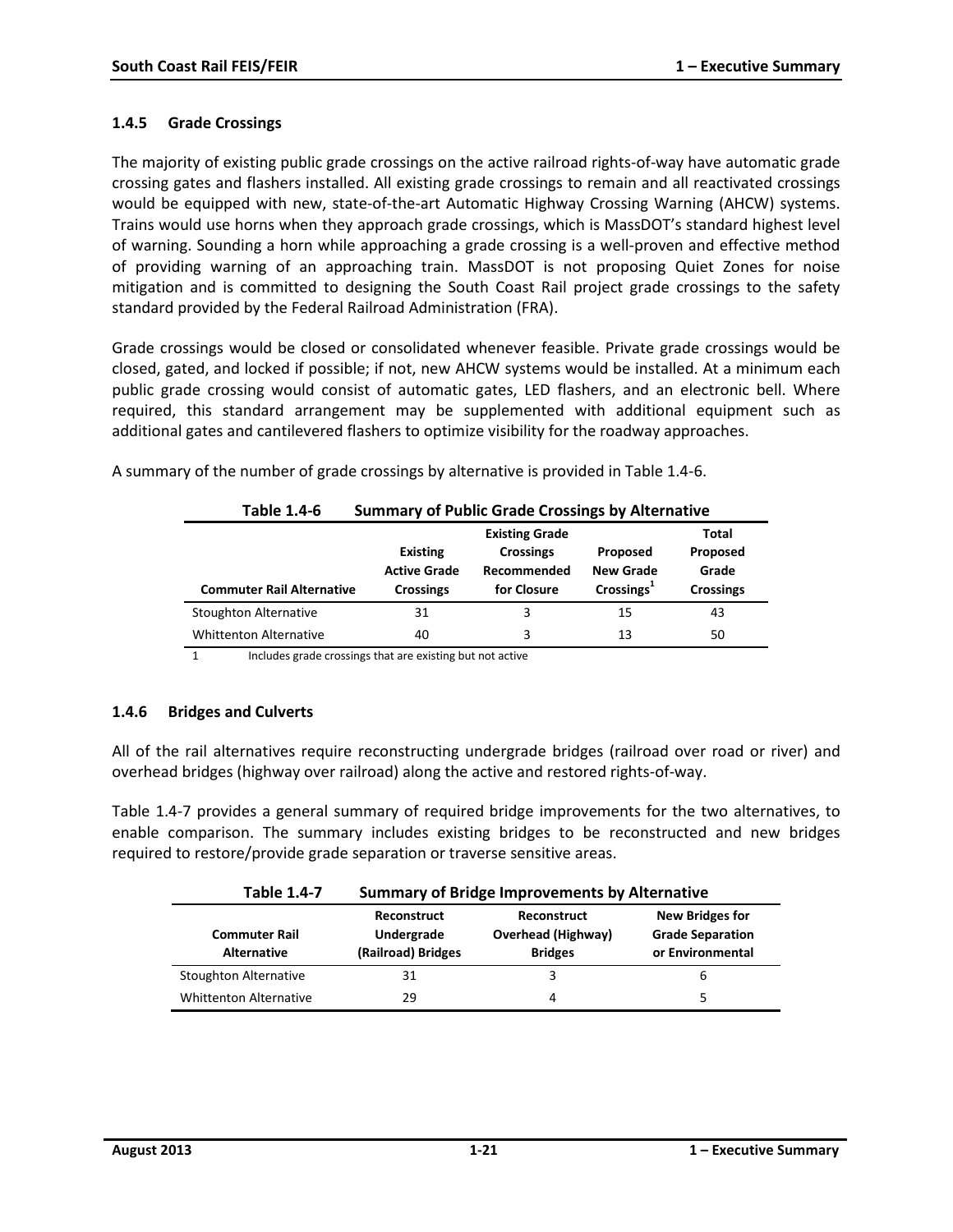#### **1.4.7 Signals and Communications**

The Signals and Communications design remains the same as described in the DEIS/DEIR. The following sections summarize the design and compare the Stoughton and Whittenton Alternatives.

#### **1.4.7.1 Stoughton Alternative Signals and Communications**

The Stoughton Alternative requires a new Positive Train Control (PTC) signal system for the New Bedford Main Line, Fall River Secondary, and the Stoughton Line. Modifications to the existing NEC signal system are limited to updating the signal logic at the Canton Junction Interlocking. These minor improvements would be needed to make the signal logic on the corridor consistent with the signal logic of the new system on the Stoughton Line.

#### **1.4.7.2 Whittenton Alternative Signals and Communications**

The Whittenton Alternative requires a new PTC signal system for the New Bedford Main Line, Fall River Secondary, Attleboro Secondary, Whittenton Branch, and Stoughton Line. Modifications to the existing NEC signal system are limited to updating the signal logic at the Canton Junction Interlocking. These minor improvements would be needed to make the signal logic on the corridor consistent with the signal logic of the new system on the Stoughton Line.

#### **1.4.8 Rolling Stock**

Both the Stoughton and Whittenton Alternatives would use commuter rail technology on a fixedguideway system with steel wheels operating on steel rails, with typically a single locomotive pulling (outbound) or pushing (inbound) a number of passenger coaches. On the MBTA system, coaches can be either single level or bi-level. Commuter rail trains would be powered by diesel or electric locomotives, depending on the alternative. The electric locomotives would be powered by a 25 kV/60 Hz overhead catenary system (OCS). The diesel alternatives would not require an OCS.

Table 1.4-8 summarizes the number of new coaches and locomotives required for each commuter rail alternative.

|                     | <b>Table 1.4-8</b> | <b>Rolling Stock Requirements</b> <sup>1</sup> |                 |  |
|---------------------|--------------------|------------------------------------------------|-----------------|--|
| <b>Alternatives</b> | <b>Locomotives</b> | <b>Coaches</b>                                 | <b>Cab Cars</b> |  |
| Stoughton           | 10                 | 72                                             | 10              |  |
| Whittenton          | 10                 | 72                                             | 10              |  |

1 Includes spare locomotive, coaches, and cab cars since the MBTA currently does not have electric locomotives.

### **1.4.9 Electrification System**

A new traction electrification system is required to provide electric power to locomotives for the electric commuter rail alternatives. The diesel alternatives would not require these infrastructure improvements.

The new traction electrification system would tie into the existing NEC electrification system with some modifications to that system. The traction electrification system would provide power to the trains from wayside traction power facilities through an overhead catenary system (OCS) that distributes the power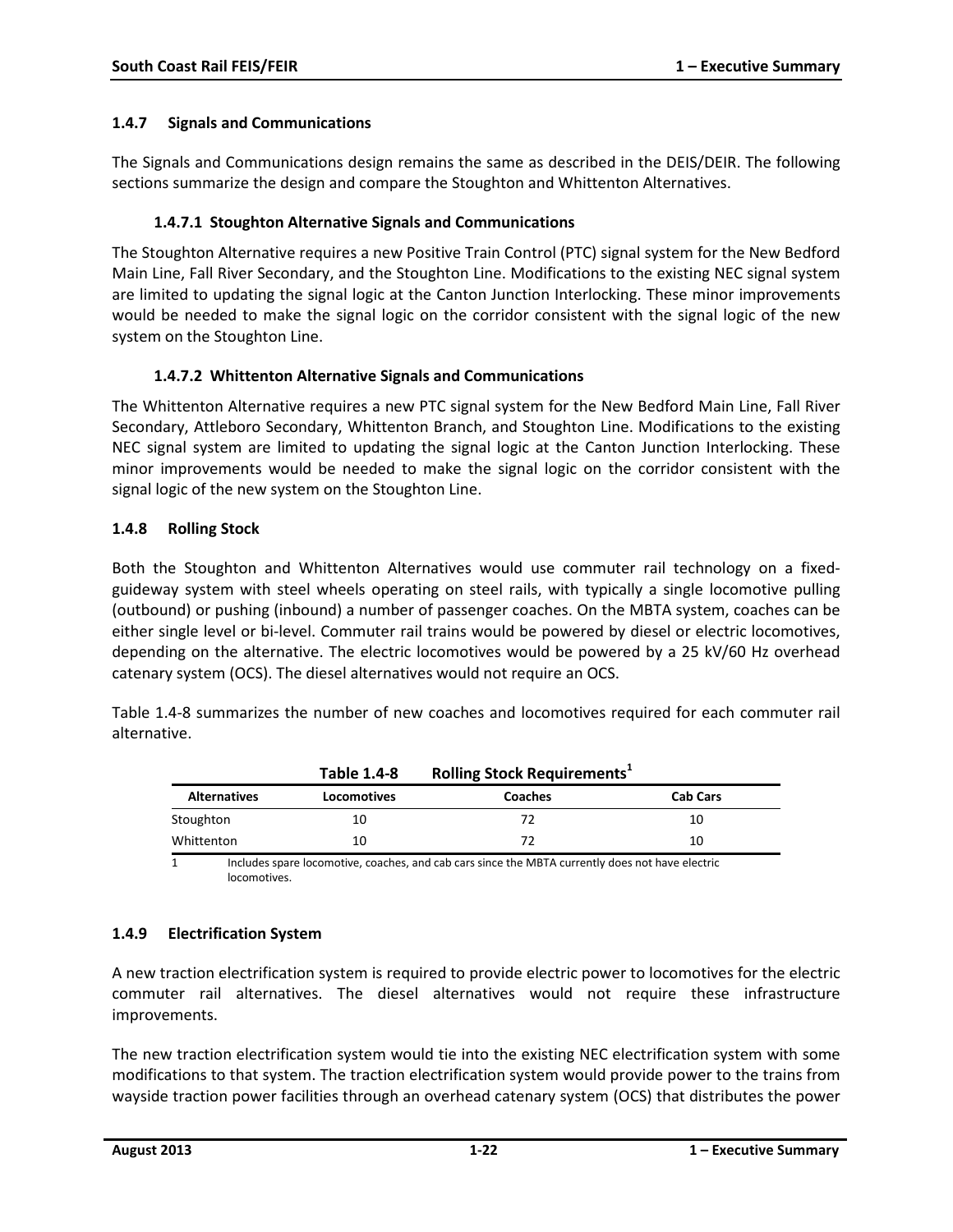to the trains' pantographs. The pantographs, mounted on the roof of the rolling stock, would collect the electrical power from the OCS, through mechanical contact by sliding under the OCS contact wire. The electrical circuit would be completed back to the source substation via multiple return paths, including running rails and static wires.

Three major elements would make up the traction electrification system:

- Traction Power System, which include traction power substations, switching stations and paralleling stations.
- Overhead Catenary System (OCS), which distributes the electrical power to the rolling stock, and includes the messenger and contact wires, and the associated supporting structures and hardware. The track negative feeder wires are considered associated with the OCS.
- Traction Power Return System, which makes up the running rails, impedance bonds and static wires.

#### **1.4.10 Stations**

New commuter rail stations generally would consist of high-level platforms, canopies, commuter parking, and a pick-up/drop-off area for buses and "kiss & ride" that conform to MBTA Commuter Rail Station design criteria and the Americans with Disabilities Act (ADA). Stations are intended to function similarly to the majority of existing MBTA commuter rail stations; they would be unattended and would require self-pay parking. The proposed stations would not include station buildings. The locations of stations under the Stoughton and Whittenton Alternatives are shown in Figures 1.4-2 and 1.4-3, respectively. As shown in Table 1.4-9, the stations are common to both the Stoughton and Whittenton Alternatives, except for the Taunton Station (Stoughton Alternatives only) and the Dana Street Station (Whittenton Alternatives only).

Station locations have remained as shown in the DEIS/DEIR, with the exception of the Stoughton Station and Downtown Taunton Station. Stoughton Station was relocated to eliminate conflicts with traffic in Stoughton Center and to support downtown revitalization efforts. Several alternatives for the relocation of the Stoughton Station were evaluated (see Chapter 3).

Downtown Taunton Station as described in the DEIS/DEIR was replaced by Dana Street Station, due to development of the originally selected site near the GATRA bus terminal since the publication of the DEIS/DEIR. The Dana Street site was chosen as a replacement for the Downtown Taunton station site since it is a sizable vacant parcel along the right-of-way and is proximate to the previously selected Downtown Taunton site.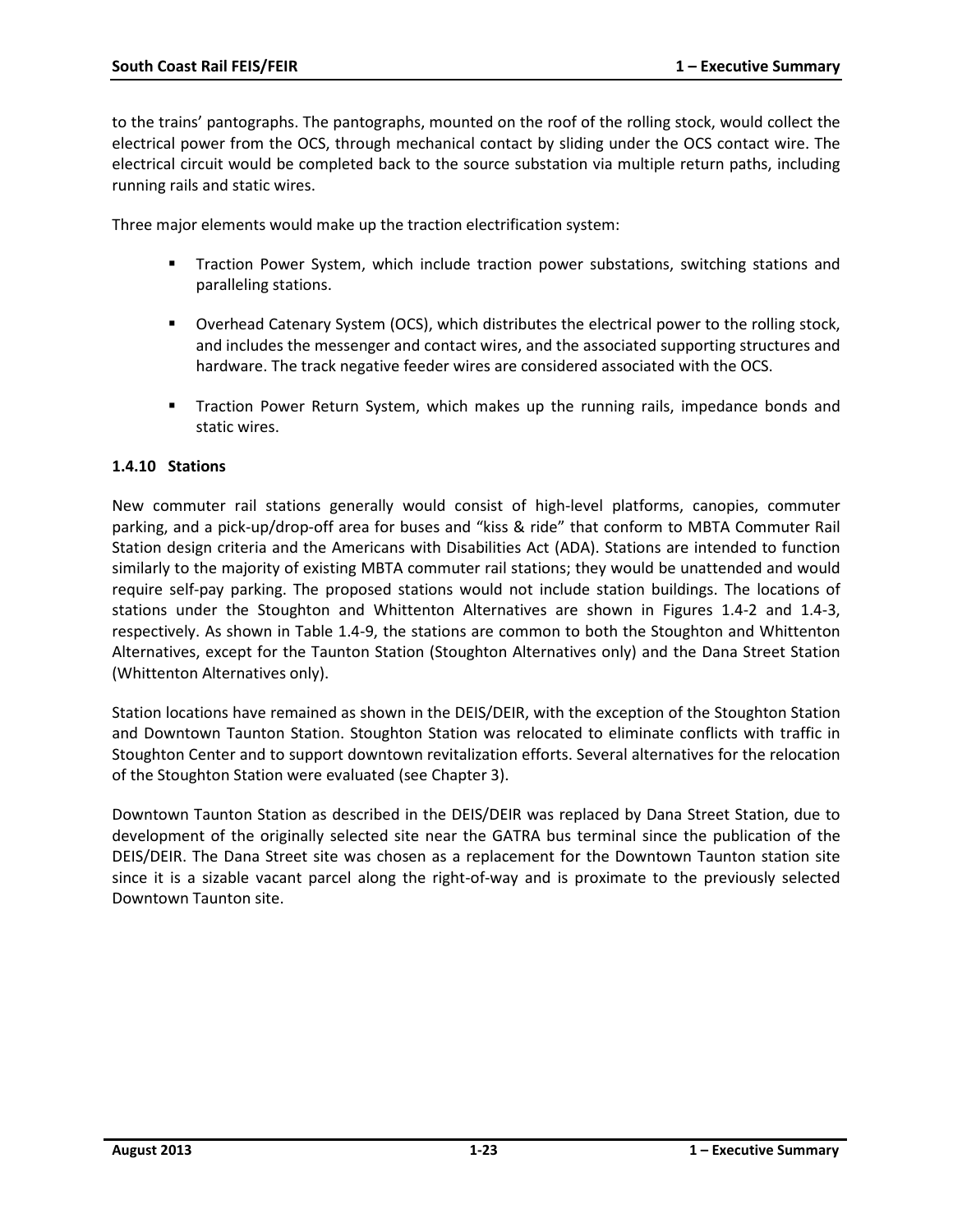| <b>Station Name</b>         | <b>Municipality</b>                        | <b>Station</b><br>Type | <b>Parking</b><br><b>Spaces</b> | <b>Platform</b><br>Type <sup>4</sup> | Stoughton<br><b>Alternative</b> | Whittenton<br><b>Alternative</b> |
|-----------------------------|--------------------------------------------|------------------------|---------------------------------|--------------------------------------|---------------------------------|----------------------------------|
| Canton Center               | Canton                                     | Existing               | $210^{1}$                       | Side (2,Low)                         | $\mathsf{x}$                    | $\boldsymbol{\mathsf{x}}$        |
| Stoughton                   | Stoughton                                  | Relocated              | 636                             | Side $(2)$                           | $\boldsymbol{\mathsf{x}}$       | X                                |
| North Easton                | Easton/Stoughton                           | <b>New</b>             | 501                             | Center<br>Island                     | X                               | X                                |
| <b>Easton Village</b>       | Easton                                     | <b>New</b>             | $0^2$                           | Side                                 | X                               | x                                |
| Raynham Park                | Raynham                                    | <b>New</b>             | 432                             | Center<br>Island                     | $\boldsymbol{\mathsf{x}}$       | x                                |
| Taunton                     | Taunton                                    | <b>New</b>             | 210                             | Side                                 | $\boldsymbol{\mathsf{x}}$       |                                  |
| <b>Taunton Depot</b>        | Taunton                                    | <b>New</b>             | 398                             | Center<br>Island                     | $\boldsymbol{\mathsf{x}}$       | X                                |
| Freetown                    | Freetown                                   | <b>New</b>             | 173                             | Side                                 | X                               | x                                |
| <b>Fall River Depot</b>     | <b>Fall River</b>                          | <b>New</b>             | 528                             | Side                                 | $\boldsymbol{\mathsf{x}}$       | x                                |
| <b>Battleship Cove</b>      | <b>Fall River</b>                          | <b>New</b>             | $0^2$                           | Side                                 | $\boldsymbol{\mathsf{x}}$       | X                                |
| King's Highway              | New Bedford                                | <b>New</b>             | $360^3$                         | Side                                 | $\boldsymbol{\mathsf{x}}$       | X                                |
| Whale's Tooth               | New Bedford                                | <b>New</b>             | 748                             | Side                                 | $\boldsymbol{\mathsf{x}}$       | X                                |
| Dana Street                 | Taunton                                    | <b>New</b>             | 477                             | Side                                 | ٠                               | x                                |
| <b>TOTAL - NEW STATIONS</b> |                                            |                        |                                 |                                      |                                 | 10                               |
|                             | TOTAL - MODIFICATIONS TO EXISTING STATIONS |                        |                                 |                                      | 2                               | $\overline{2}$                   |

| Table 1.4-9 | <b>Summary of Stations</b> |
|-------------|----------------------------|
|-------------|----------------------------|

1 Existing lot

2 Pick up/Drop off only

3 Shared parking

4 All platforms are single high-level unless denoted otherwise

#### **1.4.11 Layover Facilities**

Midday Facilities - The South Coast Rail project would require midday storage in the Boston area, anticipated to be constructed as part of the South Station Expansion Project. The South Station Expansion Project and the need for increased layover facility capacity near South Station is independent of the South Coast Rail Project.

Overnight Layover Facilities - Both of the commuter rail alternatives would require overnight layover facilities along the Fall River Secondary and New Bedford Main Line.

The DEIS/DEIR identified five alternative sites for overnight layover facilities. Church Street and Wamsutta sites were identified on the New Bedford Main Line, and the ISP Site, Weaver's Cove East, and Weaver's Cove West were identified on the Fall River Secondary. The DEIS/DEIR did not identify a preferred site on either branch. Subsequent to the DEIS/DEIR, the alternative sites were reviewed and recommended sites identified on each branch, as documented in the February 2012 Layover Facility Site Selection (provided in Appendix 3.2-E).

On the New Bedford Main Line, Wamsutta was considered the most favorable location to site a New Bedford layover facility as it has less environmental impact than the Church Street site from the perspective of land acquisition, tax revenue loss, wetlands, and hazardous materials. Wamsutta would also be operationally more efficient with its close proximity to the terminal station, saving the project roughly \$500,000 annually.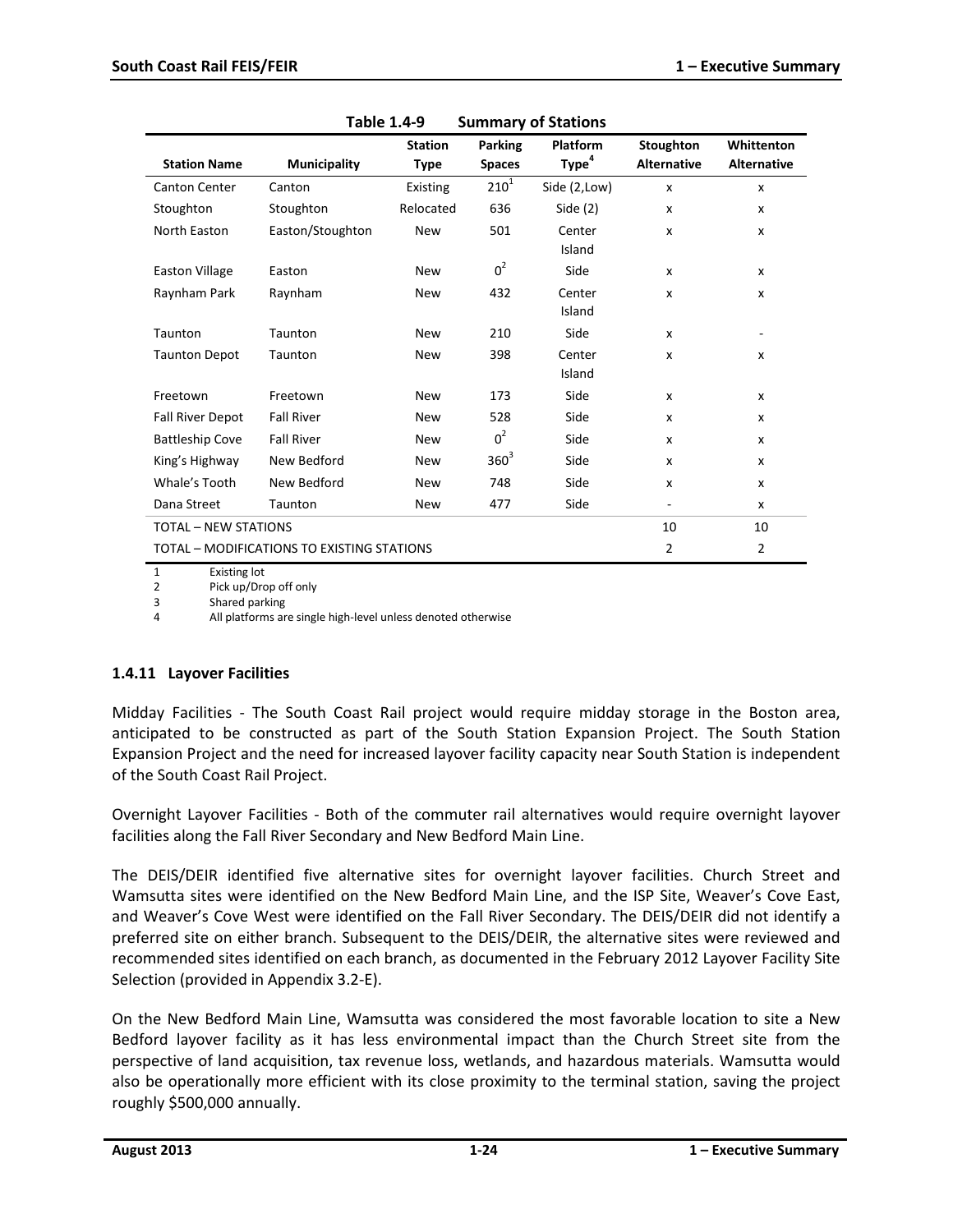On the Fall River Secondary, Weaver's Cove East was considered the most favorable location for a Fall River layover facility as it has the least environmental impacts of the Fall River sites with the fewest land acquisition requirements, wetland impacts, impacts to cultural resources and to wild and scenic rivers, and from the perspective of encountering hazardous materials. Weaver's Cove East would also be operationally more efficient than the ISP site with its close proximity to the terminal station, saving the project roughly \$500,000 annually.

## **1.4.12 Cost**

The estimated capital costs for the rail alternatives are presented as incremental funding needs over a 30-year period, a typical financing period. Capital equipment costs are presented as the incremental cost of the life of the equipment as defined by FTA guidelines. The net result of this analysis is the identification of the annual funding requirements above and beyond the costs already programmed for the horizon year (No-Build Alternative).

Table1.4-10 provides a summary of the cost estimate and analysis for the Stoughton Electric Alternative. The Whittenton Alternative would have a similar cost. Based on the O&M cost estimates developed for the DEIS/DEIR the Diesel Alternatives would be approximately 30 percent lower than the Electric Alternatives.

The Operations and Maintenance Cost (O&M) was calculated for the Stoughton Electric Alternative. This calculation was based off of updated projected service for 2030. The total amount in 2012 dollars is \$33,914,000. The O&M cost for the Whittenton Alternative would be \$36,210,000. The Whittenton Alternative would have a similar, but somewhat greater cost due to its increased track length. Based on the O&M cost estimates developed for the DEIS/DEIR, the Diesel Alternatives would be approximately three percent lower than the Electric Alternatives.

|                  | Item                                                                                                                                                                                                                                                                                                                                           |                 |
|------------------|------------------------------------------------------------------------------------------------------------------------------------------------------------------------------------------------------------------------------------------------------------------------------------------------------------------------------------------------|-----------------|
|                  | <b>Total Infrastructure Cost</b>                                                                                                                                                                                                                                                                                                               | \$1,090,568,000 |
| Real Estate Cost |                                                                                                                                                                                                                                                                                                                                                | \$52,430,000    |
|                  | <b>Professional Services Cost</b>                                                                                                                                                                                                                                                                                                              | \$147,767,000   |
| Contingency      |                                                                                                                                                                                                                                                                                                                                                | \$345,700,000   |
| Vehicle Cost     |                                                                                                                                                                                                                                                                                                                                                | \$180,970,000   |
| Total            |                                                                                                                                                                                                                                                                                                                                                | \$1,817,435,000 |
| Notes:           | Total infrastructure costs were estimated in 2012 dollars.<br>Professional services are 13.55 percent of infrastructure costs without<br>contingency. Professional services include Design, Permitting, Construction<br>Phase Inspection & Project Management.<br>Contingencies are 31.70 percent of infrastructure costs and include Indirect |                 |

#### **Table 1.4-10 Stoughton Electric Alternative Capital Cost Summary**

Soft Costs, Mitigation Contingency, and Construction Contingency. Escalation was calculated at 3.25percent per year per FTA criteria.

## **1.5 SUMMARY OF ENVIRONMENTAL IMPACTS AND MITIGATION**

This section summarizes the adverse and beneficial impacts of the alternatives and the mitigation measures that would implemented for each resource category, where applicable. For additional and more detailed information on the impacts and mitigation measures, refer to Sections 4.1 through 5.0 of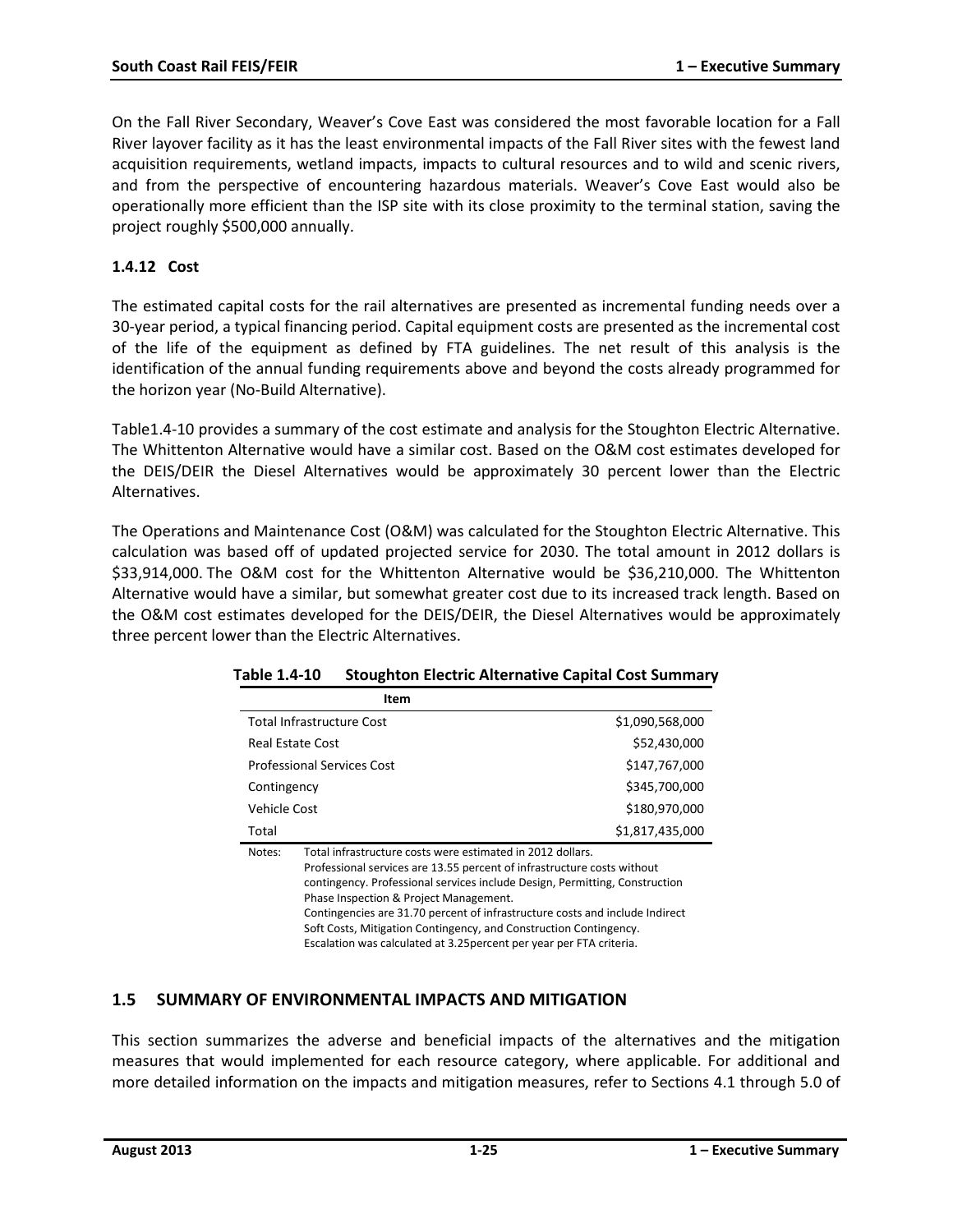the FEIS/FEIR. Table 1.5-1 at the end of this Executive Summary provides a summary of direct permanent impacts for all alternatives and resources.

#### **1.5.1 Transportation**

#### **1.5.1.1 Ridership**

Increased transit ridership is an important indicator of beneficial transportation effects of an alternative and given the purpose of the project also a measure of how well an alternative would be able to meet existing and future demand for public transportation between Fall River/New Bedford and Boston. The rail alternatives would result in 5,670 to 5,240 daily transit boardings in the South Coast region (commuter rail boardings at new stations plus existing commuter bus service boardings). Due to a faster travel time to Boston, the Stoughton Alternatives achieve greater ridership in the Southern Triangle than the Whittenton Alternatives. For example, the Stoughton Electric would have 840 daily boardings at Fall River Depot compared to 750 under the Whittenton Electric Alternative.

The Whittenton Alternatives ridership is also less than the Stoughton Alternatives because the Whittenton alignment does not include the Taunton Station, which has 670 daily boardings under the Stoughton Electric Alternative. The Whittenton Alternative station closest to downtown Taunton (Dana Street) has substantially lower ridership (320 daily boardings under the electric alternative).

#### **1.5.1.2 Travel Times**

Since New Bedford/Fall River commuters currently rely on cars and private bus services, an improved quality of service would have to provide a comparable or competitive travel time and improved reliability with respect to existing commuter options during peak commuting periods. The average commuting time by car during rush hour in 2009 was 90 minutes and travel time by car is projected by CTPS to deteriorate further to 100-120 minutes under the No-Build scenario. There would be no measurable change in travel time by car under the Build Alternatives because due to the saturated nature of the corridor, any trips that shift to rail with the Build Alternatives would be replaced and would result in no change to travel time by car. Travel time for the rail alternatives was based on rail operations analysis, which identified the segments of the rail corridors that would operate at top speed as well as segments where speed is constrained due to speed restrictions, geometry, vehicles, power mode, dwell times and number of stations and civil restrictions. Each commuter rail alternative has two overall run times: one for electric locomotives and one diesel locomotives. The primary factor differentiating the travel time performance of the electric vs. diesel option is the greater acceleration time for diesel trains.

The Stoughton Electric Alternative achieves the fastest travel times (77 minutes between New Bedford and Boston during the peak period). The Stoughton Diesel Alternative takes approximately six minutes longer than the electric alternative to travel the same route because of the additional time diesel locomotives need to accelerate from the stations.

The longer route, and the lower speed needed to maintain safety on the sharp curves in Taunton under the Whittenton Electric Alternative, results in a total travel time approximately seven minutes longer than the Stoughton Electric Alternative (84 minutes compared to 77 minutes). The Whittenton Diesel Alternative takes 6.5 minutes longer to travel from New Bedford to Boston than the Whittenton Electric Alternative and has the longest travel time of the rail alternatives.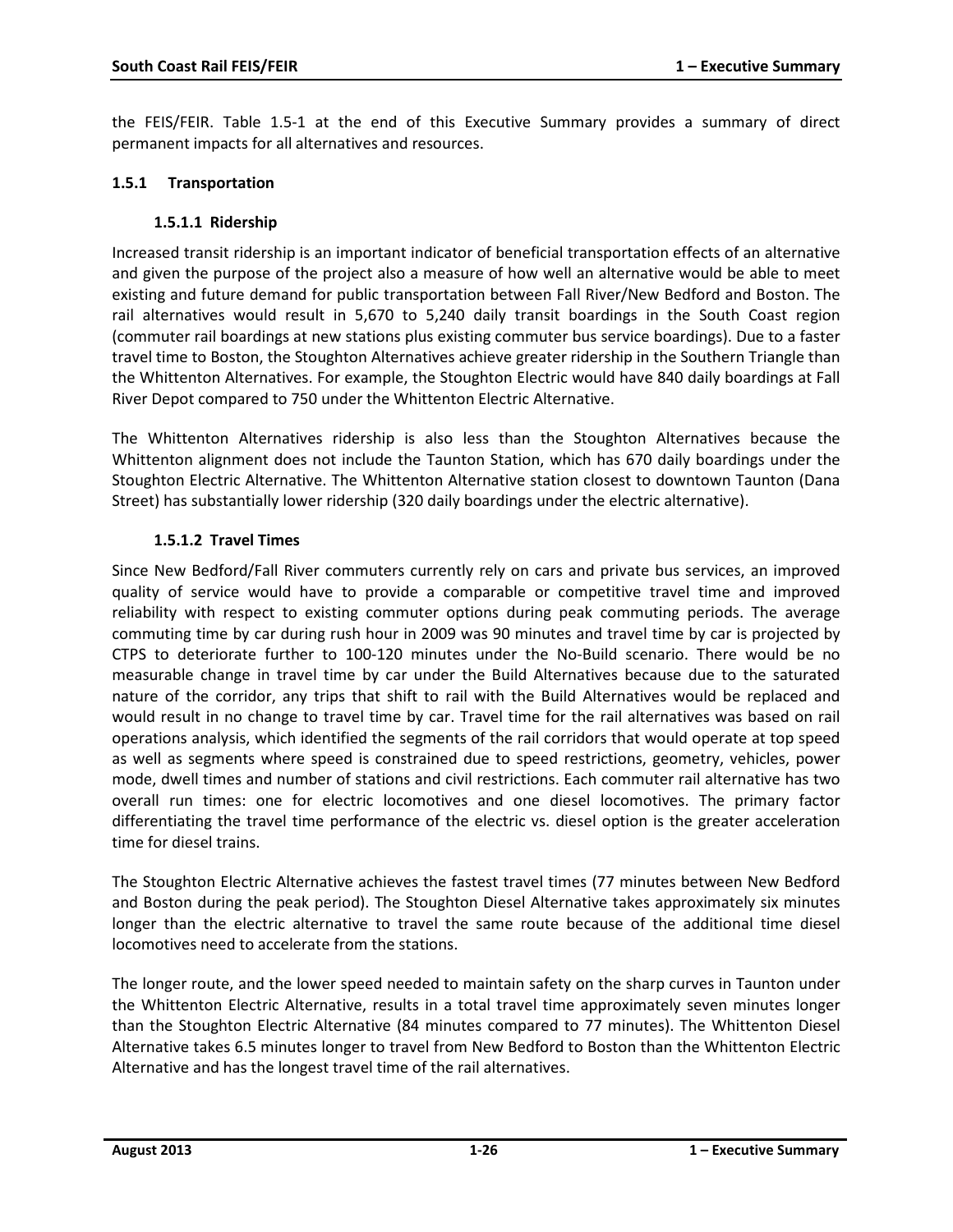#### **1.5.1.3 Vehicle Miles Traveled**

Reduction in vehicle miles traveled (VMT) as a result of implementing an alternative is an important indicator of beneficial effect of an alternative on the transportation system, as it enhances the transportation system by reducing travel on roadways through shifting trips from automobile to train or bus. Reductions in driving have several environmental benefits, notably cleaner air and fewer greenhouse gas emissions. Fewer cars on the road also eases congestion along highway corridors, resulting in time benefits.

The Stoughton Electric Alternative achieves the greatest reduction in regional daily vehicle miles traveled of all the Build Alternatives, approximately 54,700 VMT per day greater than the Whittenton Electric Alternative. The Stoughton Diesel Alternative has the second greatest VMT reduction, approximately 6.5 percent less than the Stoughton Electric Alternative. With the longest travel time and lowest ridership, the Whittenton Diesel Alternative is also the least effective of the rail alternatives in reducing regional VMT, although it still provides substantial benefits (reduction of 186,306 vehicle miles traveled per day when compared to the 2035 No-Build condition).

#### **1.5.1.4 Intersection Traffic Impacts**

The rail service proposed as part of each of the Build Alternatives would affect traffic patterns, particularly in the vicinity of new stations. To varying degrees, all rail alternatives resulted in traffic impacts substantial enough to warrant mitigation. Traffic mitigation measures are proposed at 35 impacted intersections under the Stoughton Alternatives and 32 impacted intersections under the Whittenton Alternatives.

#### **Mitigation for Intersection Traffic Impacts**

Traffic impacts will be addressed through mitigation measures including new traffic signals, traffic signal timing adjustment and addition of turning lanes.

### **1.5.1.5 Railroad At-Grade Crossing Impacts**

Railroad at-grade crossings have the potential to cause traffic impacts due to excessive queuing and traffic spillback while the crossing is closed in order to let a train pass. The Whittenton Alternatives would require the largest number (50) of new or reconstructed railroad at-grade crossings. The Stoughton Alternatives would require (43) of new or reconstructed grade crossings. Traffic analyses conducted for the new or reconstructed alternatives indicated that none of the rail alternatives would result in unmitigatable impacts due to excessive queuing and spillback of traffic.

### **Mitigation for At-Grade Crossing Traffic Impacts**

Traffic impacts will be mitigated by roadway reconfigurations and traffic flow improvements. All existing grade crossings to remain and all reactivated crossings would be equipped with new, state-of-the-art Automatic Highway Crossing Warning (AHCW) systems.

#### **1.5.2 Land Use and Zoning**

The Build Alternatives would all require property acquisitions outside existing rights-of-way to accommodate the new stations and rail infrastructure or bus lanes. The total acreage of property acquisition impacts of the Stoughton Electric Alternative (136.7 acres) and Whittenton Electric Alternative (136.8 acres) are nearly identical. The diesel versions of the rail alternatives result in 2.2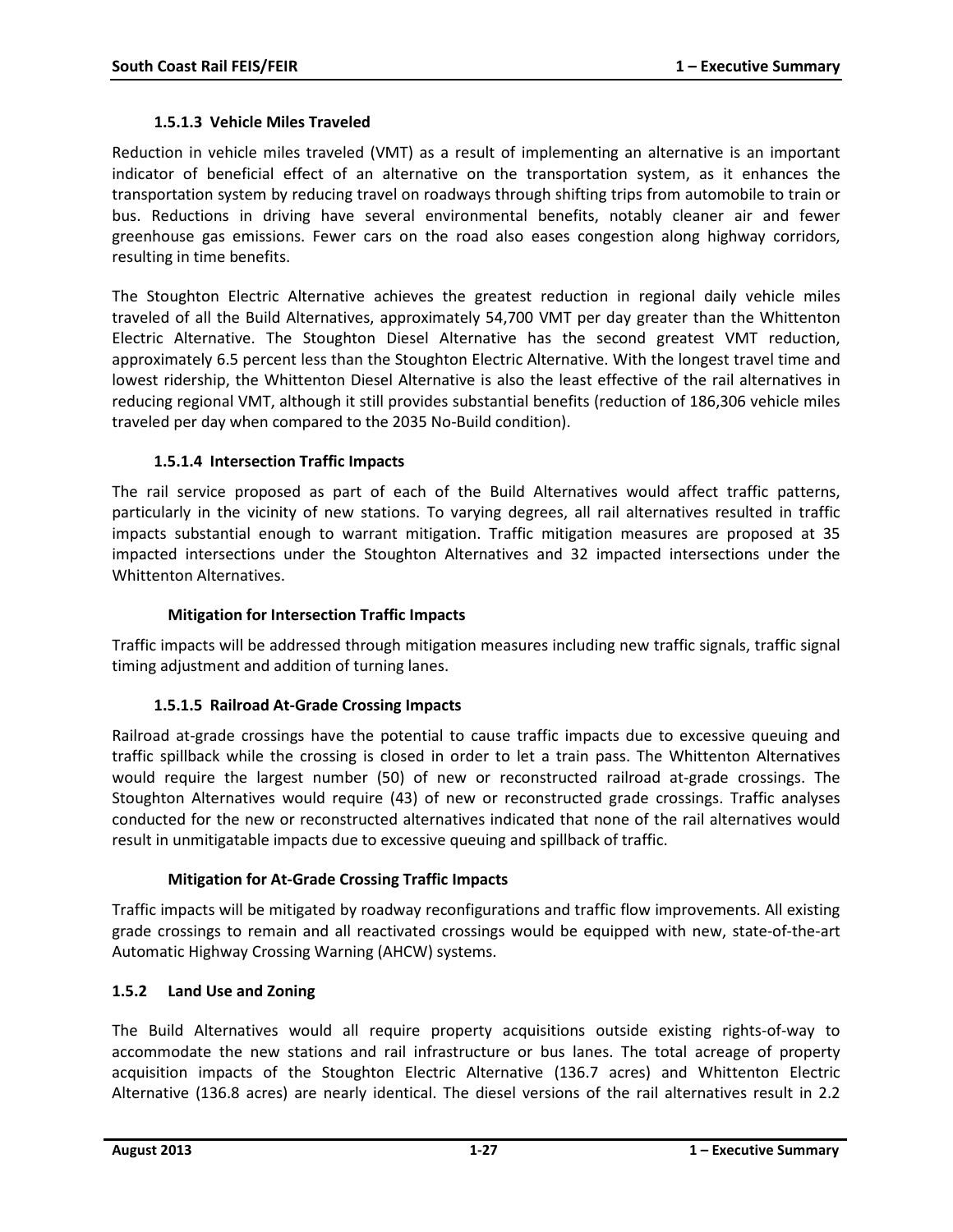fewer acres of impact because of the lack of need for traction power substations, which would be required with the electric alternatives. Property acquisitions and compensation of affected property owners would be conducted in accordance with federal and state requirements.

#### **1.5.3 Socioeconomics**

#### **1.5.3.1 Residential and Business Displacements**

Property acquisitions associated with the Stoughton Electric Alternative would require 4 residential displacements and six business displacements. Based on average household size in the affected communities, nine persons would be relocated. Job losses are expected from business displacements resulting from acquisition of privately owned commercial buildings. Based on a review of residential and commercial property availability, $^{10}$  $^{10}$  $^{10}$  communities that would be impacted by residential displacements or business displacements have sufficient real estate capacity to absorb these displacements. Affected property owners would be provided compensation/relocation assistance in accordance with federal and state requirements.

The Stoughton Diesel Alternative would be comprised of the same elements as the Stoughton Electric Alternative, but would not need electrical infrastructure. The property acquisitions needed for the Stoughton Diesel Alternative are therefore 2.2 acres smaller than for the Stoughton Electric Alternative. The other effects to the social and economic environment that would result from the Stoughton Diesel Alternative (such as property acquisitions for stations, layover facilities, right-of-way, property tax revenue loss, residential and business displacements) are identical to those that would result from the Stoughton Electric Alternative.

The Whittenton Electric Alternative would require 3 residential displacements and 6 business displacements. Based on average household size, nine persons would be relocated. Job losses are expected from business displacements resulting from acquisition of privately owned commercial buildings, but are not quantifiable at this time. Based on a review of residential and commercial property availability, communities that would be impacted by residential displacements or business displacements have sufficient real estate capacity to absorb these displacements. Affected property owners would be provided compensation/relocation assistance in accordance with federal and state requirements.

The Whittenton Diesel Alternative would be comprised of the same elements as the Whittenton Electric Alternative but would not need electrical infrastructure; thus the property acquisitions needed for the Whittenton Diesel Alternative would be somewhat smaller than for the Whittenton Electric Alternative. The other effects to the social and economic environment that would result from the Whittenton Diesel Alternative are identical to those that would result from the Whittenton Electric Alternative.

### **1.5.3.2 Property Tax Revenue Loss**

Property tax revenue losses as a result of the Stoughton Electric Alternative are estimated at \$197,251 per year, in 2009 dollars; additional property tax revenue losses may result from small and/or partial acquisitions. Property tax revenue losses as a result of the Whittenton Electric Alternative are relatively less and are estimated at \$181,351 per year, in 2009 dollars; additional property tax revenue losses may

<span id="page-27-0"></span> $^{10}$  Online research of residential real estate property availability conducted by reviewing current listings of similar homes (based on zoning of affected properties) in the affected communities a[t www.realtor.com.](http://www.realtor.com/) Commercial real estate vacancy rates conducted by telephone inquiries to chambers of commerce in the affected communities. l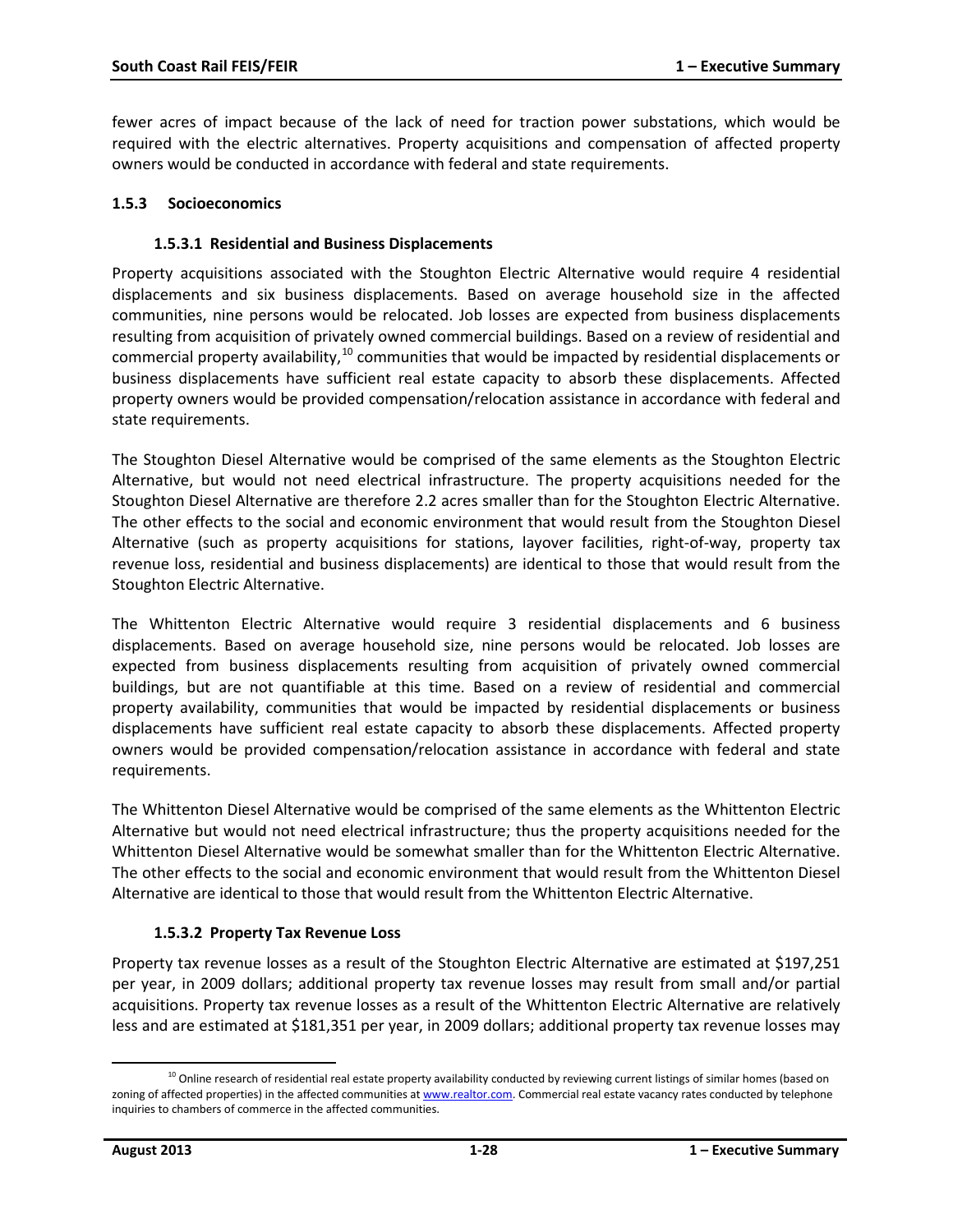result from small and/or partial acquisitions that were not estimated. The direct property tax revenue losses for affected communities would be insignificant as compared to the total property tax receipts for each town.

### **1.5.3.3 Neighborhood Fragmentation**

Moderate neighborhood fragmentation is expected to result from implementation of the Stoughton Electric Alternative. Along the inactive portion of the Stoughton Line, some residential and commercial activity encroachment into the right-of-way has occurred in Stoughton, Easton, Taunton, and Raynham. The railroad has been out of service for some 50 years between Stoughton Station and Raynham Junction, and nearly 100 years between Raynham Junction and Longmeadow Street in Taunton. Over time, some neighborhoods on either side of the alignment have developed continuity across the inactive railroad bed as residents have used the alignment for pedestrian transit to neighbors or commercial districts within walking distance. Re-establishing rail service would include safety fencing along the railroad right-of-way through high-density residential and commercial districts, preventing such informal use of the railroad bed as a path. Additionally, motorists, pedestrians, and bicyclists would be temporarily delayed at at-grade railroad crossings when trains pass, potentially disrupting car-based transit between neighborhoods.

Moderate neighborhood fragmentation is also expected to result from implementation of the Whittenton Electric alternative. Neighborhood fragmentation within the Stoughton Line portion would be similar to that described for the Stoughton Alternative. The inactive Whittenton Branch has been out of service for some 50 years. However, neighborhoods on either side of the alignment do not appear to have developed substantive continuity across the inactive railroad bed, partially due to the industrial nature of parcels on either side of the corridor, and partially because portions of the corridor in residential areas are located in a cut section with steep-sided banks, wherein disposal of yard waste and other refuse (rather than pathways to promote neighborhood continuity) has been the primary use of the embankment. Motorists, pedestrians, and bicyclists would be temporarily delayed at at-grade railroad crossings when trains pass, but this effect is not expected to impact continuity among neighborhoods along the Whittenton Branch.

### **1.5.4 Environmental Justice**

Adverse effects to environmental justice populations that would result from the South Rail project are similar for all applicable resource topics with the exception of noise and vibration. Among the rail alternatives, the Whittenton Alternatives would impact the greatest number of residences, and the Stoughton Alternatives the least. Additionally, a greater percentage of noise impacts would be experienced by designated environmental justice populations under the Whittenton Alternatives than the Stoughton Alternatives. Under all rail alternatives and on a regional level, adverse noise impacts would not be disproportionately borne by state-listed environmental justice communities. However, on the municipal level, the analysis concludes that state-listed environmental justice populations in Fall River would experience disproportionately high and adverse noise impacts as compared to nonenvironmental justice populations. This impact would be addressed through mitigation, specifically a combination of noise walls and building sound insulation.

Vibration impacts would be experienced across the region in both designated and non-designated environmental justice communities. Overall, adverse impacts would not be predominately borne by designated environmental justice communities under the Stoughton or Whittenton Alternatives. At the local level, designated environmental justice communities would experience a disproportionately high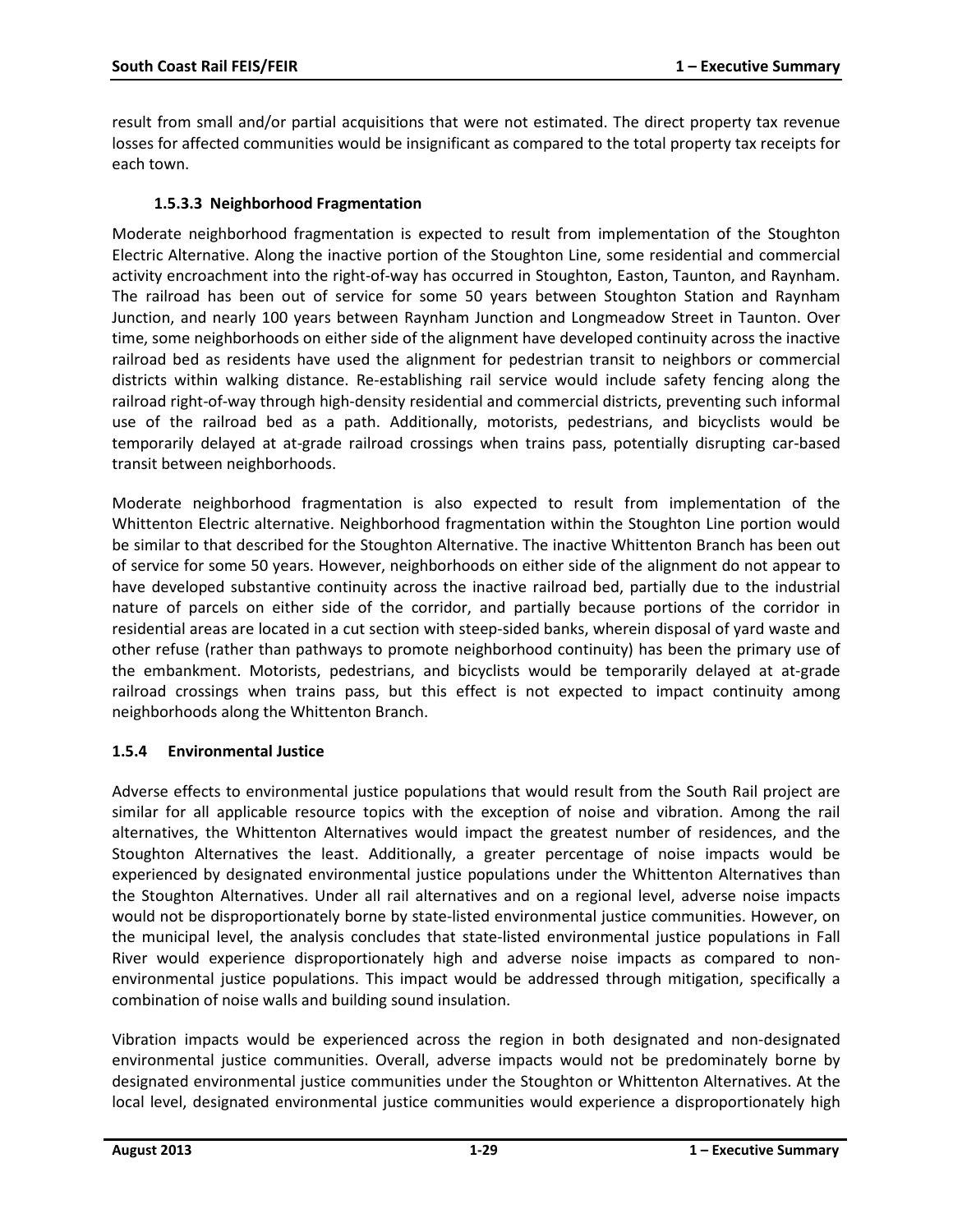share of vibration impacts in Fall River under both the Stoughton and Whittenton Alternatives. Environmental justice communities in Taunton would experience a disproportionately high share of vibration impacts under the Whittenton Alternatives. Identified mitigation measures would be able to offset these impacts. There are also benefits associated with the rail alternatives that would be recognized by all populations regardless of designation. Increased access would reduce travel times to Boston and other employment centers. Average travel time savings from Fall River, Taunton, and New Bedford are greatest under the Stoughton Electric Alternative, followed by the Whittenton Alternative which would improve travel times by 14 percent. The Stoughton Electric Alternative also represents the greatest travel time savings to colleges and hospitals. The Whittenton Diesel Alternative typically represents the least travel time savings of the rail alternatives.

The beneficial effects to environmental justice populations that would result from the South Coast Rail project vary considerably by alternative and community. Property values in environmental justice neighborhoods near stations may increase as a result of improved access to transit and subsequent TOD. If property values get too high, environmental justice populations may be priced out of their current locations. Conversely, property values in environmental justice neighborhoods along the alternative alignments may decrease as a result of increased noise from train operations. Overall, impacts to environmental justice populations due to property value changes are possible, but are too uncertain to predict precisely. Numerous factors other than transit contribute to changes in housing prices, such as the state of the national and regional economy, changes in income, inflation, tax policy and many other factors. Because the impact is speculative and the mitigation measures are beyond the authority of USACE or MassDOT to implement, no mitigation for displacement/gentrification impacts is proposed. Measures local governments can enact to preserve affordable housing in the vicinity of station areas are identified in Section 4.4.3.3.

### **1.5.5 Visual Resources**

The overall impacts to visual and aesthetic resources resulting from improving or constructing the Build Alternatives would not vary considerably between the alternative alignments. Although all alternatives are rated with an overall moderate visual impact, each alternative alignment has at least one element with a substantial visual impact at the local level. The Stoughton and Whittenton Alternatives would substantially impact the visual character in the vicinity of the historic district and historic train depot in Easton, and in currently out-of-service segments of the Stoughton Line and Whittenton Branch for some 15 miles. Public views of the proposed 1.6-mile trestle would be limited throughout the Hockomock Swamp wildlife management area and would have a visual impact; however there is limited public access to this area. All Build Alternatives would have moderate beneficial impacts at the Fall River Depot Station due to new station construction in a developed area; the Stoughton Alternatives would have an additional moderate beneficial impact at Taunton Station. Electric alternatives would have higher visual impacts than diesel alternatives due to the electrical infrastructure requirements (i.e., overhead catenary system and the traction power facilities).

### **1.5.5.1 Mitigation for Visual Impacts**

Generally, mitigation is appropriate where facilities are most visible and present a change to the existing visual environment, but are not outweighed by safety considerations. Mitigating impacts to the visual environment generally involves screening a facility or structure, or blending its design with the surrounding environment.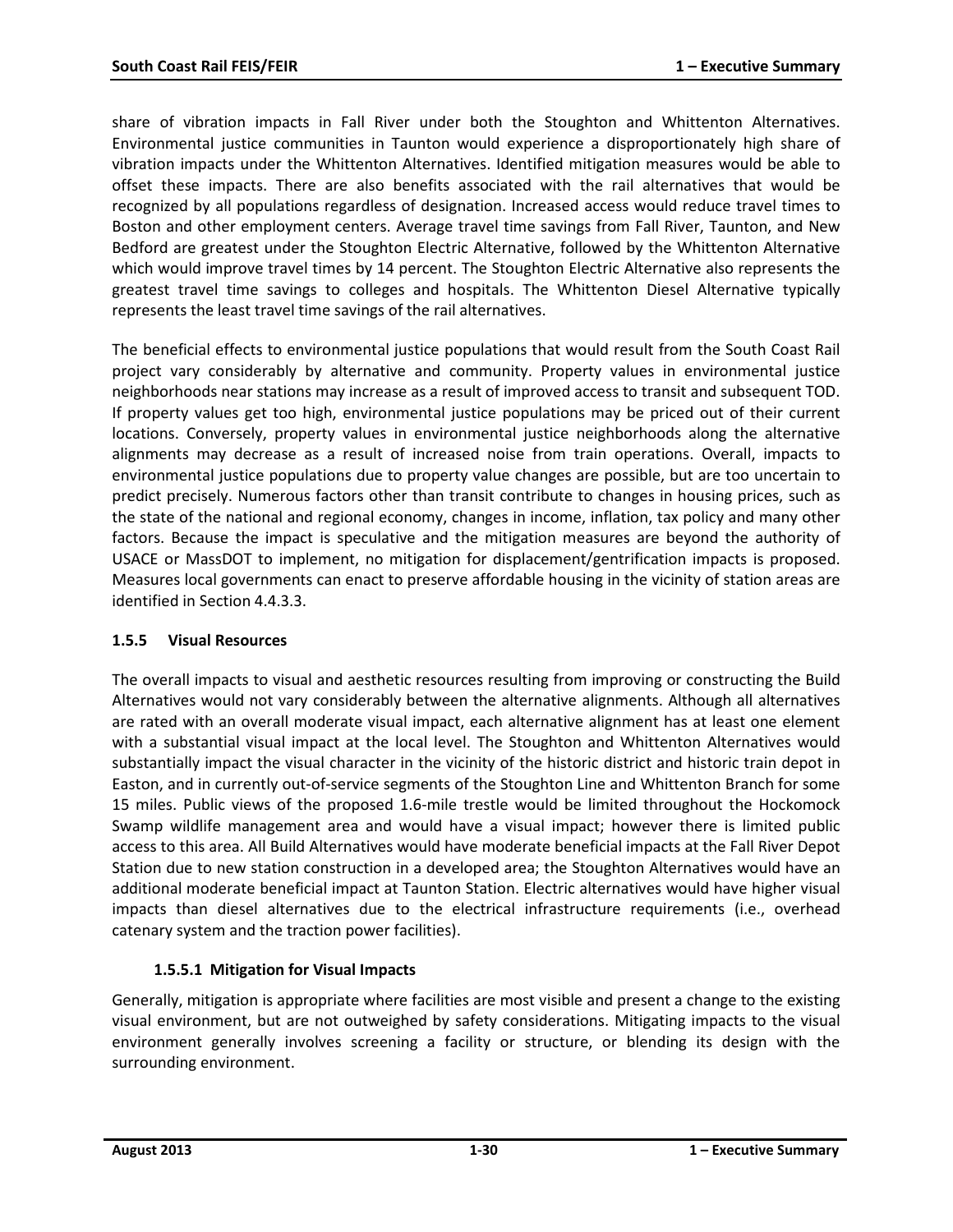The proposed visual mitigation measures include siting and designing facilities to minimize changes to the visual landscape, and minimizing vegetation removal along the right-of-way. Mitigation measures such as screening and light minimization would be incorporated during preliminary or final design.

Screening and design methods could successfully reduce and mitigate some potential visual impacts to properties associated with the reactivation of any of the historic railroads for the South Coast Rail project. Impacts would be minimized by siting the power substations and stations where they would reduce changes to the visual landscape, and lighting has been selected to minimize night-sky impacts. However, visual impacts cannot be completely avoided for any alternative.

#### **1.5.6 Noise**

The Stoughton Electric Alternative (Stoughton, Southern Triangle - Fall River, and Southern Triangle - New Bedford segments) would result in 1,106 moderate and 341 severe impacts to residential receptors (excluding horn noise). The diesel operations would have similar impacts, with 1,085 moderate and 344 severe impacts.

The Whittenton Electric Alternative (Stoughton partial, Whittenton, Southern Triangle - Fall River, and Southern Triangle - New Bedford segments) would result in 1,232 moderate and 381 severe impacts to residential receptors (excluding horn noise). The diesel operations would have lower impacts, with 1,228 moderate and 367 severe impacts.

Train horns along the Stoughton Alternative would have 628 moderate and 689 severe impacts. The Whittenton Electric Alternative would result in the train horns producing 1,019 moderate and 1,322 severe impacts. The Whittenton alternative results in the highest railroad grade crossing noise impacts.

The No-Build Alternative would not result in any noise impacts.

### **1.5.6.1 Mitigation for Noise Impacts**

Where sensitive land uses such as residences (as defined in the FTA guidelines) are impacted at the Severe Noise Impact Level, the MBTA will provide noise barriers or other noise measures designed to reduce the noise impact, if cost-effective. Such measures will be considered cost-effective by the MBTA if the total cost of the wall or other measure is less than \$30,000 per dwelling unit, and the wall is found to be effective in reducing noise levels below the impact threshold.

The MBTA will initially evaluate the severe impact locations to determine if a noise barrier can be provided. Where noise barriers are not cost-effective by the above standard, or where noise barriers cannot provide a sufficient level of noise reduction, the MBTA will consider providing funding for building noise mitigation. The cost-effectiveness limit for building noise mitigation will be \$5,000 per dwelling unit per decibel of noise impact projected above the Severe Noise Impact Level (not to exceed \$30,000 total).

For the Stoughton Electric Alternative, severe noise impact locations were evaluated to identify the potential noise mitigation measures. A noise analysis was performed in order to develop the Stoughton Electric Alterative Noise Mitigation Plan (NMP) and found that a noise barrier would be the most costeffective mitigation measure at four locations. In total, 5,500 linear feet of noise barriers costing \$1.65 million are proposed for the Stoughton Electric Alternative. For the remaining severely impacted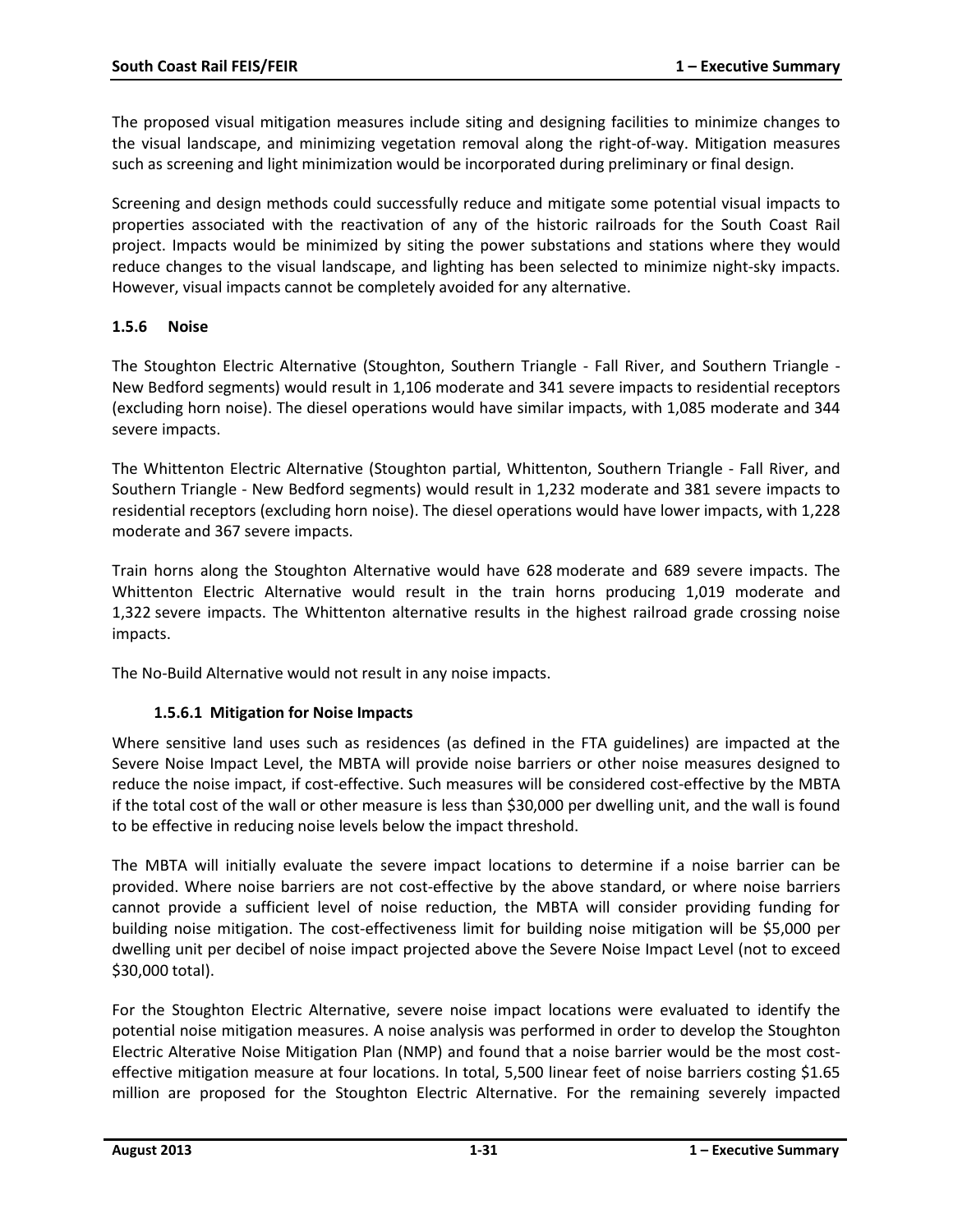sensitive receptor locations, building insulation is the most cost-effective noise mitigation for reducing the noise impact associated with the rail operations along the Stoughton Electric Alternative.

A detailed NMP has not been developed for the Stoughton Diesel, Whittenton Electric or Whittenton Diesel Alternatives. As these alternatives would result in noise impacts in many of the same locations as the Stoughton Electric Alternative, noise barriers similar to those described for the Stoughton Electric Alternative would likely be feasible. Building insulation would be used to address severe impacts in locations where noise barriers are not cost effective.

An option for reducing train horn noise impacts under FRA regulations (49 CFR Parts 222 and 22) would be to establish "quiet zones" at grade crossings. In a quiet zone, train operators would sound horns only in emergency situations rather than as a standard operational procedure because of safety improvements made to the at-grade crossings. Establishing a quiet zone requires cooperative action among the municipalities along the rail right-of-way, freight railroads and appropriate federal, state and local agencies. The FRA regulation also authorizes the use of automated wayside horns at crossings with flashing lights and gates as a substitute for the train horn. While activated by the approach of trains, these devices are pole-mounted at the grade crossings, thereby limit the horn noise exposure area to the immediate vicinity of the grade crossing. Although the establishment of quiet zones or the use of wayside horns would be very effective mitigation (eliminating all or nearly all horn noise impacts), considerable design analysis and coordination efforts would be required to determine their feasibility. MassDOT is not recommending quiet zones and the implementation of quiet zones is not within the control of USACE because the application to FRA must be made by the affected local governments.

Noise impacts may still be present after the NMP proposed noise mitigation measures have been finalized. Noise walls can provide a maximum of approximately 10 dBA noise reduction, and usually protect only the yards and ground level floors. Building noise insulation (soundproofing) can provide 10 to 15 dBA of additional exterior-to-interior noise reduction, but does not mitigate exterior noise and the building's windows must remain closed to maintain effectiveness.

### **1.5.7 Vibration**

Vibration impacts of the Build Alternatives reflect annoyance and would not rise to a level considered to cause structural damage. The vibration impacts from the Build Alternatives are similar because they follow the same track alignment for most of the corridor, except for the section between the Whittenton Branch turnout (Raynham Junction) and Weir Junction. Based on the vibration impact assessment results, the Stoughton Alternatives would impact 369 residences, while 417 residential impacts would occur under the Whittenton Alternatives. The Whittenton Alternatives result in 48 more impacted receptors, with the Attleboro Secondary segment of the Whittenton Alternatives being the primary cause of the greater impacts.

The bus services added as part of the No-Build Alternative would not generate vibration levels sufficient to cause human annoyance.

### **1.5.7.1 Mitigation for Vibration Impacts**

The need for vibration mitigation in a specific location is determined based on the magnitude of the impacts and consideration of other factors such as feasibility and cost-effectiveness. MBTA has developed a noise mitigation policy that is consistent with the FTA guidance and establishes a cost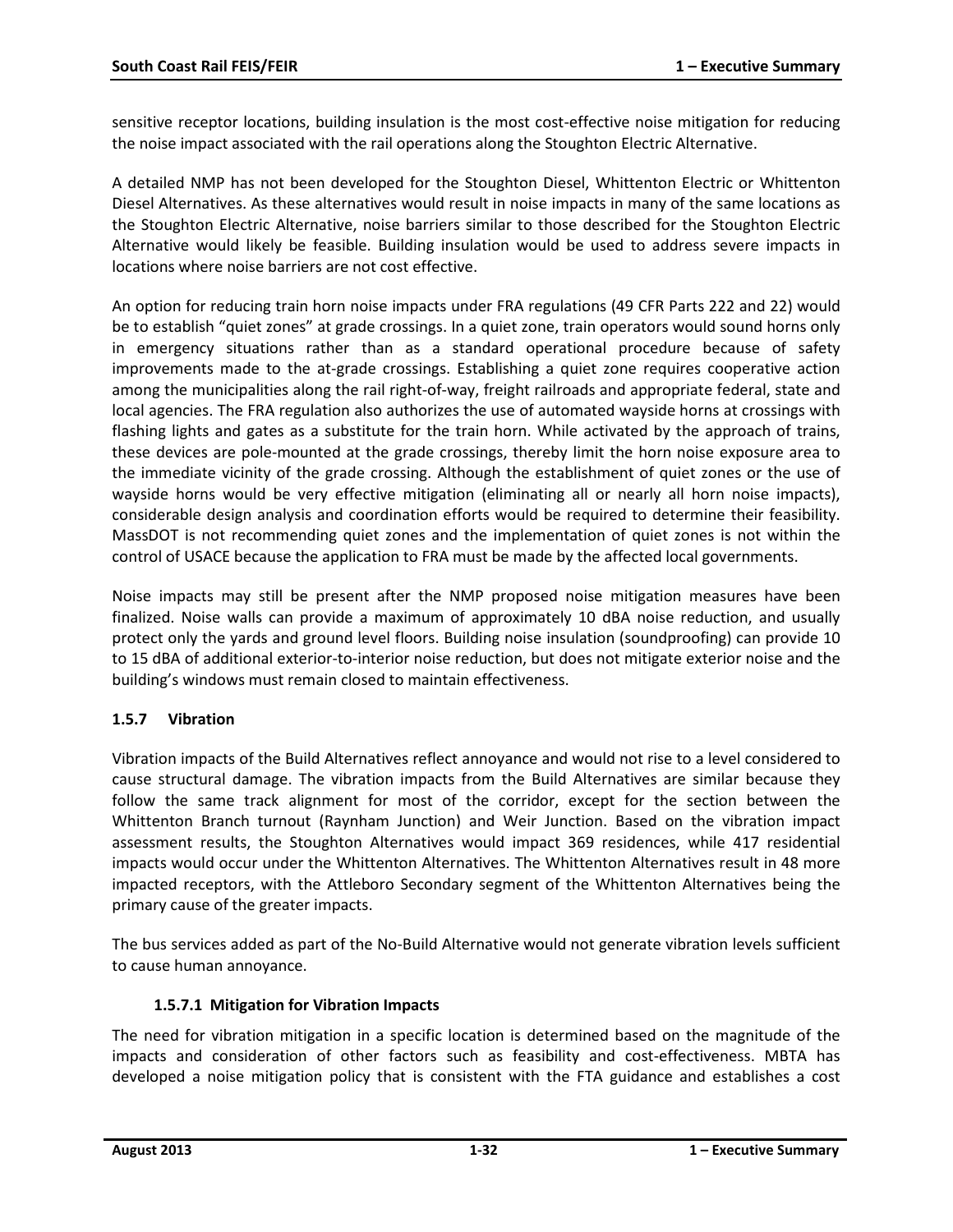effectiveness criterion of \$30,000 per dwelling unit. MBTA also utilizes this same cost effectiveness criterion (\$30,000 per benefited receptor) for assessing potential vibration mitigation measures.

Several mitigation measures were assumed to be incorporated in the project design and were included in the vibration modeling analysis:

- Use of continuously welded rail to minimize vibrations caused by wheels impacting rail joints.
- Ballast (the crushed rock under the tracks) and sub-ballast (gravel base) will be emplaced to standard depths established by the MBTA to reduce transmission of vibration from the tracks to the ground.
- Turnouts will be located at least 100 feet away from homes and other sensitive buildings, to minimize higher vibration levels due to passage of wheels over the gap in turnout frogs.
- Trains and track will be maintained in such a manner as to minimize vibration generated by the trains, including regular wheel re-truing to eliminate wheel flats.

Additional mitigation measures, such as ballast mats (rubber mats placed under the ballast) will be provided where vibration mitigation is justified, and soil conditions are appropriate, as determined by on-site inspection of each potential mitigation location. Ballast mats, which can give vibration reductions of between 3 and 10 VdB, are very effective in attenuating frequencies of greater than 100 Hz found in vibrations near the source, and for track-receptor geometries traveling through dense soil and rock. The vibration analysis identified a total of 369 residences likely to be impacted by the Stoughton Electric Alternative. Based on the length of the ballast mat, and the cost of this mat at \$180 per track foot, a mitigation price was determined for each receptor location. As discussed above, only cost-effective mitigation measures under \$30,000 were considered. Of the total impacted receptors, 296 (39 locations) were considered to be cost-effective for vibration mitigation. Approximately 33,350 linear feet of ballast mat would be required along the rail corridor at a cost of approximately \$6,003,000. The use of "frogs" (sections of railroad track at a switch that guide rail car wheels from one track to the other) with springloaded mechanisms, rather than conventional frogs, would eliminate the impact at the receptor located within 225 feet of the switch at Weir Junction.

Along shared segments, the vibration mitigation under the Whittenton Alternatives would be the same as described above for the Stoughton Alternatives (e.g. Southern Triangle and portion of Stoughton Line). For the Whittenton Branch and Attleboro Secondary portions of the Whittenton Alternatives, a total of 6,300 feet of ballast mat costing \$1,134,000 was found to be cost effective for these segments.

### **1.5.8 Cultural Resources**

The rail alternatives would all result in direct adverse effects to five above-ground historic properties, including one National Historic Landmark (specifically, the existing Old Colony Railroad Station which is part of the H.H. Richardson National Historic Landmark, located in North Easton). The electric versions of the alternatives would result in greater visual indirect effects to historic resources than the diesel versions because of the overhead electrical infrastructure and traction power substations required for the electric alternatives. The Stoughton Alternative could impact ten known archaeological sites that are eligible for the National Register (NR), compared to eleven archaeological sites under the Whittenton Alternatives.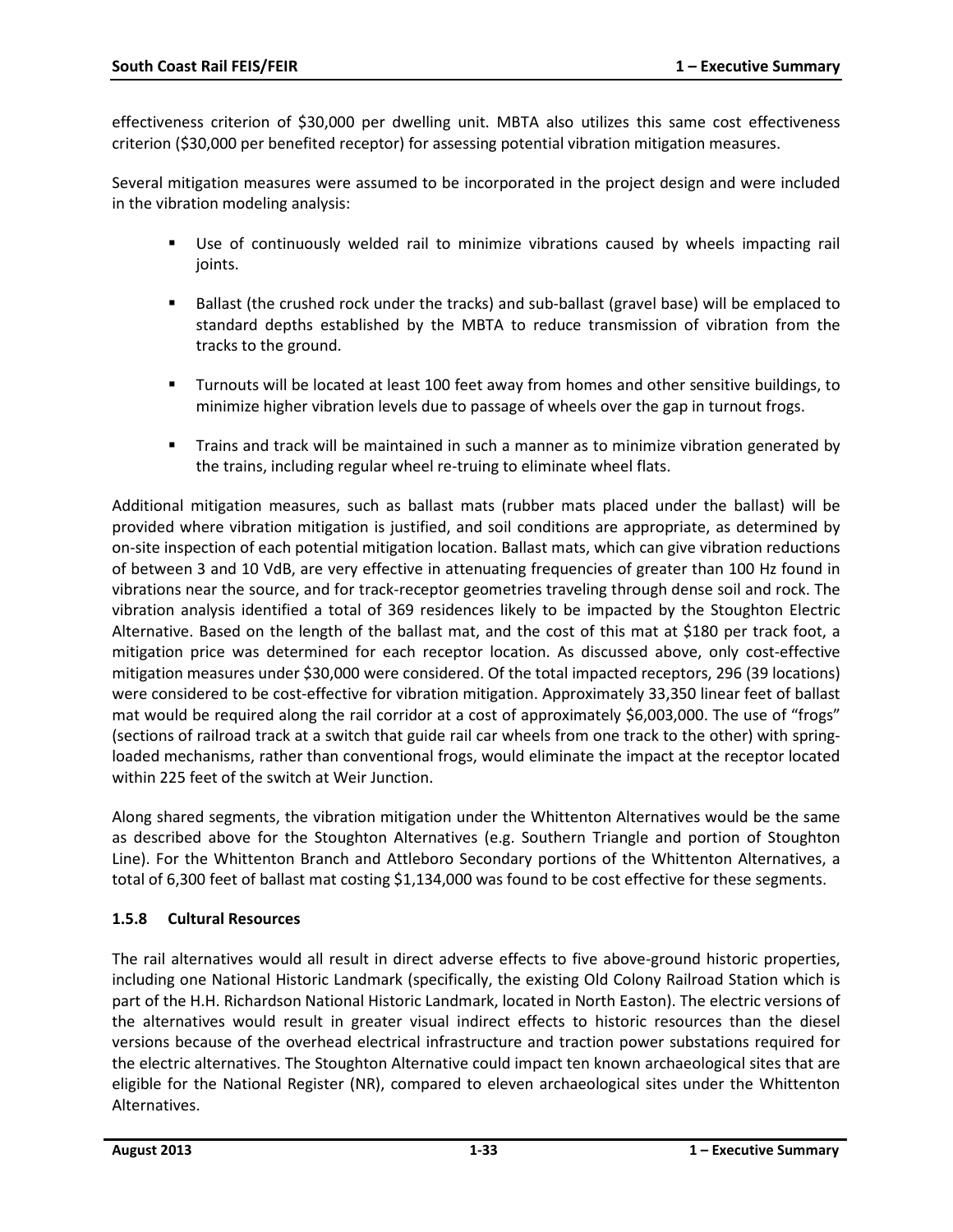Each of the alternatives would also have the potential to affect as yet to be determined archaeological resources and areas of archaeological sensitivity (which would require further investigation to determine if archaeological resources were present).

Based on a comparison of the results of the Intensive Archaeological Survey on the Stoughton Line between Route 138 and Weir Junction, and the Whittenton Alternatives within the same section, the Whittenton Alternatives would have greater impacts to archaeological resources recommended as eligible for the National Register.

The Stoughton Alternatives in this section would likely affect three sites: the King Philip Street Site and the Chickering Road site , and the East Brittania Street Site . Each of these sites yielded a low density of quartz chipping debris and other stone tools (a broken rhyolite point tip and an argillite cobble cortex, and a quart scraper). These three sites show evidence of stone tool manufacturing/maintenance.

The Whittenton Alternatives in this section would affect three sites near the northern end of the Whittenton Branch: the Mel's Diner Site, Brown Couch Site, and ATV Site. Each of these yielded a low density of quartz chipping debris, and one granite hammerstone. These sites appear similar to the Pine Swamp sites.

More importantly, the Whittenton Alternatives would likely affect the Cedar Swamp Site, potentially related to a known village site. The Cedar Swamp Site yielded a more complex array of pre-contact materials, including quart chipping debris, an argillite flake, a chert flake, fire-cracked rock, and a "bowlshaped cultural feature" potentially associated with a hearth.

Based on this information, the Whittenton Alternatives are likely to have greater adverse effects to cultural resources eligible for listing in the National Register of Historic Places pursuant to Section 106 of the National Historic Preservation Act than do the Stoughton Alternatives.

### **1.5.8.1 Mitigation for Cultural Resources Impacts**

Mitigation measures may be considered to avoid, minimize or mitigate the potential impacts on historic and archaeological resources resulting from the implementation of the South Coast Rail project alternatives. Avoidance is the preferred response when an adverse effect is determined. Adverse effects can only be avoided for the No-Build Alternative, which does not meet the project purpose. Neither of the Build Alternatives can entirely avoid direct impacts to archaeological and above-ground resources. Minimization of impact to historic properties or archaeological resources would be focused on reducing the extent of ground disturbance, establishing vegetated buffers, and designing noise barriers and sound insulation to be compatible with the historic setting, and would be addressed in the Adverse Effects documentation for each individual resource.<sup>[11](#page-33-0)</sup>

The proposed project likely would result in unavoidable impacts to significant cultural resources that cannot be addressed through avoidance or minimization. Mitigation through data recovery and other approaches discussed below may include more than one action. The Adverse Effects documents prepared in support of the Programmatic Agreement (Appendix 4.8-A) will outline the mitigation

<span id="page-33-0"></span> $11$  The Adverse Effects documentation for an individual archaeological site, historic property, or district has to describe the option(s) selected to minimize impact; and has to contain a discussion about the direct/indirect effects of the option on other archaeological sites, districts, and/or historic properties in the option's Area of Potential Effect (APE). In all cases, the archaeologists and historians will have to clearly document the horizontal and vertical boundaries of the archaeological site, historic property, or district in question as part of the Adverse Effects documentation. l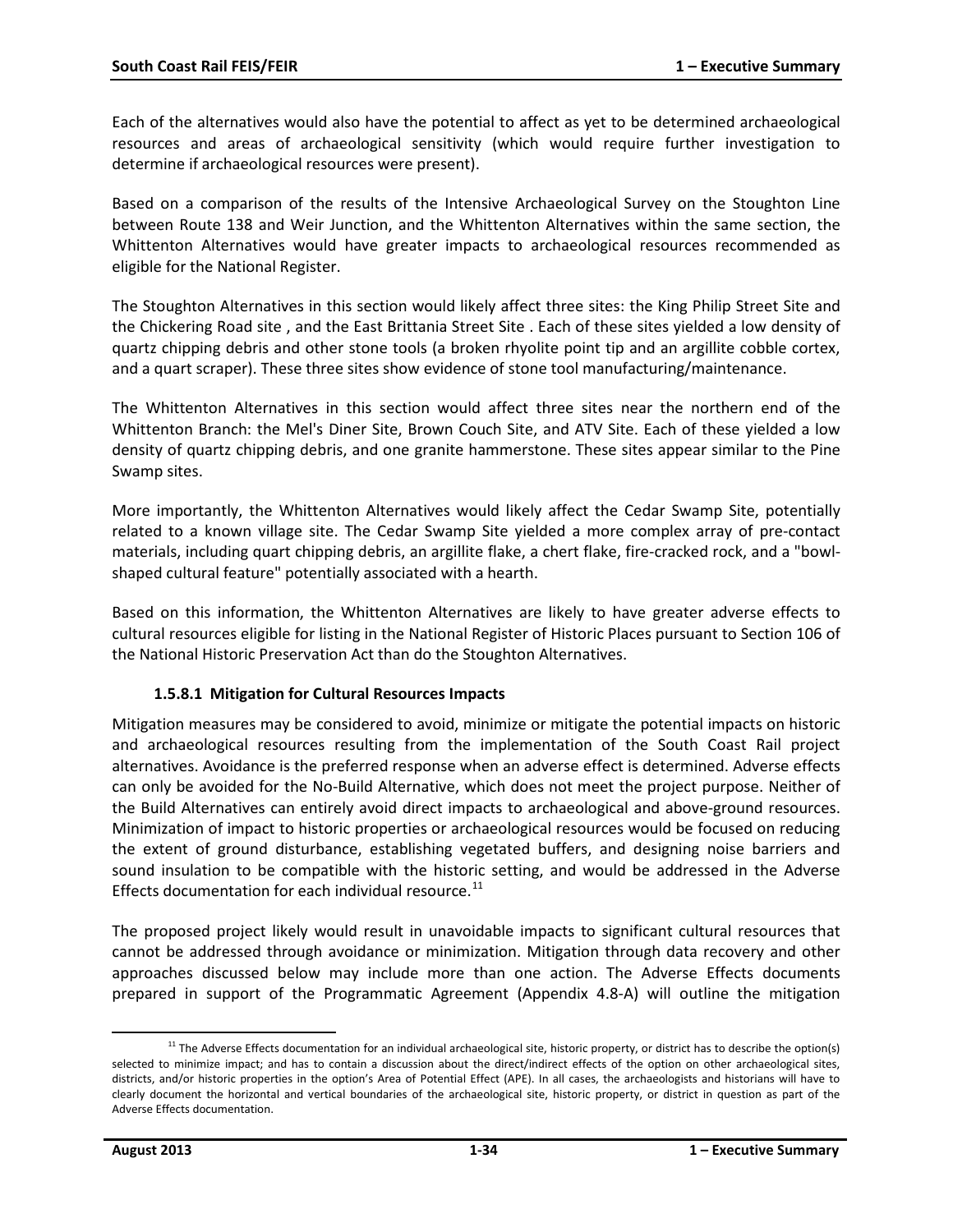approaches that will be taken for each cultural resource including districts. The Adverse Effects documents are commonly referred to as Data Recovery Plans (DRP) for archaeology and Treatment Plans for above-ground historic properties. The plans would be developed after all stages of intensive (locational) survey and, as needed, evaluative testing are completed and the results of the investigations evaluated by the applicable consulting parties.

Specific mitigation commitments for cultural resources will be informed by additional, more detailed archeological survey fieldwork and additional design detail for the preferred alternative and consultation with the applicable consulting parties (including, but not limited to, federal agencies such as the Advisory Council on Historic Preservation, federally recognized Indian Tribes, and the Massachusetts State Historic Preservation Office). In general, the types of mitigation measures that will be considered for above-ground historic resources include engineering methods that reduce noise generation or vibration, and visual barriers that help to minimize aesthetic impacts. For unavoidable adverse impacts, mitigation through data recovery, treatment plans, photographic documentation or other approaches will be considered.

### **1.5.9 Air Quality**

All alternatives comply with the Clean Air Act Amendments (CAAA) and the Executive Office of Energy and Environmental Affairs (EEA) policy on Greenhouse Gas emissions. The ozone mesoscale analysis demonstrated that the Build Alternatives would result in a decrease of volatile organic compounds (VOC) and nitrogen oxides (NO<sub>x</sub>) emissions (precursor emissions to the formation of ground level ozone or smog), as compared to the No-Build Alternative.

The Alternatives would incorporate reasonable and feasible mitigation measures to reduce carbon dioxide  $(CO<sub>2</sub>)$  and greenhouse gas (GHG) emissions consistent with DEP guidelines. All Build Alternatives meet the EEA policy on GHG emissions because they include mobile and stationary source mitigation measures that will reduce the GHG emission from levels expected from a project without mitigation.

### **1.5.9.1 Mesoscale Analysis Results**

The air quality study included a mesoscale analysis that estimates the area wide emissions of VOC, NO<sub>y</sub>,  $CO<sub>2</sub>$ ) carbon monoxide (CO), and particulate matter (PM) emissions. The mesoscale analysis calculated the 2035 mobile source emissions from the major roadways in the study area as well as train emissions.

All rail alternatives would reduce emissions of  $NO_{X,Y}$  CO, and CO<sub>2</sub>, in comparison to the No-Build Alternative. All of the rail alternatives have a negligible effect on particulate matter emissions. The electric alternatives all have lower emissions than the corresponding diesel alternative for all of the pollutants. This difference is most notable for  $NO<sub>x</sub>$ , where the emissions for the electric alternative are substantially less than the corresponding diesel alternative (due to the higher  $NO<sub>x</sub>$  output related to the locomotives burning diesel fuel). The Stoughton Electric Alternative generally results in the greatest reduction in emissions, consistent with the greatest estimated reduction in VMT.

### **1.5.9.2 Microscale Analysis Results**

The air quality analysis evaluated the potential for impact of motor vehicles and train locomotives on hotspot locations around stations. Hotspot locations are typically congested intersections. The microscale analysis followed EPA guidelines and included motor vehicle and train emissions to calculate worst-case concentrations.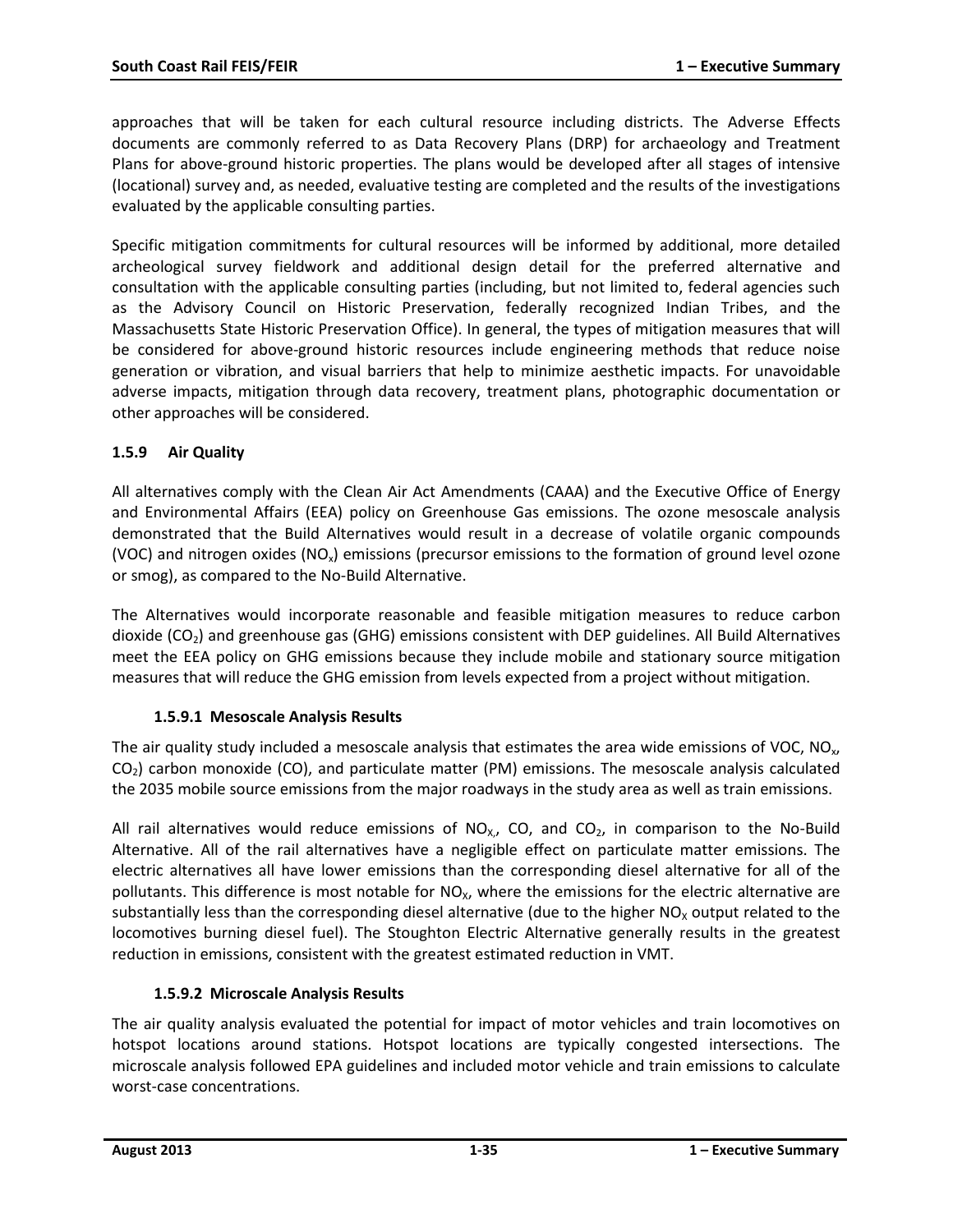The trains that will be used on the rail alternatives could be electric or diesel. The electric trains do not emit air pollutants and will not contribute to air quality impacts on receptor locations. The microscale analysis, which typically focuses on motor vehicle emissions, added the emissions of the diesel commuter rail trains to the intersection receptor locations to calculate the highest concentrations of CO,  $PM_{10}$ , and PM<sub>2.5</sub> (representing a worst-case condition). All of the pollutant concentrations are below (in compliance with) the National Ambient Air Quality Standards (NAAQS). The rail alternatives would not substantially change any of the concentrations of CO,  $PM_{10}$ , and  $PM_{2.5}$ .

The results demonstrate that all alternatives will meet the NAAQS for CO, PM<sub>10</sub>, and PM<sub>2.5</sub>. The worstcase modeling results indicate that the alternatives will not cause any new violation of the NAAQS, increase the frequency or severity of any existing violations, or delay attainment of any NAAQS.

### **1.5.9.3 Greenhouse Gas Emissions**

The EEA has developed a policy that requires project proponents to identify and describe the feasible measures to minimize GHG emissions. The policy requires quantification of the project's direct and indirect GHG emissions and identification of measures to avoid, minimize, or mitigate such emissions.

The air quality analysis evaluated the motor vehicle and train locomotive GHG emissions and discussed a commitment to using train engine plug-ins and electric block heaters at layover facilities. All Build Alternatives represent a GHG mitigation measure because they are all designed to reduce VMT. All Build Alternatives will reduce GHG emissions as compared to the No-Build conditions. Of the Build Alternatives, the Stoughton Electric Alternative would have the greatest GHG reduction benefit at 60,859 tons of carbon dioxide per year, followed by the Whittenton Electric Alternative at 49,490 tons of carbon dioxide per year. The diesel alternatives would be less effective than the electric alternatives in reducing greenhouse gas emissions, with the Stoughton Diesel and Whittenton Diesel reducing 2035 carbon dioxide emissions by 29,166 and 14,164 tons/year, respectively.

### **1.5.9.4 Air Toxics**

Mobile sources emit "hazardous air pollutants" or air toxics that can cause cancer and other serious health effects. The air quality study qualitatively evaluated the potential for impact due to mobile source air toxics (MSAT).

For each alternative, the amount of MSATs emitted would be proportional to VMT, assuming that other variables such as fleet mix are the same for each alternative. The VMT estimated for each of the Build Alternatives are lower than that for the No-Build Alternative, because any of the South Coast Rail alternatives will remove vehicles (and therefore reduce VMT) from the study area roadways by shifting mode choice to public transportation (i.e. the South Coast Rail). This reduction in VMT would lead to lower MSAT emissions for the Build Alternatives. The differences in VMT between the various alternatives will result in similar differences in the MSAT emissions.

Based on an FHWA analysis using EPA's MOVES2010b model even if national VMT increases by 102 percent as assumed from 2010 to 2050, a combined reduction of 83 percent in the total annual emissions for the priority MSAT is projected for the same time period.<sup>[12](#page-35-0)</sup> Local conditions may differ from these national projections in terms of fleet mix and turnover, VMT growth rates, and local control measures. However, the magnitude of the EPA projected reductions is so great (even after accounting for VMT growth) that MSAT emissions in the study area are likely to be lower in the future in all cases.

<span id="page-35-0"></span>l

 $12$  http://www.fhwa.dot.gov/environment/air\_quality/air\_toxics/policy\_and\_guidance/aqintguidmem.cfm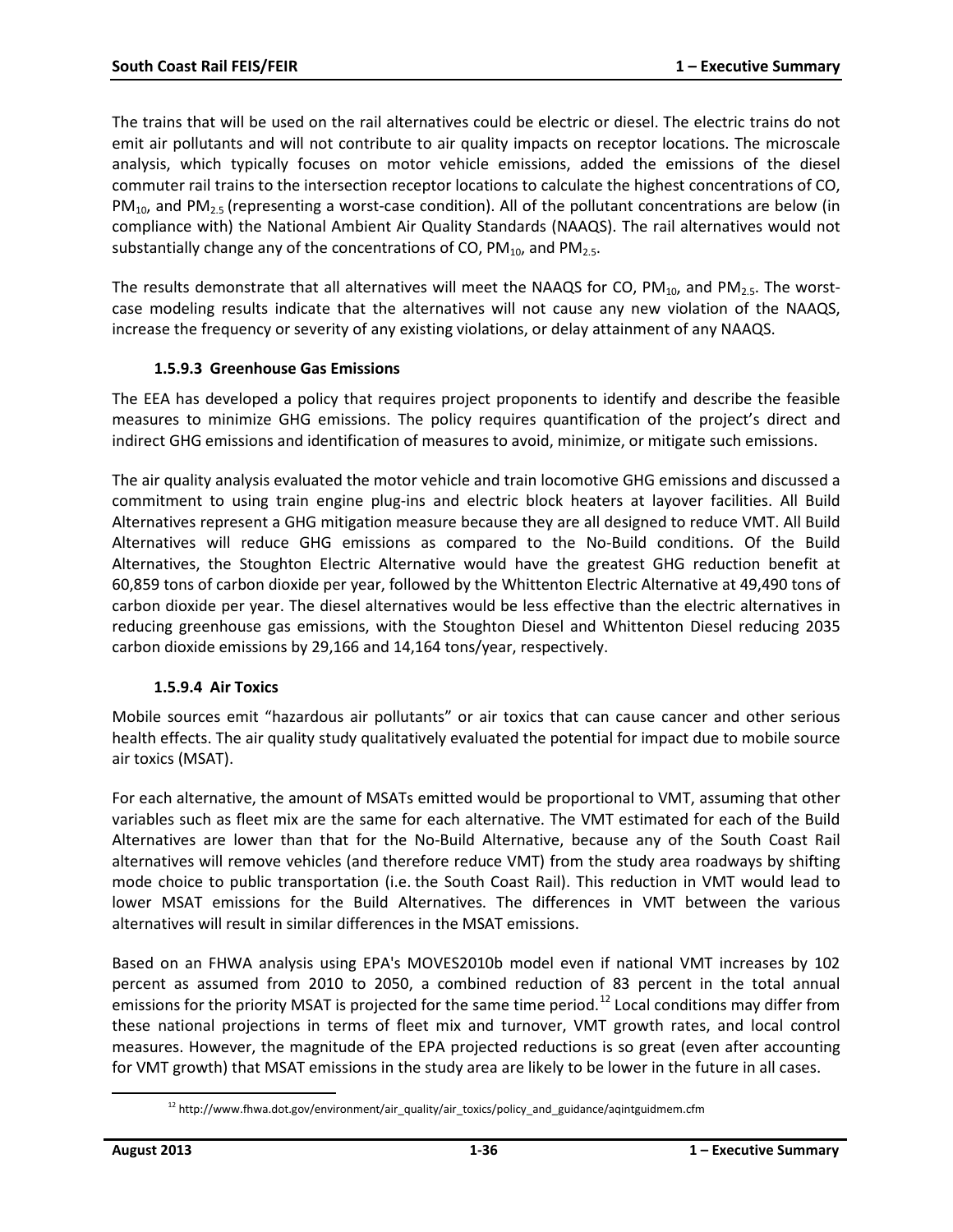#### **1.5.10 Protected Open Space and Areas of Critical Environmental Concern**

The South Coast Rail project alternatives would use existing railroad or highway alignments to the maximum extent possible, avoiding or minimizing impacts to protected open spaces. Where property acquisition of protected open spaces is necessary, direct mitigation will be required. Once the preferred alternative is selected and final design completed, such direct mitigation would be negotiated with the affected entity.

The area of protected open space and publicly owned parcels within Areas of Critical Environmental Concern (ACECs) required for improving or constructing the project is very similar among the alternatives. For all alternatives, the overall impact (0.16 acre) would be small relative to the total area of protected open space within the South Coast Rail Project area. All of the alternatives would impact considerably less than 0.01 percent of the total area of protected open space.

Legal access to protected open spaces and Areas of Critical Environmental Concern (ACECs) would not be significantly impacted by constructing, reconstructing, or using the railroad alignments, stations, or layover facilities. Current but unauthorized access to protected open space and the Hockomock Swamp ACEC via the MBTA-owned, out-of-service portion of the Stoughton Line would cease.

The No-Build Alternative would not require any new construction or land acquisition and would not directly affect protected open spaces and/or ACECs.

## **1.5.10.1 Mitigation for Impacts to Protected Open Space and Areas of Critical Environmental Concern**

The South Coast Rail project alternatives would use existing railroad or highway alignments to the maximum extent possible, avoiding or minimizing impacts to protected open spaces. Where property acquisition of protected open spaces is necessary, direct mitigation will be required. Once the final design is completed, such direct mitigation would be negotiated with the affected entity.

### **1.5.11 Farmland Soils**

Based on the conservative assessment used to complete the Natural Resources Conservation Service (NRCS) forms, no significant impacts are anticipated for designated farmland soils that would be altered by this project. Note that farmland soils as defined by NRCS are unrelated to the land use of the affected properties—farmland soils can exist in areas where no active farming is occurring. Impacts for each alternative to farmland soils are as follows:

- Stoughton Electric Alternative would result in impacts to 18.6 acres of designated farmland soils;
- Stoughton Diesel Alternative would result in impacts to 16.0 acres of designated farmland soils;
- Whittenton Electric Alternative would result in impacts to 18.8 acres of designated farmland soils;
- Whittenton Diesel Alternative would result in impacts to 16.2 acres of designated farmland soils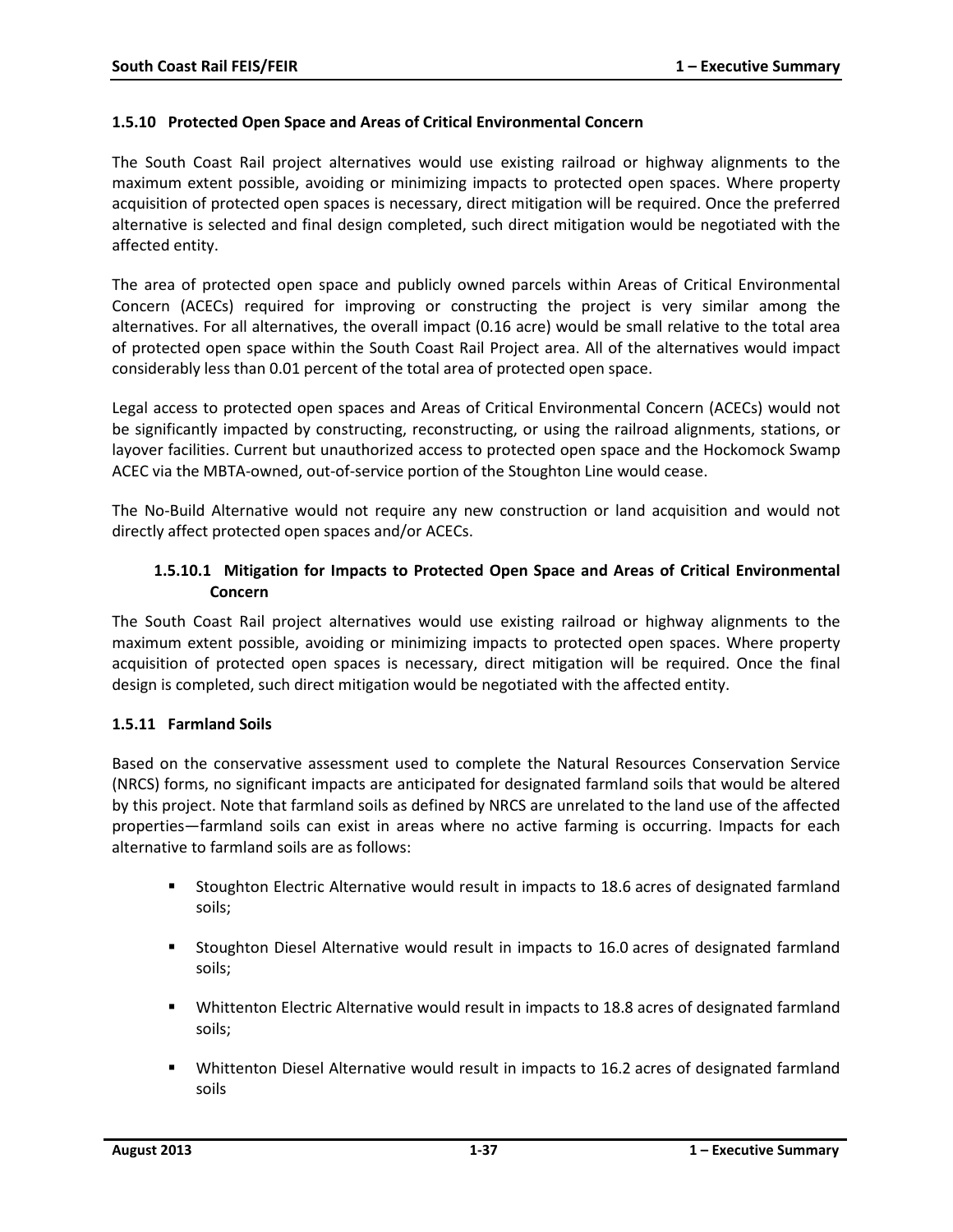Using the USDA scoring system, impacts to farmland soils under all Build Alternatives would not be considered significant under the Farmland Protection Policy Act, and mitigation for these losses would not be required.

#### **1.5.12 Hazardous Materials**

Each of the build alternatives under consideration would require acquisition of properties with Recognized Environmental Conditions (RECs; sites with the presence or likely presence of hazardous materials) that would require further investigation. In each case, remediation or soil/groundwater management during construction could be required. The Stoughton, and Whittenton Alternatives each have at least five high impact RECs that were identified, and these alternatives also have the potential to encounter soil or groundwater contamination. Taunton Station on the Stoughton Alternatives, and Dana Street on the Whittenton Alternatives have three and one high impact RECs, respectively, that were identified. Overall, a greater number of RECs were identified for the Whittenton Alternatives (32) than for the Stoughton Alternatives (29).

The Stoughton Alternatives and the Whittenton Alternatives would have environmental benefits. Although sites containing RECs could increase construction costs, there would be an environmental benefit associated with remediating contaminated sites, particularly the station sites with known soil and groundwater contamination such as the Taunton Station site. The alternatives that would have the greatest environmental benefits are the alternatives with the most RECs (i.e., Stoughton Alternatives) since these properties are the most likely to have contaminated environmental media that would be cleaned up for the proposed South Coast Rail project.

Both layover sites would involve acquisition of properties with RECs. Five RECs were identified at the Wamsutta site, none of which are high impact RECs. Five RECs, two of which are high impact RECs, were identified for the Weaver's Cover East Site.

The spill or release of Oil or Hazardous Materials (OHM) in the process of constructing the South Coast Rail project is an unlikely event, and measures would be required to prevent and control any such spills. The construction contractors would implement a Spill Control Program in compliance with the Massachusetts Contingency Plan (310 CMR 40.0000, "the MCP") and MBTA policy. These measures would be employed both at the rail reconstruction sites and station construction sites.

### **1.5.13 Geology**

Soil and rock affected by the Build Alternatives would be excavated and disturbed during construction. Once a Build Alternative is operational, no further potential long-term impacts to the underlying bedrock geology or soils would be anticipated due to the elements of the Build Alternatives.

None of the Build Alternatives would require tunneling or other deep excavation that would significantly affect geological conditions. Most disturbance activities would encompass a relatively small area within or adjacent to previously disturbed areas and infrastructure. These include active rail and out-of-service rail beds (Stoughton line and Whittenton Branch) that have previously been established to be compatible with subsurface conditions. No long-term changes to geologic structures or faults, to bedrock, soils, or geologic stability, to seismicity, or to the rock and soil units surrounding excavations would be expected as a result of the Build Alternatives

No specific impacts with respect to soils or geology would be anticipated under the No-Build Alternative.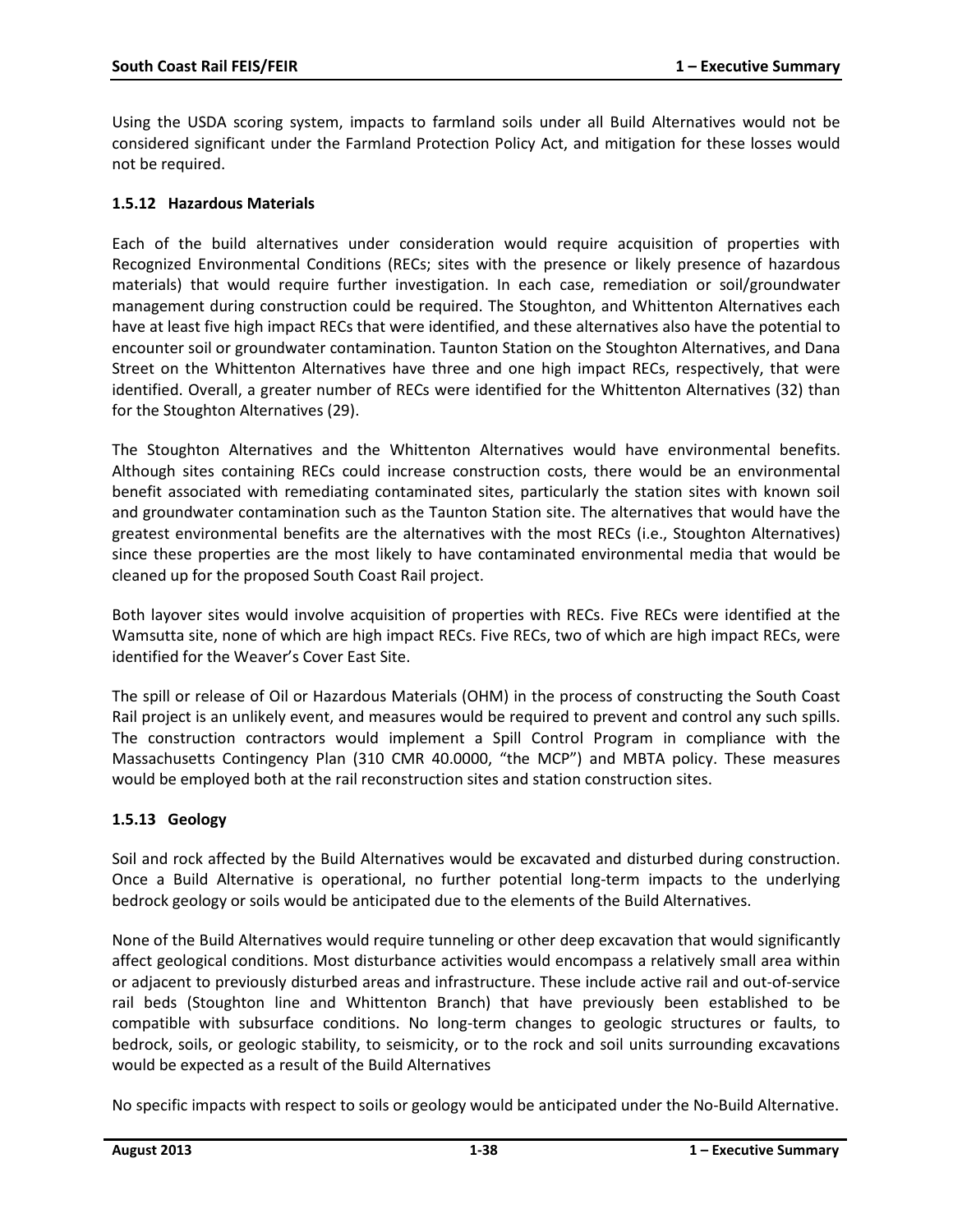No long-term adverse impacts to soils and geology would occur with any project alternatives; therefore, no mitigation will be required.

#### **1.5.14 Biodiversity**

All build alternatives would result in the loss of upland habitat, wetland habitat, and vernal pool habitat (including direct and indirect impacts to vernal pools as well as supporting upland habitat used by vernal pool amphibians). All build alternatives would also result in increased habitat fragmentation and exacerbate existing barriers to wildlife movement.

Wetland habitat loss, vernal pool habitat loss and loss of surrounding vernal pool upland habitat would all be greater under the Stoughton Alternatives (12.3, 1.43 and 43.40 acres respectively) then under the Whittenton Alternatives (11.2, and 0.8 and 41.61 acres, respectively). However, in other respects the Whittenton Alternatives would have greater impacts on biodiversity than the Stoughton Alternatives. For example, the Whittenton Electric Alternative would impact 187.98 acres of upland wildlife habitat, over 5 acres greater than the impacts under the Stoughton Electric Alternative (182.27 acres). The University of Massachusetts' Conservation Assessment and Prioritization System (CAPS) model analysis also indicates that the Whittenton Alternatives would have a slightly higher loss of Index of Ecological Integrity (IEI) Units with a total loss of 484.6 versus 474.5 for the Stoughton Alternative.

Each of the rail alternatives would result in habitat fragmentation and associated indirect effects on natural communities. The Stoughton Alternatives would exacerbate fragmentation of wetland and upland communities, particularly through the Hockomock Swamp and Pine Swamp, although the barrier effect in Hockomock Swamp would be reduced by constructing a trestle. The Whittenton Alternatives would also exacerbate fragmentation of wetland and upland communities, particularly through the Hockomock Swamp and along the Whittenton Branch, although the barrier effect would be reduced by constructing a trestle in the Hockomock Swamp.

The No-Build Alternative would not create any new impacts to natural communities or biodiversity.

### **1.5.14.1 Mitigation for Biodiversity Impacts**

Strategies and measures that could be used to mitigate for impacts to biological diversity were evaluated. The assessment considered whether impacts to biodiversity could be avoided or minimized, and whether mitigation measures could be incorporated into the alternatives to mitigate for unavoidable impact.

The Build Alternatives use existing, active rail lines (e.g., New Bedford Main Line, Fall River Secondary and Stoughton MBTA line) where possible to reduce impacts to natural communities. Station and layover facility sites were selected to avoid impacts to sensitive biological resources. Where avoidance is not possible, impacts would be minimized to the best extent practicable. Measures to minimize direct and indirect impacts to biodiversity (plant, wildlife, and aquatic communities) will be developed as part of the mitigation for impacts to wetlands, threatened and endangered species, and water resources. In addition to other minimization measures not yet identified, these measures would include:

- Adjusting the grading to reduce the loss of plant or wildlife communities.
- Evaluating all existing culverts to determine whether replacing a culvert could adversely impact, or benefit, biodiversity.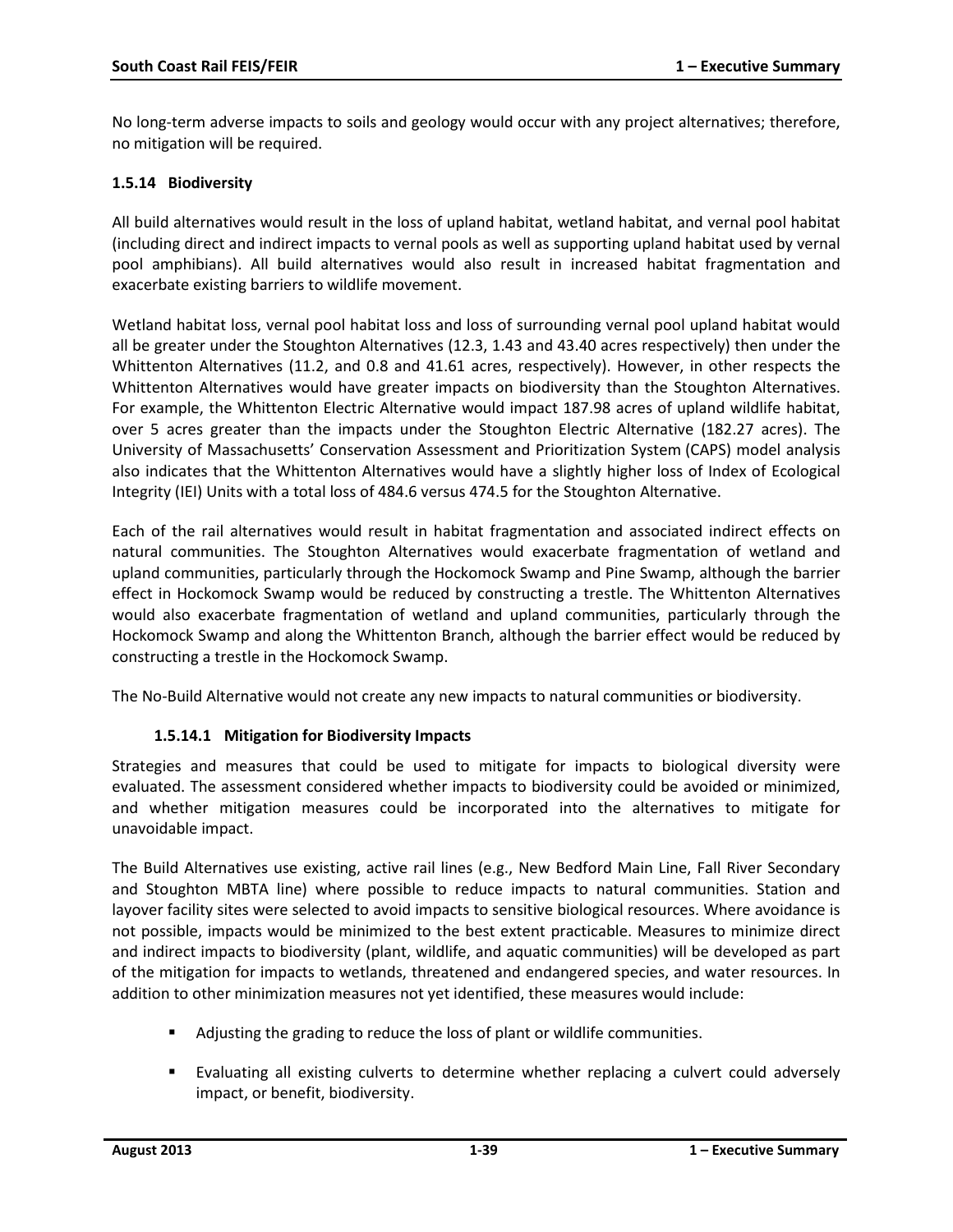- Installing new crossing structures within railroad grades and/or between railroad ties to facilitate safe passage of fauna across the right-of-way.
- Using retaining walls to reduce the loss of unique natural communities.
- **Replanting disturbed areas.**
- Developing and implementing an invasive species control plan within the Hockomock Swamp.

The Stoughton and Whittenton alternatives were designed with specific measures to minimize habitat fragmentation. Both the Stoughton and Whittenton Alternatives include the proposed Hockomock trestle, extending for approximately 8,500 feet. The trestle would maintain habitat connectivity for small terrestrial and aquatic vertebrates and other wildlife and thus minimize impacts to biodiversity. The Whittenton Alternative would further minimize impacts to biodiversity by avoiding the Pine Swamp area in Raynham, which would be crossed by the Stoughton Alternative.

Each of the alternatives presents opportunities to improve wildlife habitat, particularly by reconstructing existing culverts or bridges to improve wildlife or fish passage and reduce fragmentation. In addition, the proposed Hockomock trestle would eliminate unauthorized access to the ACEC by all-terrainvehicles (ATVs) that have been observed leaving the right-of-way and entering adjacent vernal pools, thereby affecting sensitive (breeding, egg and larval) stages of amphibians, including rare species. The result would be a reduction in adverse effects to these communities that would otherwise continue under the No-Build condition.

### **1.5.15 Threatened and Endangered Species**

There are no species listed on the Federal Threatened and Endangered Species Lists that would be affected by any of the alternatives.

Each of the Build Alternatives could impact eight species listed under the Massachusetts Endangered Species Act, including one salamander (blue-spotted salamander: *Ambystoma laterale*), two turtles (Blanding's turtle: *Emydoidea blandingii* and eastern box turtle: *Terrapene carolina carolina*), one freshwater crustacean (coastal swamp amphipod: *Synurella chamberlaini*), and four insects (mocha emerald dragonfly: *Somatochlora linearis*; Hessel's hairstreak butterfly: *Callophrys hesseli*; pale green pinion moth *Lithophane viridipallens*; and water-willow stem borer moth: *Papaipema cataphracta*), and would result in the loss of migratory route habitat because all rail alternatives require reconstruction of rail lines on out-of service rights-of-way where currently there are none.

The Stoughton and Whittenton Electric Alternatives would have identical impacts to the upland habitat of the Blanding's turtle (12.5 acres) and blue-spotted salamander (7.5 acres). The Whittenton Electric Alternative would have greater impacts to the upland habitat of the eastern box turtle compared to the Stoughton Electric Alternative (13.8 acres compared to 12.6 acres). The Whittenton Alternatives would also have a greater barrier effect on rare species—loss of 3.6 miles of migratory route habitat, compared to 3.2 miles under the Stoughton Alternatives. The relatively higher impacts of the Whittenton Alternatives are due to impacts along the Whittenton Branch, which includes areas surrounded by rare species habitat. The additional barrier effect of the Whittenton Alternatives is specifically attributable to potential impacts to the migration of the eastern box turtle across the Whittenton Branch.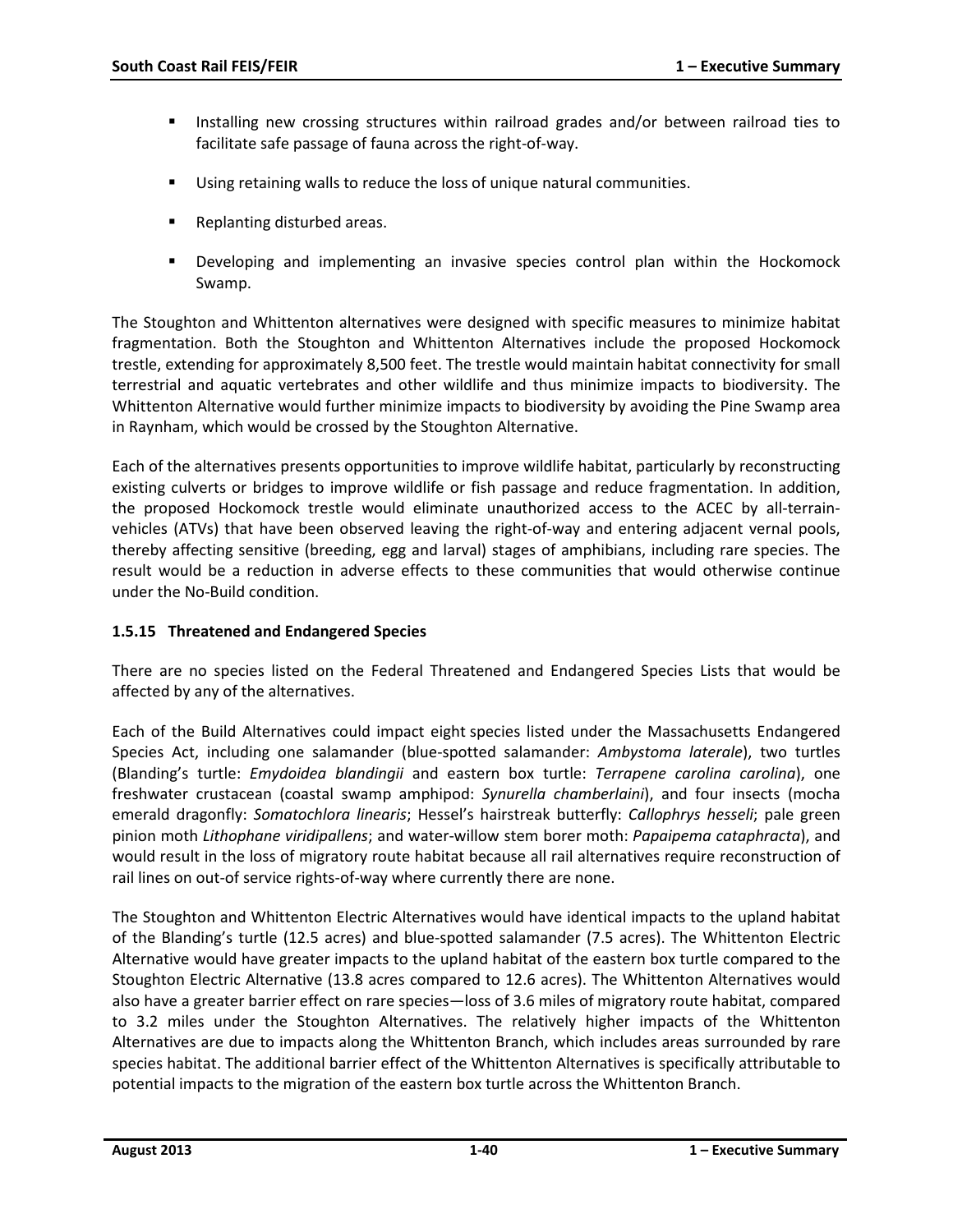The No-Build Alternative is not expected to create any new impacts to rare species and/or their habitat.

#### **1.5.15.1 Mitigation for Impacts to Threatened and Endangered Species**

Proposed measures to be developed in coordination with the Natural Heritage and Endangered Species Program (NHESP) to avoid, minimize and mitigate rare species impacts within the project Study Area are provided in Chapter 7. Proposed project mitigation measures for permanent impacts include:

- Construct wildlife corridors and passages through the rail bed in areas to maintain population continuity for state-listed wildlife, at the locations specified in Chapter 4.14, *Biodiversity*.
- **Provide funding or land acquisition to protect up to 25 acres of land potentially used by the** Hockomock Swamp population of Blanding's turtle.
- Fund a study of the Hockomock Swamp population of Blanding's turtle to assist NHESP in developing long-term protective measures, if required by NHESP in the Conservation and Management Permit.
- **Provide funding or land acquisition to protect up to 11 acres of land potentially used by the** Hockomock Swamp population of blue-spotted salamander.
- Provide funding to the NHESP Eastern Box Turtle Mitigation Bank equivalent to protecting up to 17 acres of habitat, or directly protect up to 17 acres of habitat through land acquisition or restriction.

#### **1.5.16 Wetland Resources**

Wetland impacts are the principal category of environmental impacts that must be considered for federal Clean Water Act Section 404 permits and variances under the Massachusetts Wetlands Protection Act. In addition to total wetland impacts, wetland fill within ACECs was also quantified, as wetlands within ACECs receive a higher level of state regulatory protection. The Whittenton Alternatives would result in direct permanent impacts to 11.2 acres of waters of the United States (including vegetated wetlands and waterbodies), compared to 12.3 acres under the Stoughton Alternatives. The impacts of the Stoughton Alternatives include some wetlands within and north and south of Pine Swamp. Both the Whittenton and Stoughton Alternatives would affect the same acreage of wetlands within Hockomock Swamp.

It should be noted that although the Stoughton and Whittenton Alternatives both cross the Hockomock Swamp ACEC, direct wetland impacts of these alternatives within this ACEC are actually quite limited (0.2 acre). This is because these alternatives would use the existing railroad grade that already crosses the swamp, which has been in existence since the late 19th Century. In fact, the actual area of impact would be on an existing stream that has overtopped its original banks (i.e. the railroad drainage ditches) and now flows over an approximately quarter-mile portion of the existing railbed.

The No-Build Alternative is not expected to create any new impacts to wetlands.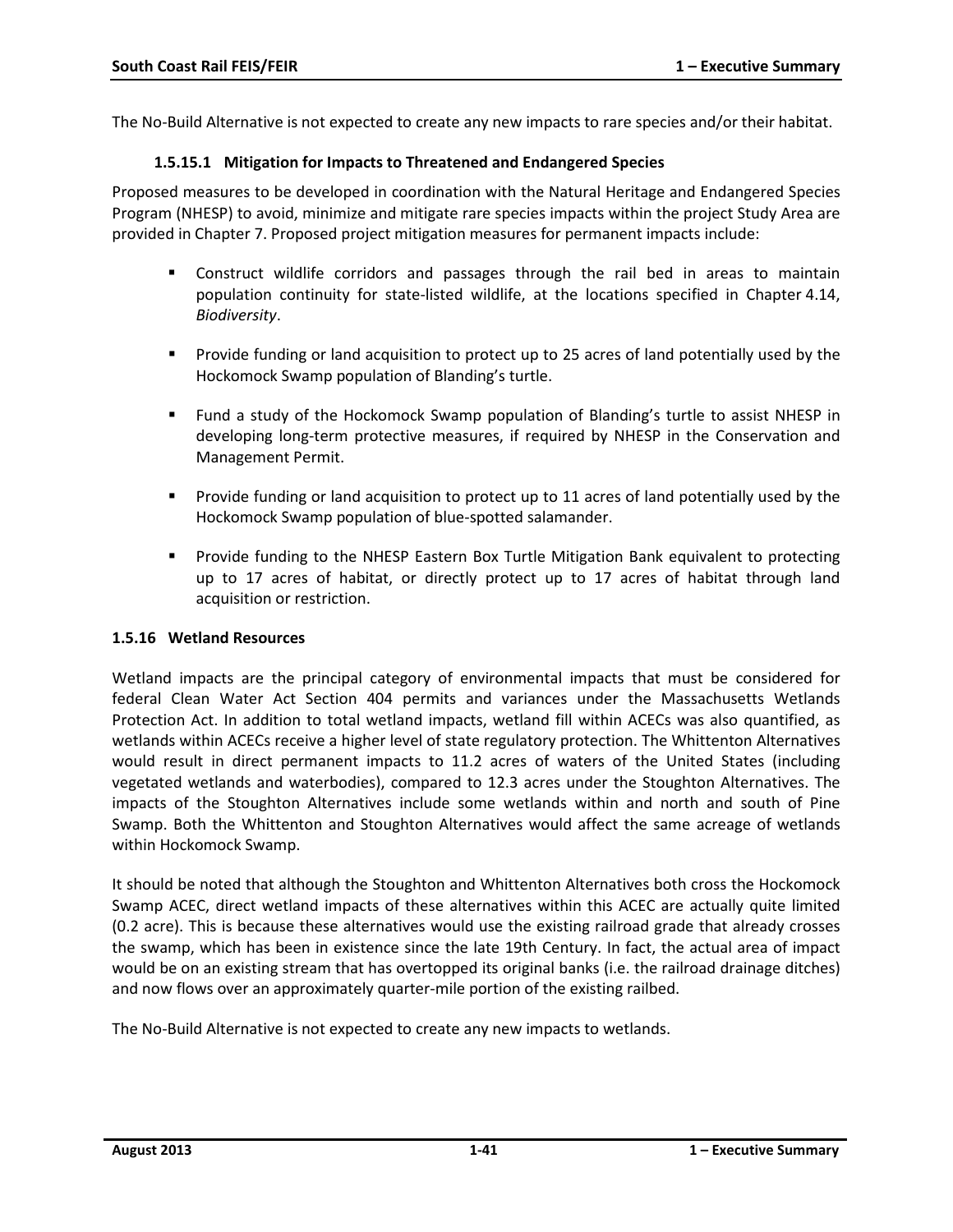#### **1.5.16.1 Mitigation for Wetland Impacts**

Chapter 4.16, Wetlands, provides a mitigation plan to address unavoidable wetland impacts in accordance with federal and state requirements. Based on USACE requirements, permanent direct impacts of the Stoughton Electric Alternative are estimated to require 31.3 acres of compensatory wetlands mitigation—1.9 acres open water, 2.1 acres emergent wetlands, 1.8 acres scrub-shrub wetlands and 25.5 acres of forested wetlands. The Whittenton Electric Alternative would require 28.4 acres of compensatory mitigation for direct permanent impacts. The mitigation site search discussed in Chapter 4.16 also takes into consideration the mitigation requirements for temporary, temporal and secondary impacts.

A wetland mitigation site search analysis was conducted. Based on GIS analysis and agency review, the lists of sites were narrowed down to those sites with the highest potential value for wetland establishment or restoration. Based on input from the reviewing agencies, five sites were chosen from the preliminary list as having the highest potential for wetland establishment or restoration. Conceptual design was undertaken for these sites, including development of planting plans, wildlife habitat features, construction methods, invasive species control, and monitoring and reporting plans. The identified potential mitigation sites can meet the mitigation goals of the project. Specific sites will be selected by MassDOT in coordination with USACE and other agencies and the design of the selected sites advanced.

#### **1.5.17 Water Resources**

All of the Build Alternatives would have the potential to affect waterbodies and drinking water protection areas. The Stoughton Alternatives would not require construction within public water supply Zone 1 Areas (i.e. within 400 feet of the well). The Whittenton Alternatives would require construction within public water supply Zone 1 Areas (i.e. within 400 feet of the well). All of the Build Alternatives would upgrade existing transit corridors, which would have a negligible effect on pollutant loading. The Build Alternatives would upgrade existing transit corridors but would also build new rail lines on disused rail corridors, potentially introducing new pollutant sources in those areas. With mitigation and drainage features in place, none of the Build Alternatives are expected to impair any water resources.

Potential impacts to the Hockomock Swamp would occur due to stormwater discharges to Black Brook, from the Stoughton and Whittenton Alternatives. However, minimal impacts to ACECs from stormwater discharges would occur from the project. None of the above-mentioned discharges are associated with constructed stations, station platforms or parking areas. These discharges would primarily occur from conveyed overland flow from ditches along the railroad, which would carry negligible contaminant loads. None of the proposed actions are expected to impair surface or groundwater resources within the ACEC. Compliance with the Massachusetts Stormwater Management Standards is provided for all stations except Stoughton and Dana Street. Compliance will be documented for these stations (as necessary) during later project design phase phases.

### **1.5.17.1 Mitigation for Impacts to Water Resources**

Proposed station and parking facilities for all alternatives were located on developed sites whenever possible to minimize any increases in impervious area and to avoid introducing new pollutant sources to undeveloped areas. Additional minimization measures to reduce impervious surfaces such as deck parking, the use of water quality swales, narrower streets and green "islands", a reduced building footprint, and alternative (permeable) materials for parking areas, sidewalks and roads at stations will be considered during the design stage of the project. Further minimization along the proposed transit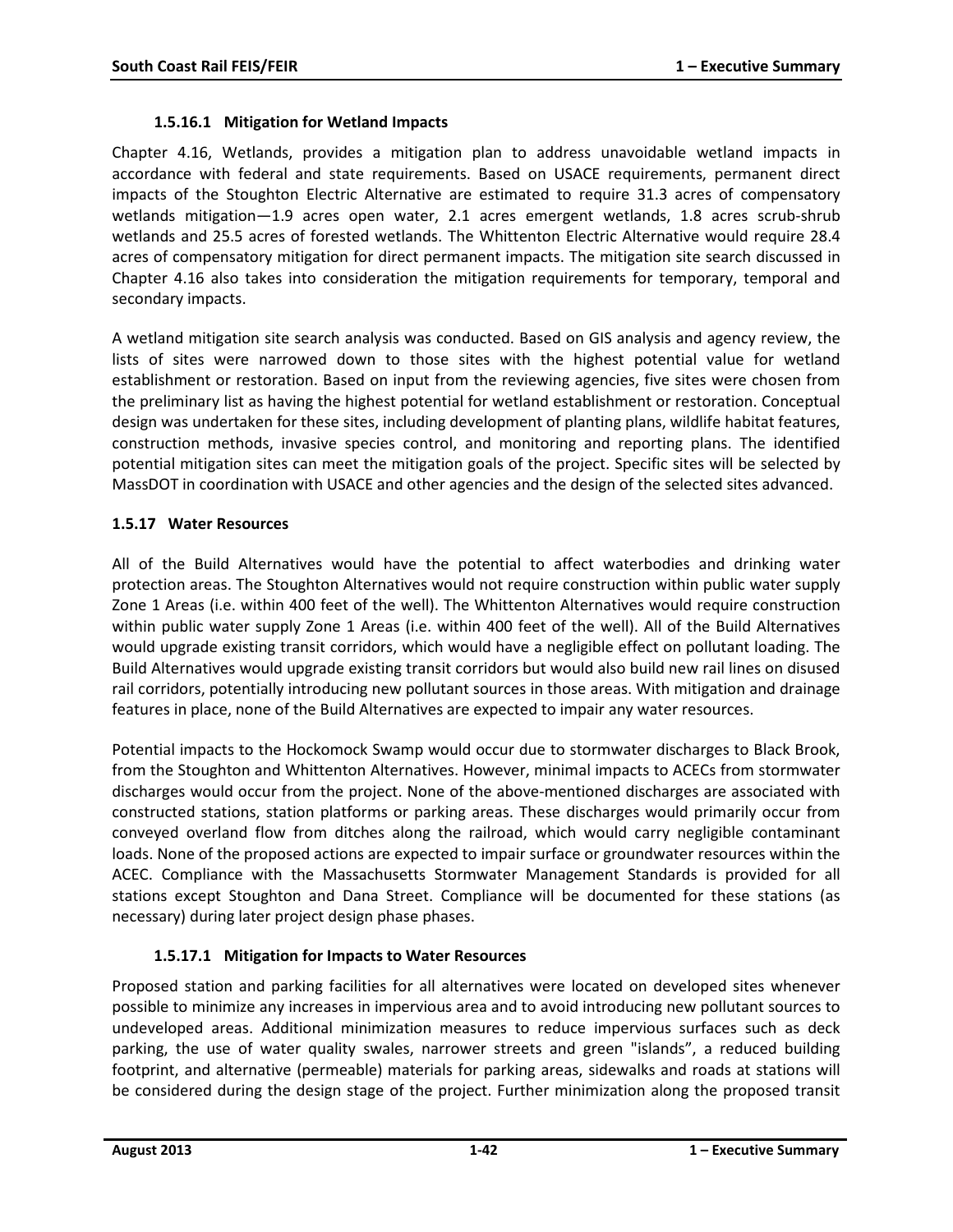corridors was not possible, as the corridors themselves were determined by existing and former highway and rail alignments and could not be relocated without substantial increases in impacts to other resources.

All Build Alternatives would require specific stormwater management measures to prevent flooding and protect water quality. All stormwater Best Management Practices will meet or exceed regulatory requirements to suggest mitigation for potential impacts. These BMPs will be further refined during the design stage of the project. With the proposed mitigation measures in place, none of the Build Alternatives would be expected to substantially increase pollutant loading or impair any surface or groundwater resources.

Construction of the Build Alternatives would require a National Pollution Discharge Elimination System (NPDES) construction permit pursuant to Section 402 of the Clean Water Act. NPDES is administered in Massachusetts by the U.S. Environmental Protection Agency, and generally qualifies for a General Permit. The project would be constructed pursuant to a comprehensive Stormwater Pollution Prevention Plan (SWPPP). The SWPPP would describe potential pollutant sources on a site and dictate what best management practices (BMPs) must be implemented to manage stormwater and protect water quality during construction.

### **1.5.18 Coastal Zone and Chapter 91 Waterways**

Depending on the alternative selected, the project is expected to require several licenses for bridges, stations and layover facilities. Additional approvals will be required for certain bridge, track and ballast improvements at existing railroad crossings of non-tidal rivers and streams. The jurisdiction of many of these crossings will be determined during further consultation with DEP and the United States Coast Guard.

The alternatives are anticipated to comply with the policies and principles of the Massachusetts Coastal Zone Management Program (MCZM). The alternatives will support water-dependent industrial uses within the New Bedford and Mt. Hope Bay DPAs by maintaining a critical transportation system supporting these uses.

Section 307(c) of the Coastal Zone Management Act of 1972 requires any non-federal applicant for a federal license or permit to conduct an activity affecting land or water uses in the state's coastal zone to furnish a certification that the proposed activity will comply with the state's coastal zone management program. The Build Alternatives would require a Federal Consistency Certification under the Massachusetts Coastal Zone Management Plan from the MCZM Office. It is anticipated that the alternatives would be consistent with the applicable policies.

None of the elements proposed under the No-Build Alternative are located within Chapter 91 or Coastal Zone jurisdiction. Therefore, no impacts would occur.

### **1.5.19 Indirect and Cumulative Impacts**

#### **1.5.19.1 Indirect Impacts**

Potential indirect effects (beneficial and adverse) of the Rail Alternatives were evaluated with and without smart growth measures (including TOD). Scenario 1 considers reasonably foreseeable indirect effects from implementing the South Coast Rail project without smart growth strategies, including TOD;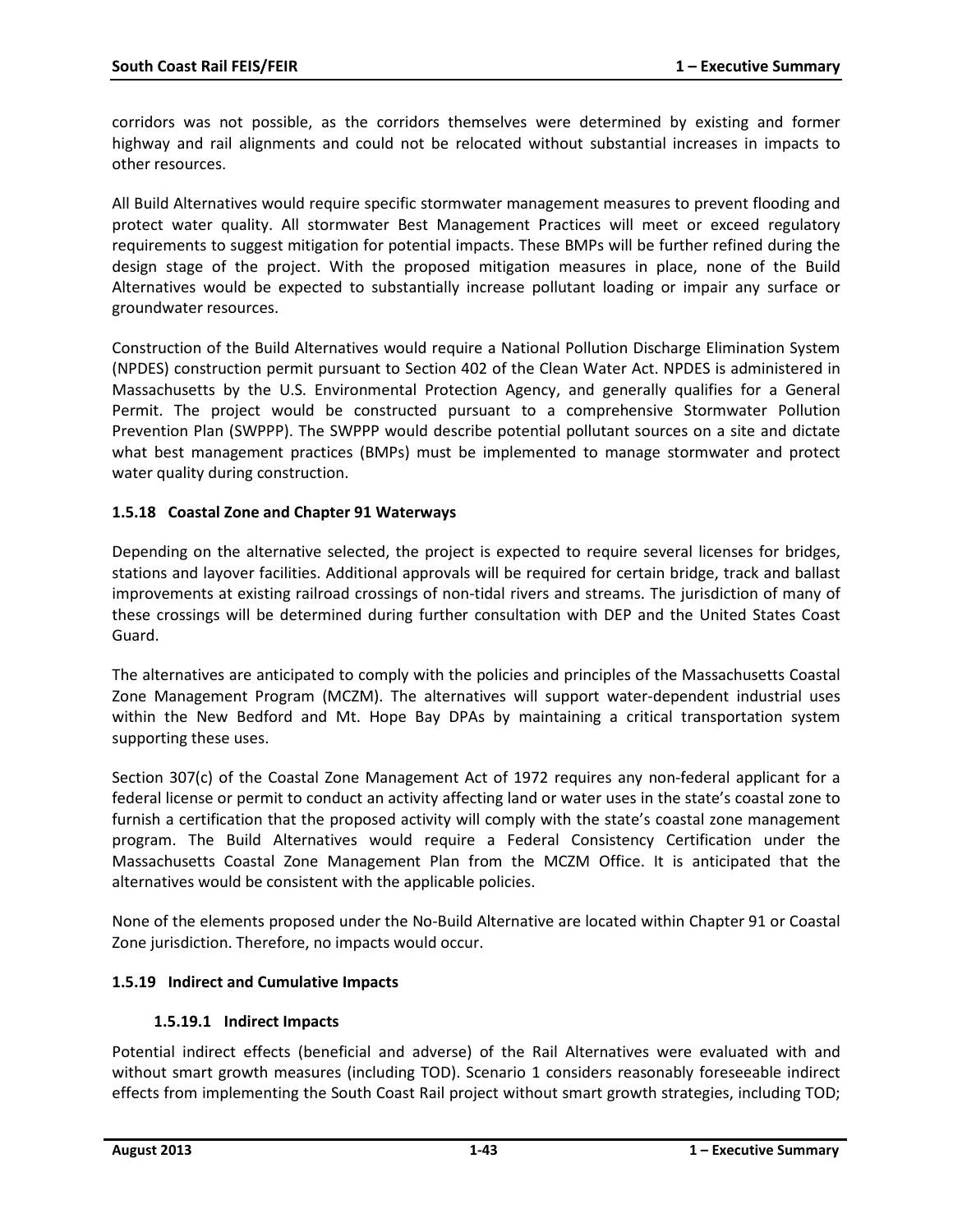while Scenario 2 outlines a future of smart growth development patterns across the South Coast region wherein housing and jobs are clustered in areas appropriate for development, while preserving important natural resource lands such as fields, forests, farmland, and wetlands.

Each of the three Build Alternatives is anticipated to induce additional growth within the South Coast Region as a result of improved transit access. However, the induced growth from each is relatively small in comparison to the No-Build Alternative, which is projected to increase the number of households by 75,212 by 2035. The Stoughton and Whittenton Alternatives would increase growth by 2,804 households over the No-Build condition, Job growth would be 1,341 greater under the Stoughton and Whittenton Alternatives by 2035 compared to the No-Build Alternative.

The No-Build Alternative and each of the Build Alternatives would result in the loss of land, including undeveloped forest land and farmland, loss of wetlands, and loss of biodiversity value. The differences among the Build alternatives are negligible. Each of the Build Alternatives would also slightly increase the effects of the No-Build baseline growth on water demand, greenhouse gas emissions, and vehicle miles traveled. The Build Alternatives would also slightly increase municipal property tax revenues as a result of new home construction.

#### **Smart Growth**

Implementing smart growth measures would not change the overall numbers of households or jobs within the Study Area, but it would re-distribute them to create compact development zones and protect undeveloped land. The savings that would accrue from fully implementing smart growth measures (Scenario 2) would be substantial in many instances. For example, the smart growth scenario would result in saving as much as 3,100 acres of farmland for the Stoughton Alternative (30 percent of the farmland loss in Scenario 1), or 12,189 acres of land (30 percent of the total in Scenario 1). The results are indicative of the benefits of the smart growth measures that could be implemented as part of the South Coast Rail alternatives. To help encourage smart growth development patterns to become reality in the future, MassDOT has developed an implementation plan for the South Coast Rail Economic Development and Land Use Plan, including performance metrics and reporting requirements (see Section 5.5).

### **1.5.19.2 Cumulative Impacts**

Table 1.5-2 includes a summary of the incremental changes to the evaluated resources from the South Coast Rail alternatives that, in combination with past activities or trends and other known current and future projects, would potentially result in a substantive cumulative effect. Because there is no substantive difference between the impacts from rail alternatives' electric- or diesel-powered trains, these options are not included in this summary comparison. Additionally, the impacts from the Whittenton Alternative are substantively equivalent to those from the Stoughton Alternative therefore, they are incorporated in the Stoughton Alternative summary.

### **1.6 APPLICANT'S PREFERRED ALTERNATIVE**

Section 3.3.4 provides USACE's findings with respect to the Section 404(b)(1) Guidelines. The conclusions of this section are as follows:

 The Stoughton and Whittenton Alternatives (diesel and electric variants) all meet the basic project purpose and are practicable alternatives.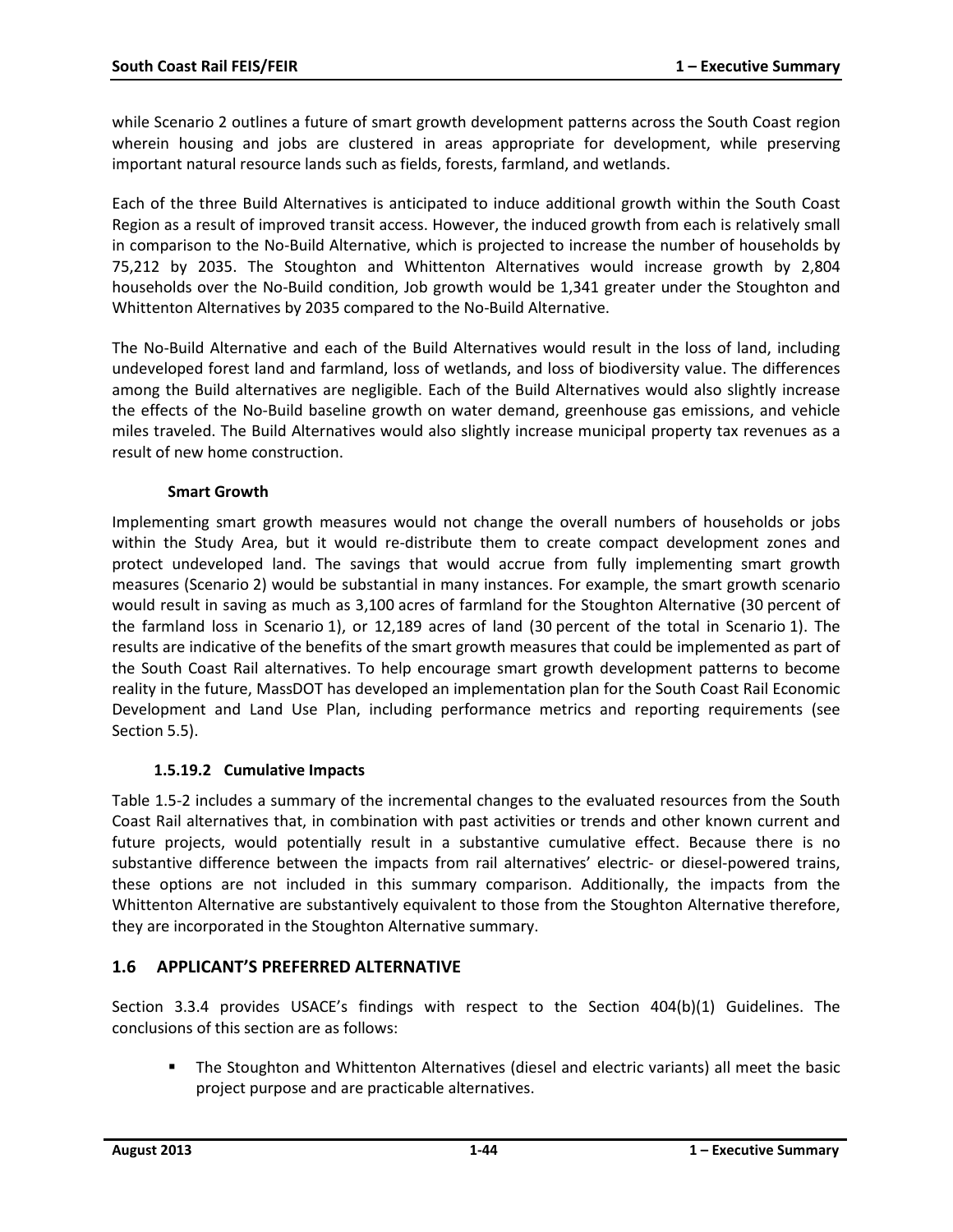- The Stoughton Alternatives (the applicant's preferred alternatives) have slightly greater impacts on aquatic resources than the Whittenton Alternatives.
- Despite having less aquatic resource impacts, the Whittenton Alternatives have other significant adverse environmental consequences and is not less environmentally damaging than the Stoughton Alternatives. Specifically, the Whittenton Alternatives have greater impacts or less benefits than the Stoughton Alternatives in the following areas:
	- o Regional emissions of air pollutants (due to lower ridership and VMT reduction)
	- o Habitat of state-listed threatened, endangered, or special concern species
	- o Biodiversity, habitat fragmentation, and ecological integrity
	- o Noise and vibration impacts to environmental justice communities due to Attleboro Secondary through downtown Taunton.
	- o At-grade crossings/public safety in Taunton
- Between the Stoughton Electric and Diesel Alternatives, the Stoughton Electric Alternative is environmentally preferable due to greater reductions in regional air pollutant emissions compared to the Stoughton Diesel Alternative and no contribution to local-level air pollutant hot-spots.

The U.S. Army Corps of Engineers has therefore determined that there is no practicable alternative to the Stoughton Electric Alternative which would have less adverse impact on the aquatic ecosystem, and also does not have other significant adverse environmental consequences.

### **1.7 NEXT STEPS IN THE DECISION MAKING PROCESS**

The FEIS/FEIR will be distributed to all agencies, officials, and public libraries that received the DEIS/DEIR, as well as organizations and individuals that provided comments on the DEIS/DEIR. Agencies, officials, and the public will be invited to submit their comments on the FEIR following publication of the FEIR and submission to the Secretary of Environmental Affairs.

Following the review period, the Corps and the Massachusetts Secretary of Environmental Affairs will consider the information in the FEIS/FEIR and the comments received. The Corps will also consider the comments received as part of the process under Section 106 of the National Historic Preservation Act. The Corps will then issue a Record of Decision (ROD), which will complete the federal environmental review process, and continue with the permitting process.

The Secretary will issue a Certificate finding whether the FEIR adequately and properly complies with MEPA and 301 CMR 11.00. If the FEIR is found to be adequate, the Secretary may specify the conditions to be satisfied in a Section 61 Finding for the project. Following the receipt of the Certificate from the Secretary, the Massachusetts Department of Transportation will prepare and issue a final Section 61 Finding.<sup>[13](#page-44-0)</sup> A draft Section 61 Finding is included in Chapter 7 of the FEIS/FEIR. Massachusetts General

<span id="page-44-0"></span><sup>&</sup>lt;sup>13</sup> Massachusetts General Laws, Chapter 30, Section 61 https://malegislature.gov/Laws/GeneralLaws/PartI/TitleIII/Chapter30/Section61  $\overline{\phantom{a}}$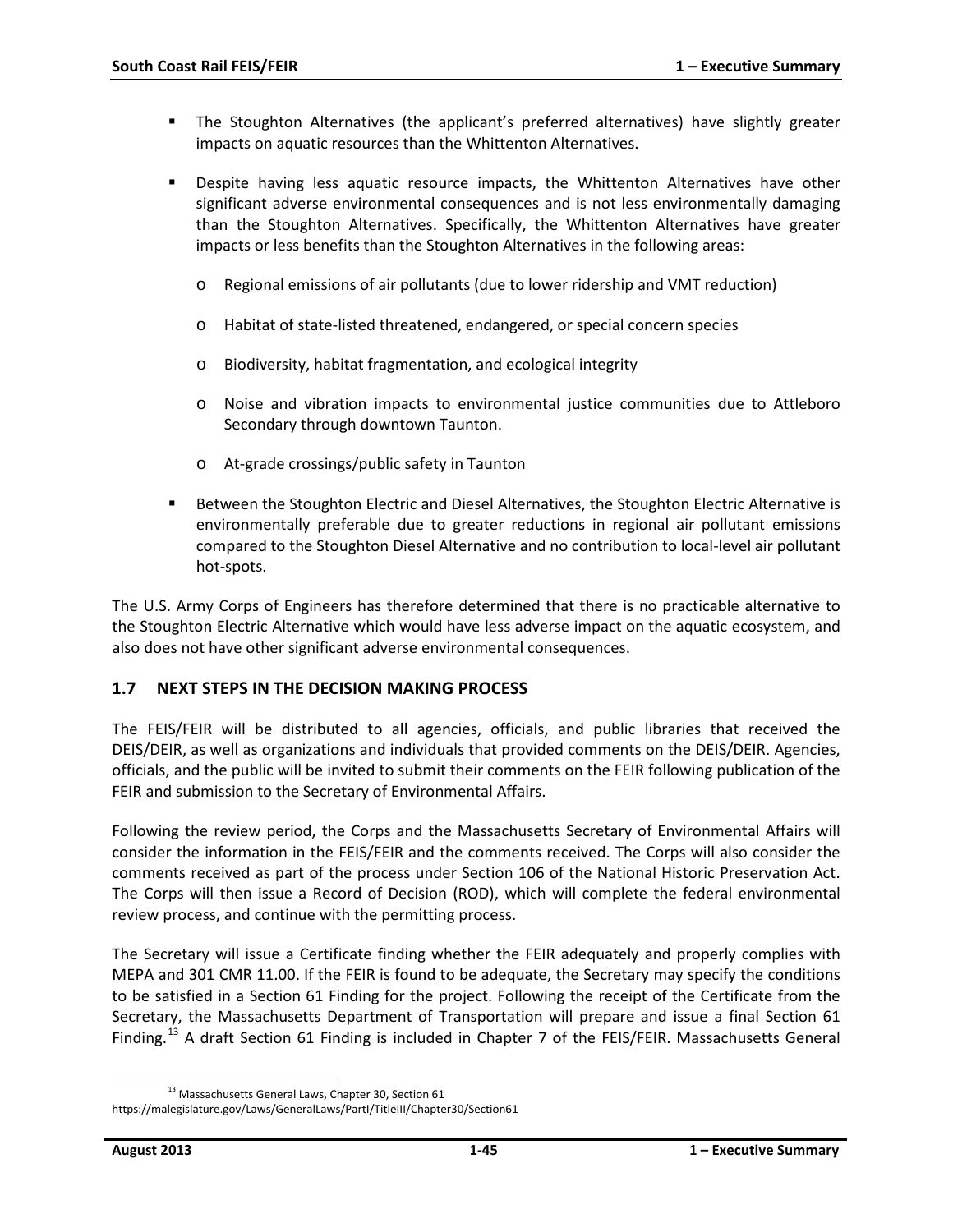Law Chapter 30, Section 61 authorizes state agencies with permitting responsibilities to make an official determination regarding potential impacts from a proposed project and whether impacts have been avoided, minimized, and/or mitigated for appropriately. The Law requires agencies/authorities to issue a determination that includes a finding describing the environmental impact, if any, of the project and whether all feasible measures have been taken to avoid or minimize said impact. The Section 61 Finding will incorporate the results of the consultations undertaken with the Corps, the Advisory Council on Historic Preservation, and the Massachusetts Historic Commission (MHC) under both Section 106 of the National Historic Preservation Act and the State Antiquities Act (Massachusetts General Laws, Chapter 9, Sections 26 et seq.). The issuing of this finding will end the Massachusetts environmental review process during planning. Additional reviews will be performed during the permit, design and construction phases.

Following these actions, and depending on the outcome of the decision making process, the project could proceed to the subsequent stages of project development. This will include final design, permitting, equipment procurement, construction, and preparation for system operations.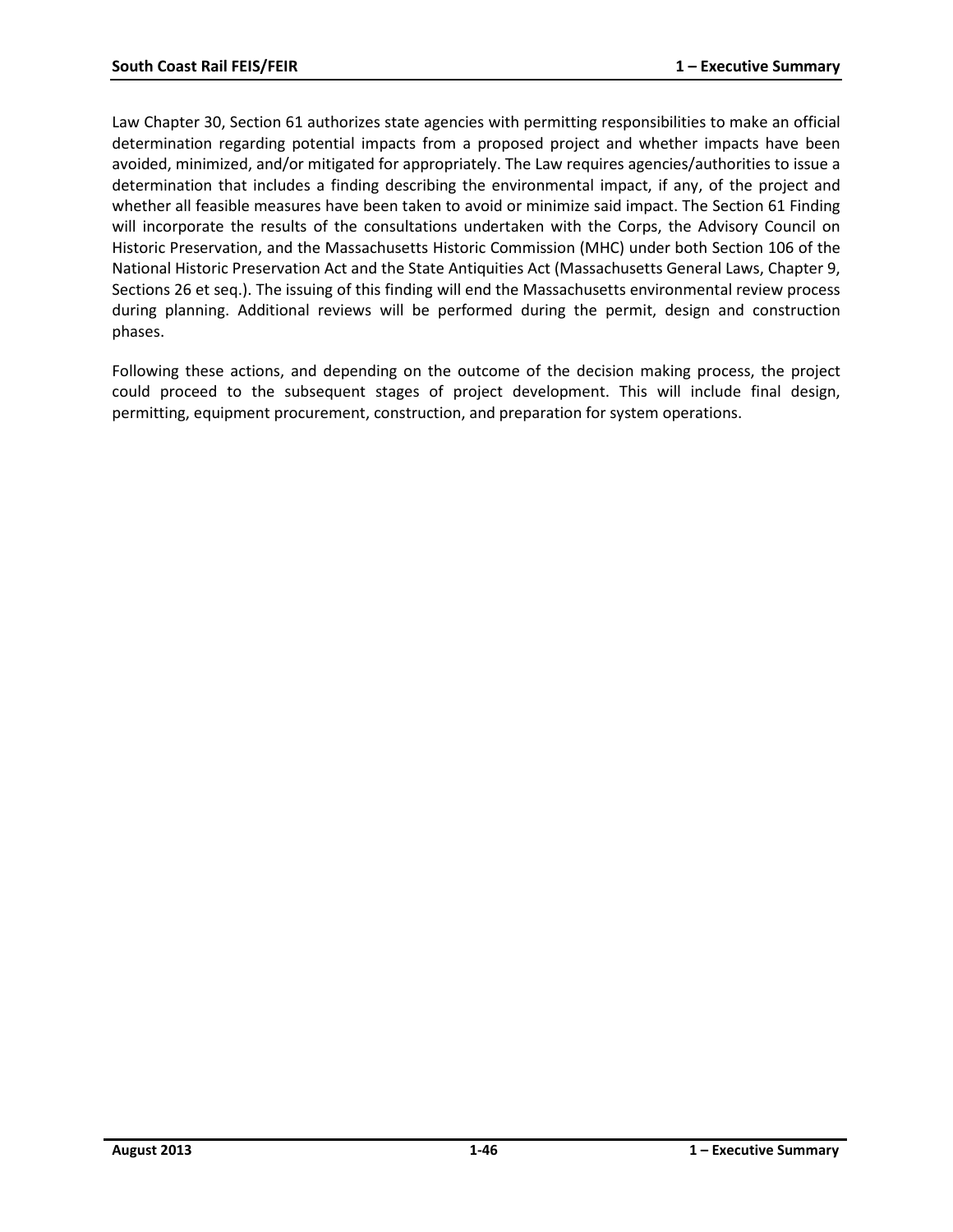|                                                                               | No-Build<br>(Enhanced Bus)<br><b>Alternative</b> | <b>Stoughton Electric</b><br><b>Alternative</b> | <b>Stoughton Diesel</b><br><b>Alternative</b>                                                                                                                                                                                                                                                                                                                                                                                                                                                     | <b>Whittenton Electric</b><br><b>Alternative</b>                                                                                                                                                                                                                                                                                                                                                                                                                                                               | <b>Whittenton Diesel</b><br><b>Alternative</b> |
|-------------------------------------------------------------------------------|--------------------------------------------------|-------------------------------------------------|---------------------------------------------------------------------------------------------------------------------------------------------------------------------------------------------------------------------------------------------------------------------------------------------------------------------------------------------------------------------------------------------------------------------------------------------------------------------------------------------------|----------------------------------------------------------------------------------------------------------------------------------------------------------------------------------------------------------------------------------------------------------------------------------------------------------------------------------------------------------------------------------------------------------------------------------------------------------------------------------------------------------------|------------------------------------------------|
| <b>Description</b>                                                            | Minor bus schedule<br>enhancements               |                                                 | Electric or diesel commuter rail service to South Station using<br>the Northeast Corridor, Stoughton Line, New Bedford Main<br>Line, and Fall River Secondary. Ten new commuter rail stations<br>would be constructed (North Easton, Easton Village, Raynham<br>Park, Taunton, Taunton Depot, King's Highway, Whale's Tooth,<br>Freetown, Fall River Depot, and Battleship Cove) and major<br>reconstruction would occur at two existing commuter rail<br>stations (Canton Center and Stoughton). | Variation of the Stoughton Alternative route using the<br>abandoned Whittenton Branch right-of-way through the<br>City of Taunton to avoid the Pine Swamp in Raynham. Ten<br>new commuter rail stations would be constructed (North<br>Easton, Easton Village, Raynham Park, Dana Street,<br>Taunton Depot, King's Highway, Whale's Tooth, Freetown,<br>Fall River Depot, and Battleship Cove and major<br>reconstruction would occur at two existing commuter rail<br>stations (Canton Center and Stoughton). |                                                |
| Capital Cost (billions)                                                       | N/A                                              | \$1.82                                          | \$1.27                                                                                                                                                                                                                                                                                                                                                                                                                                                                                            | \$1.82                                                                                                                                                                                                                                                                                                                                                                                                                                                                                                         | \$1.27                                         |
| Operating and<br><b>Maintenance Cost</b><br>(millions)                        | N/A                                              | \$33.9                                          | \$33.8                                                                                                                                                                                                                                                                                                                                                                                                                                                                                            | \$36.2                                                                                                                                                                                                                                                                                                                                                                                                                                                                                                         | \$36.1                                         |
| Cost per rider <sup>1</sup>                                                   | N/A                                              | \$35.28                                         | \$29.71                                                                                                                                                                                                                                                                                                                                                                                                                                                                                           | \$39.60                                                                                                                                                                                                                                                                                                                                                                                                                                                                                                        | \$33.32                                        |
| <b>Years to Construct</b>                                                     | N/A                                              | 4.5                                             | 4                                                                                                                                                                                                                                                                                                                                                                                                                                                                                                 | 4.5                                                                                                                                                                                                                                                                                                                                                                                                                                                                                                            | 4                                              |
| <b>Transportation (Section 4.1)</b>                                           |                                                  |                                                 |                                                                                                                                                                                                                                                                                                                                                                                                                                                                                                   |                                                                                                                                                                                                                                                                                                                                                                                                                                                                                                                |                                                |
| Reduction in Daily<br>Regional Vehicle<br>Miles Traveled (2035)               | N/A                                              | $-255,932$                                      | $-240,348$                                                                                                                                                                                                                                                                                                                                                                                                                                                                                        | $-201,232$                                                                                                                                                                                                                                                                                                                                                                                                                                                                                                     | $-186,306$                                     |
| Travel Time-New<br>Bedford to South<br>Station (peak period),<br>2035         | 100                                              | 77                                              | 82                                                                                                                                                                                                                                                                                                                                                                                                                                                                                                | 84                                                                                                                                                                                                                                                                                                                                                                                                                                                                                                             | 89                                             |
| Daily Ridership (2035)<br>at new stations <sup>2</sup>                        | N/A                                              | 4,570                                           | 4,430                                                                                                                                                                                                                                                                                                                                                                                                                                                                                             | 4,040                                                                                                                                                                                                                                                                                                                                                                                                                                                                                                          | 3,930                                          |
| Increase in Total<br><b>Commuter Rail</b><br>System Daily<br>Ridership (2035) | N/A                                              | 10,300<br>9,750                                 |                                                                                                                                                                                                                                                                                                                                                                                                                                                                                                   | 9,400                                                                                                                                                                                                                                                                                                                                                                                                                                                                                                          | 8,950                                          |
| Land Use and Zoning (Section 4.2)                                             |                                                  |                                                 |                                                                                                                                                                                                                                                                                                                                                                                                                                                                                                   |                                                                                                                                                                                                                                                                                                                                                                                                                                                                                                                |                                                |
| Total Acreage to be<br>Acquired (private and<br>public)                       | 0                                                | 136.73                                          | 134.33                                                                                                                                                                                                                                                                                                                                                                                                                                                                                            | 136.83                                                                                                                                                                                                                                                                                                                                                                                                                                                                                                         | 134.63                                         |

**Table 1.5-1 Summary of Direct Impacts**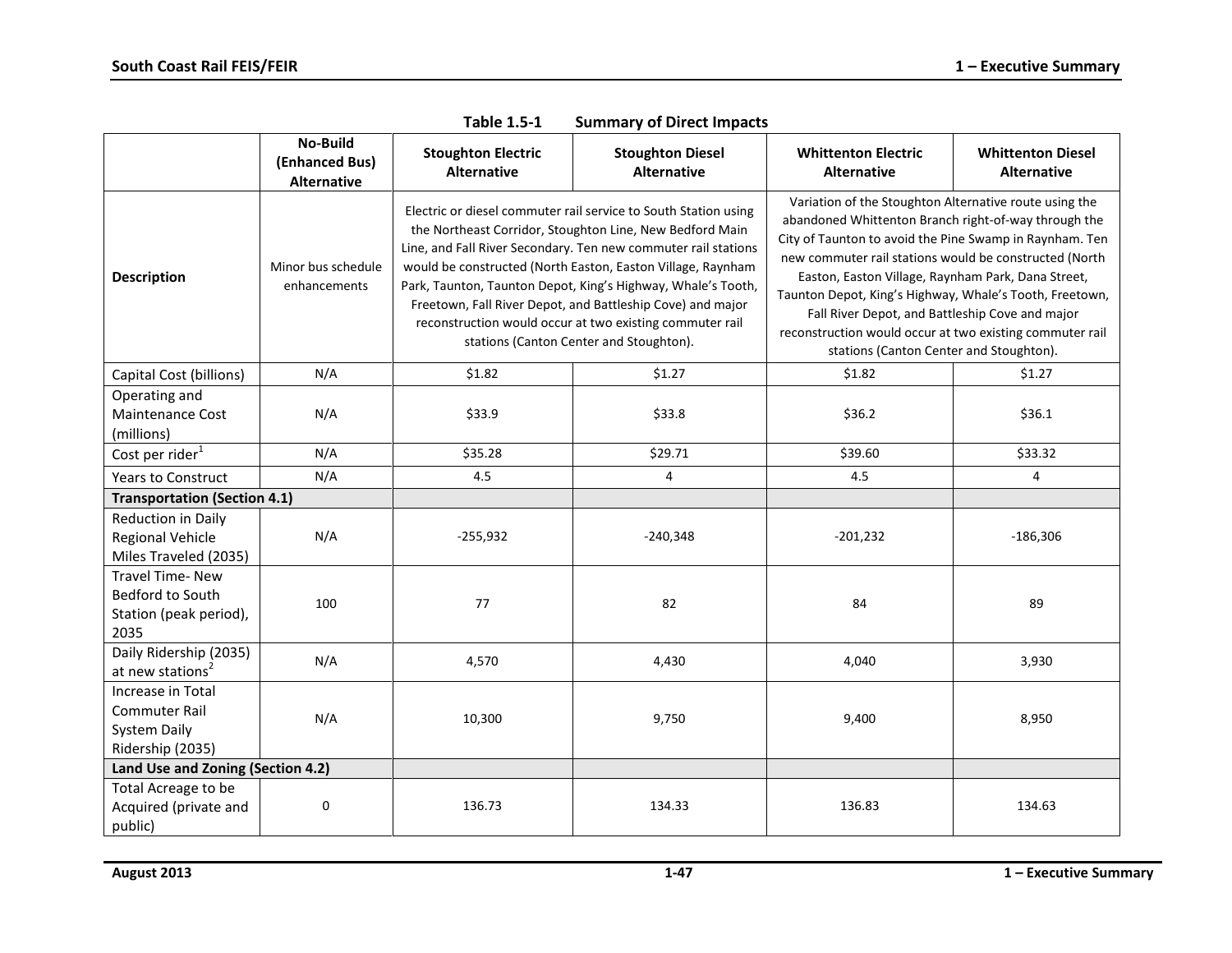|                                                  | <b>No-Build</b><br>(Enhanced Bus)<br><b>Alternative</b> | <b>Stoughton Electric</b><br><b>Alternative</b> | <b>Stoughton Diesel</b><br><b>Alternative</b> | <b>Whittenton Electric</b><br><b>Alternative</b> | <b>Whittenton Diesel</b><br><b>Alternative</b> |  |
|--------------------------------------------------|---------------------------------------------------------|-------------------------------------------------|-----------------------------------------------|--------------------------------------------------|------------------------------------------------|--|
| <b>Socioeconomics</b>                            |                                                         |                                                 |                                               |                                                  |                                                |  |
| (Section 4.3)                                    |                                                         |                                                 |                                               |                                                  |                                                |  |
| Residential<br>Displacements                     | $\pmb{0}$                                               | 4                                               | 4                                             | $\mathbf{3}$                                     | 3                                              |  |
| <b>Business</b><br>Displacements                 | $\mathbf 0$                                             | 6                                               | 6                                             | 6                                                | 6                                              |  |
| Property Tax<br>Revenue <sup>3</sup> Loss        | $\pmb{0}$                                               | \$197,251                                       | \$197,251                                     | \$181,351                                        | \$181,351                                      |  |
| Environmental                                    |                                                         |                                                 |                                               |                                                  |                                                |  |
| <b>Justice (Section 4.4)</b>                     |                                                         |                                                 |                                               |                                                  |                                                |  |
| Noise Impacts in<br><b>Environmental Justice</b> |                                                         |                                                 |                                               |                                                  |                                                |  |
| Neighborhoods                                    |                                                         |                                                 |                                               |                                                  |                                                |  |
| (number of                                       | N/A                                                     |                                                 | 361                                           | 842                                              |                                                |  |
| residences impacted                              |                                                         |                                                 |                                               |                                                  |                                                |  |
| by moderate and                                  |                                                         |                                                 |                                               |                                                  |                                                |  |
| severe increases in                              |                                                         |                                                 |                                               |                                                  |                                                |  |
| noise levels)                                    |                                                         |                                                 |                                               |                                                  |                                                |  |
| Percent of Total                                 |                                                         |                                                 |                                               |                                                  |                                                |  |
| Noise Impacts in                                 | N/A                                                     |                                                 | 25%                                           | 30%                                              |                                                |  |
| <b>Environmental Justice</b>                     |                                                         |                                                 |                                               |                                                  |                                                |  |
| Neighborhoods                                    |                                                         |                                                 |                                               |                                                  |                                                |  |
| Vibration Impacts in                             |                                                         |                                                 |                                               |                                                  |                                                |  |
| <b>Environmental Justice</b>                     |                                                         |                                                 |                                               |                                                  |                                                |  |
| Neighborhoods                                    | N/A                                                     |                                                 | 86                                            | 105                                              |                                                |  |
| (impacted sensitive                              |                                                         |                                                 |                                               |                                                  |                                                |  |
| receptors)                                       |                                                         |                                                 |                                               |                                                  |                                                |  |
| Percent of Total                                 |                                                         |                                                 |                                               |                                                  |                                                |  |
| Vibration Impacts in                             |                                                         |                                                 |                                               |                                                  |                                                |  |
| <b>Environmental Justice</b>                     | N/A                                                     |                                                 | 23%                                           | 25%                                              |                                                |  |
| Neighborhoods                                    |                                                         |                                                 |                                               |                                                  |                                                |  |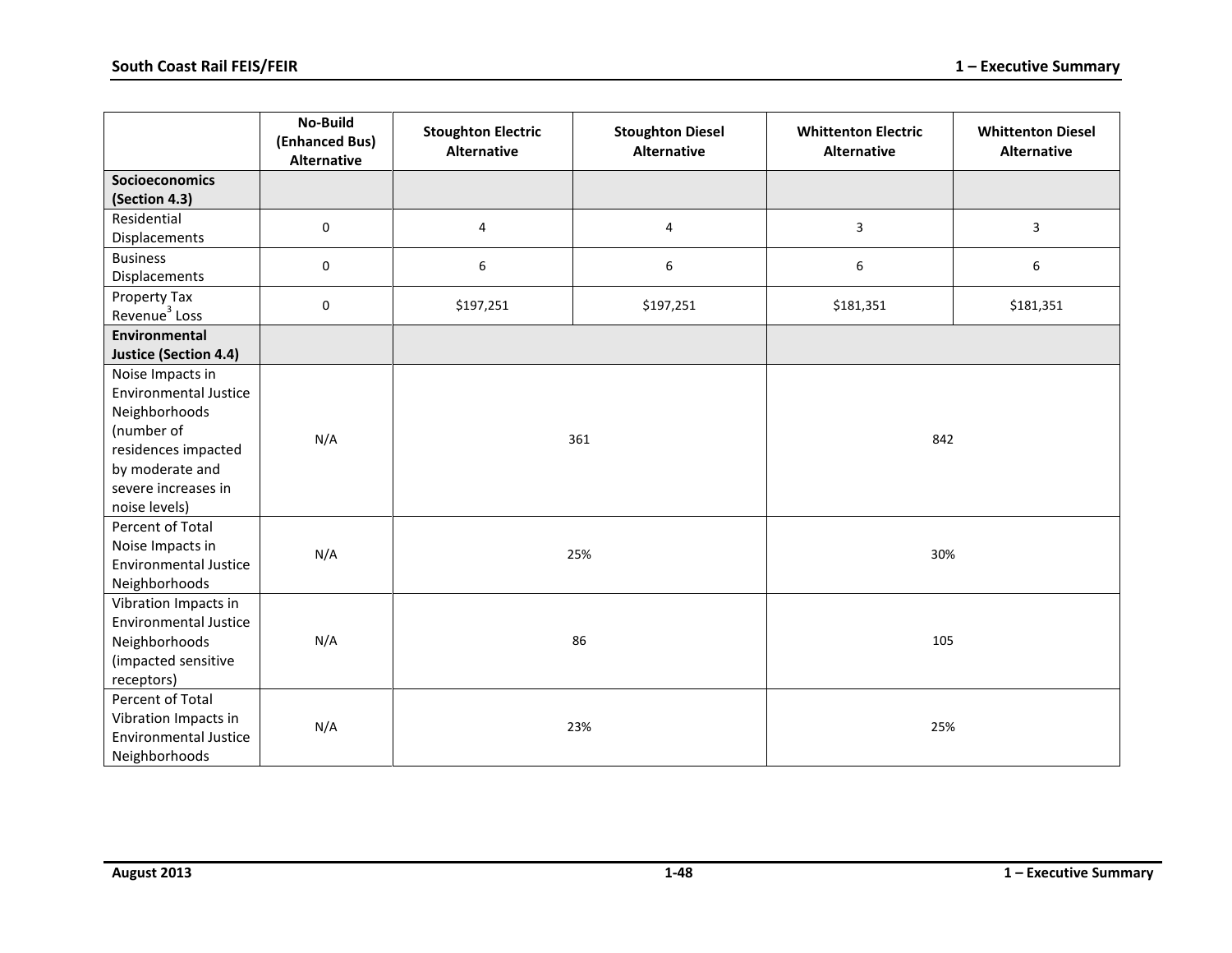|                                                                               | No-Build<br>(Enhanced Bus)<br><b>Alternative</b> | <b>Stoughton Electric</b><br><b>Alternative</b>                                                                                                                                                                | <b>Stoughton Diesel</b><br><b>Alternative</b>                                                                                                                | <b>Whittenton Electric</b><br><b>Alternative</b>                                                                                                                                                                                                                                       | <b>Whittenton Diesel</b><br><b>Alternative</b>                                                                                                                |
|-------------------------------------------------------------------------------|--------------------------------------------------|----------------------------------------------------------------------------------------------------------------------------------------------------------------------------------------------------------------|--------------------------------------------------------------------------------------------------------------------------------------------------------------|----------------------------------------------------------------------------------------------------------------------------------------------------------------------------------------------------------------------------------------------------------------------------------------|---------------------------------------------------------------------------------------------------------------------------------------------------------------|
| <b>Visual Resources</b><br>(Section 4.5)                                      |                                                  |                                                                                                                                                                                                                |                                                                                                                                                              |                                                                                                                                                                                                                                                                                        |                                                                                                                                                               |
|                                                                               | Minimal impact.                                  | Moderate overall impact on<br>visual resources. Substantial<br>impacts would occur in the<br>out-of-service portion of the<br>Stoughton line segment,<br>from the Stoughton Station<br>south to Weir Junction. | Moderate impact on visual<br>resources overall, but less than<br>Stoughton Electric because<br>overhead electrical<br>infrastructure would not be<br>needed. | Moderate overall impact on<br>visual resources. Substantial<br>impacts would occur in the<br>out-of-service portion of the<br>Stoughton line and<br><b>Whittenton Branch</b><br>segments, from the<br>Stoughton Station south to<br>Raynham Junction and on to<br>Whittenton Junction. | Moderate impact on<br>visual resources overall,<br>but less than Whittenton<br>Electric because overhead<br>electrical infrastructure<br>would not be needed. |
| Noise (Section 4.6)                                                           |                                                  |                                                                                                                                                                                                                |                                                                                                                                                              |                                                                                                                                                                                                                                                                                        |                                                                                                                                                               |
| Moderate Impacts<br><b>Before Mitigation</b><br>(# of Sensitive<br>Receptors) | N/A                                              | 1,106                                                                                                                                                                                                          | 1,085                                                                                                                                                        | 1,232                                                                                                                                                                                                                                                                                  | 1,228                                                                                                                                                         |
| Severe Impacts<br><b>Before Mitigation</b><br>(# of Sensitive<br>Receptors)   | N/A                                              | 341                                                                                                                                                                                                            | 344                                                                                                                                                          | 381                                                                                                                                                                                                                                                                                    | 367                                                                                                                                                           |
| <b>Vibration</b>                                                              |                                                  |                                                                                                                                                                                                                |                                                                                                                                                              |                                                                                                                                                                                                                                                                                        |                                                                                                                                                               |
| (Section 4.7)                                                                 |                                                  |                                                                                                                                                                                                                |                                                                                                                                                              |                                                                                                                                                                                                                                                                                        |                                                                                                                                                               |
| <b>Impacted Residences</b><br>(Without Mitigation)                            | 0                                                | 369                                                                                                                                                                                                            | 369                                                                                                                                                          | 417                                                                                                                                                                                                                                                                                    | 417                                                                                                                                                           |
| <b>Cultural Resources</b>                                                     |                                                  |                                                                                                                                                                                                                |                                                                                                                                                              |                                                                                                                                                                                                                                                                                        |                                                                                                                                                               |
| (Section 4.8)                                                                 |                                                  |                                                                                                                                                                                                                |                                                                                                                                                              |                                                                                                                                                                                                                                                                                        |                                                                                                                                                               |
| Direct Impacts to<br><b>Historic Resources</b>                                | 0                                                | 5                                                                                                                                                                                                              | 5                                                                                                                                                            | 5                                                                                                                                                                                                                                                                                      | 5                                                                                                                                                             |
| Indirect Impacts to<br><b>Historic Resources</b><br>(Visual Impacts)          | $\mathbf 0$                                      | 25                                                                                                                                                                                                             | 9                                                                                                                                                            | 32                                                                                                                                                                                                                                                                                     | 11                                                                                                                                                            |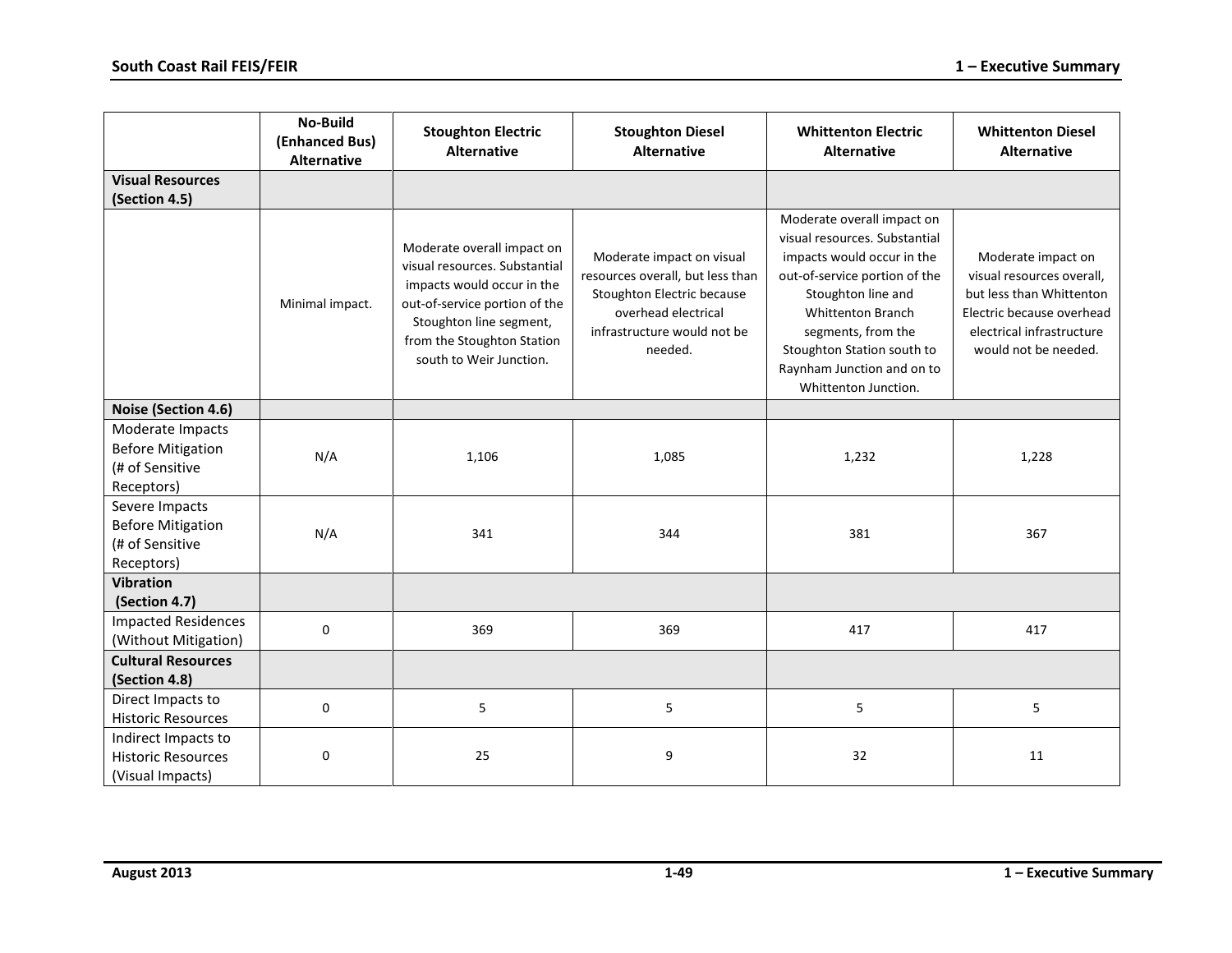|                                                                                   | <b>No-Build</b><br>(Enhanced Bus)<br><b>Alternative</b> | <b>Stoughton Electric</b><br>Alternative | <b>Stoughton Diesel</b><br><b>Alternative</b> | <b>Whittenton Electric</b><br><b>Alternative</b> | <b>Whittenton Diesel</b><br><b>Alternative</b> |
|-----------------------------------------------------------------------------------|---------------------------------------------------------|------------------------------------------|-----------------------------------------------|--------------------------------------------------|------------------------------------------------|
| Indirect Impacts to<br><b>Historic Resources</b><br>(Noise Impacts)               | 0                                                       | $\mathbf 0$                              | 16                                            | 0                                                | 14                                             |
| Indirect Impacts to<br><b>Historic Resources</b><br>(Visual and Noise<br>Impacts) | $\boldsymbol{0}$                                        | 35                                       | 19                                            | 33                                               | 19                                             |
| Known<br>Archaeological Sites                                                     | $\mathsf{O}\xspace$                                     | 10                                       | 10<br>11                                      |                                                  | 11                                             |
| <b>Air Quality</b><br>(Section 4.9)                                               |                                                         |                                          |                                               |                                                  |                                                |
| Exceedance of<br>National Ambient Air<br>Quality Standards?                       | No                                                      | <b>No</b>                                | No                                            | No                                               | <b>No</b>                                      |
| <b>Regional Volatile</b><br>Organic Compound<br>Emissions (kg/day)                | 22,200                                                  | 22,160                                   | 22,160                                        | 22,170                                           | 22,170                                         |
| Regional Oxides of<br>Nitrogen Emissions<br>(kg/day)                              | 19,256                                                  | 19,159                                   | 19,210                                        | 19,169                                           | 19,227                                         |
| Regional Particulate<br>Matter 10 Emissions<br>(kg/day)                           | 3,240                                                   | 3,240                                    | 3,241                                         | 3,240                                            | 3,241                                          |
| Regional Particulate<br>Matter 2.5 Emissions<br>(kg/day)                          | 1,490                                                   | 1,490                                    | 1,491                                         | 1,490                                            | 1,491                                          |
| Regional Carbon<br><b>Monoxide Emissions</b><br>(kg/day)                          | 1,050,356                                               | 1,048,074                                | 1,048,400                                     | 1,048,554                                        | 1,048,908                                      |
| <b>Regional Carbon</b><br><b>Dioxide Emissions</b><br>(Tons/Year)                 | 24,717,339                                              | 24,656,479                               | 24,688,173                                    | 24,667,849                                       | 24,703,175                                     |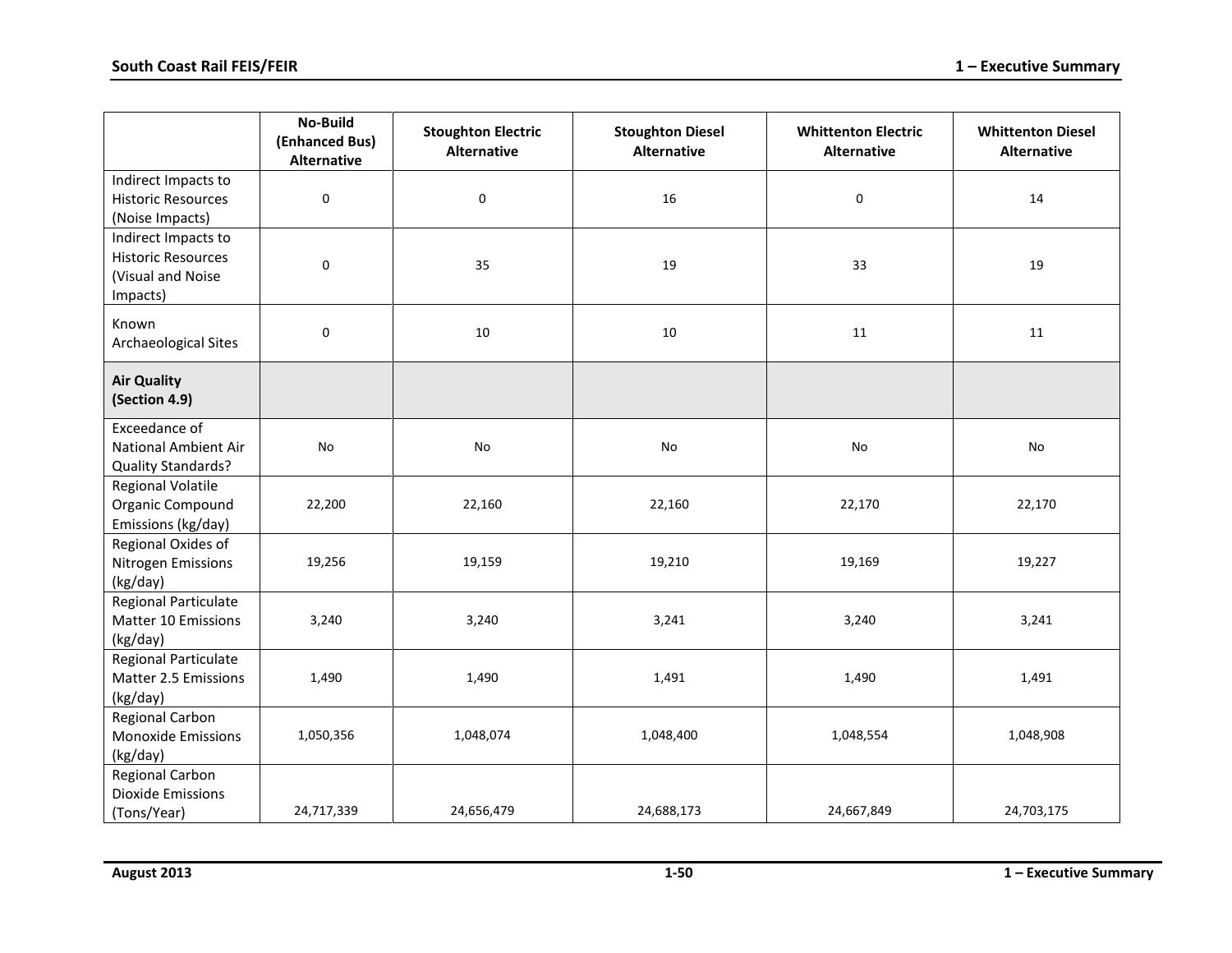<span id="page-50-0"></span>

|                                                                                           | <b>No-Build</b><br>(Enhanced Bus)<br><b>Alternative</b> | <b>Stoughton Electric</b><br><b>Alternative</b> | <b>Stoughton Diesel</b><br><b>Alternative</b> | <b>Whittenton Electric</b><br><b>Alternative</b> | <b>Whittenton Diesel</b><br><b>Alternative</b> |
|-------------------------------------------------------------------------------------------|---------------------------------------------------------|-------------------------------------------------|-----------------------------------------------|--------------------------------------------------|------------------------------------------------|
| <b>Open Space</b><br>(Section 4.10)                                                       |                                                         |                                                 |                                               |                                                  |                                                |
| Land Acquisition from<br>Protected Open<br>Space (acres)                                  | $\mathbf 0$                                             | 0.16                                            | 0.16                                          | 0.16                                             | 0.16                                           |
| <b>Farmland</b><br>(Section 4.11)                                                         |                                                         |                                                 |                                               |                                                  |                                                |
| Impacts to<br>Designated Farmland<br>Soils (Acres)                                        | 0                                                       | 18.6                                            | 16.0                                          | 18.8                                             | 16.2                                           |
| <b>Hazardous Materials</b><br>(Section 4.12)                                              |                                                         |                                                 |                                               |                                                  |                                                |
| Recognized<br>Environmental<br>Conditions (including<br>layover facilities) <sup>14</sup> | $\pmb{0}$                                               | 39                                              | 39                                            | 42                                               | 42                                             |
| <b>Geology</b><br>(Section 4.13)                                                          |                                                         |                                                 |                                               |                                                  |                                                |
|                                                                                           | No long-term<br>adverse impacts                         |                                                 | No long-term adverse impacts                  | No long-term adverse impacts                     |                                                |
| <b>Biodiversity</b><br>(Section 4.14)                                                     |                                                         |                                                 |                                               |                                                  |                                                |
| Upland Habitat Loss<br>(acres)                                                            | 0                                                       | 182.27                                          | 178.78                                        | 187.98                                           | 183.87                                         |
| Wetland Habitat Loss<br>(acres)                                                           | 0                                                       | 12.3                                            | 12.3                                          | 11.2                                             | 11.2                                           |
| Vernal Pool Habitat<br>Loss (acres)                                                       | 0                                                       | 1.43                                            | 1.43                                          | 0.8                                              | 0.8                                            |
| Loss of Supporting<br>Vernal Pool Upland<br>Habitat (acres)                               | 0                                                       | 43.40                                           | 43.40                                         | 41.61                                            | 41.61                                          |

 $\overline{\phantom{a}}$ 

 $14$  Sites with the presence or likely presence of hazardous materials.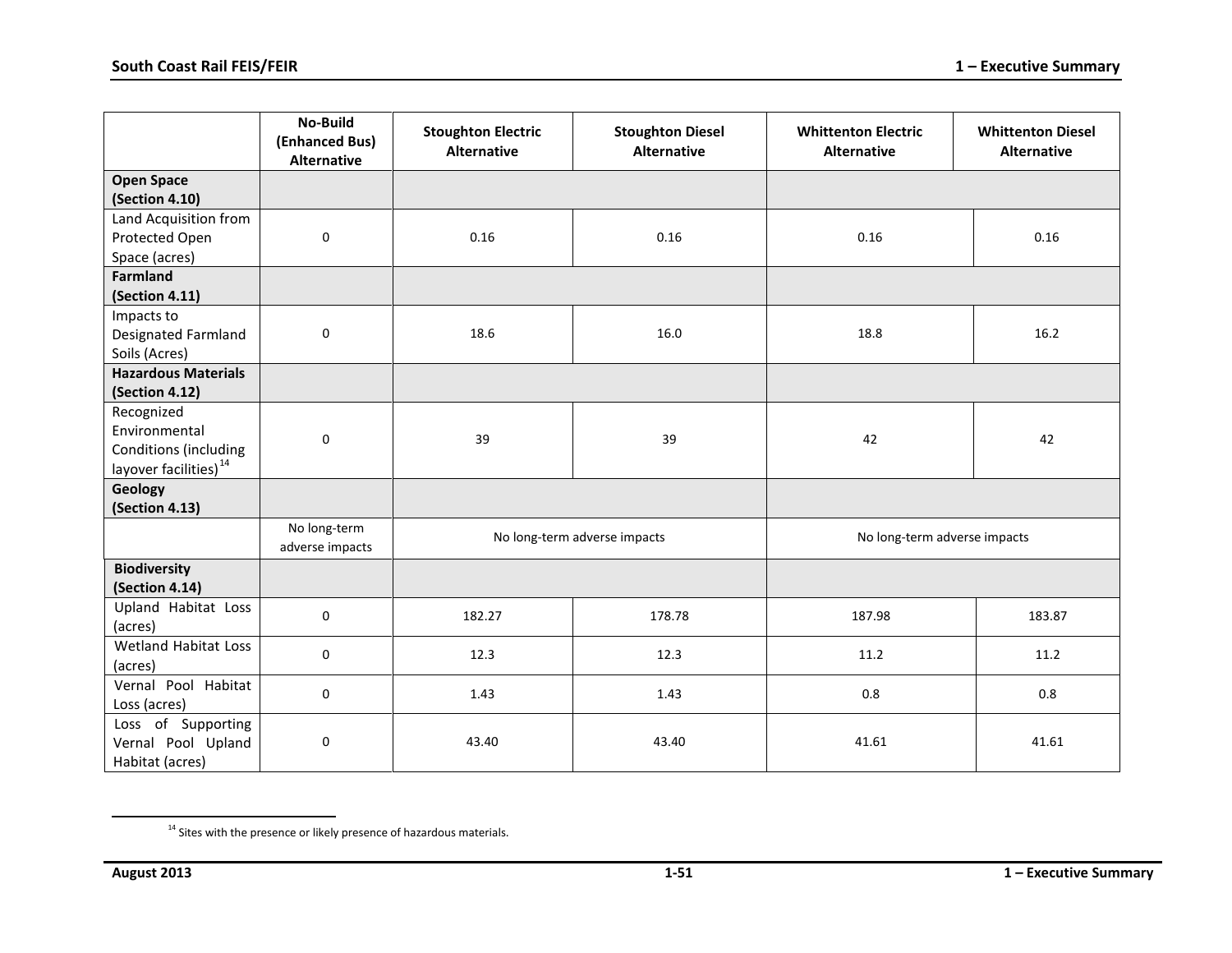|                                                                        | <b>No-Build</b><br>(Enhanced Bus)<br><b>Alternative</b> | <b>Stoughton Electric</b><br><b>Alternative</b> | <b>Stoughton Diesel</b><br><b>Alternative</b>                                                                                                                                                                                                                                                                                                                                       | <b>Whittenton Electric</b><br><b>Alternative</b>                                                                                                                                                                                                                                                                                                                                 | <b>Whittenton Diesel</b><br><b>Alternative</b> |
|------------------------------------------------------------------------|---------------------------------------------------------|-------------------------------------------------|-------------------------------------------------------------------------------------------------------------------------------------------------------------------------------------------------------------------------------------------------------------------------------------------------------------------------------------------------------------------------------------|----------------------------------------------------------------------------------------------------------------------------------------------------------------------------------------------------------------------------------------------------------------------------------------------------------------------------------------------------------------------------------|------------------------------------------------|
| Habitat<br>Fragmentation                                               | None                                                    |                                                 | Increase in existing habitat fragmentation would result from<br>reconstructing the Stoughton Line on the currently unused<br>railbed, including in the Hockomock Swamp ACEC and the Pine<br>Swamp.                                                                                                                                                                                  | Increase in existing habitat fragmentation would result<br>from reconstructing the Stoughton Line and Whittenton<br>Branch on currently unused railbeds, including in the<br>Hockomock Swamp ACEC.                                                                                                                                                                               |                                                |
| <b>Threatened and</b><br><b>Endangered Species</b><br>(Section 4.15)   |                                                         |                                                 |                                                                                                                                                                                                                                                                                                                                                                                     |                                                                                                                                                                                                                                                                                                                                                                                  |                                                |
| <b>Impacted Species</b><br>Habitat                                     | None                                                    |                                                 | Impacts to the habitat of eight state-listed species (blue-<br>spotted salamander, Blanding's turtle, eastern box turtle,<br>coastal swamp amphipod, mocha emerald dragonfly, Hessel's<br>hairstreak, pale green pinion moth, and water-willow stem<br>borer). Barrier effect on blue-spotted salamander, Blanding's<br>turtle, and eastern box turtle considered moderate impacts. | Impacts to the habitat of eight state-listed species (blue<br>spotted salamander, Blanding's turtle, eastern box turtle,<br>coastal swamp amphipod, mocha emerald, Hessel's<br>hairstreak, pale green pinion moth, and water-willow stem<br>borer moth). Barrier effect on Blue-spotted salamander,<br>Blanding's turtle, and eastern box turtle considered<br>moderate impacts. |                                                |
| Loss of migratory<br>route habitat (barrier<br>effect) (linear feet)   | 0                                                       | 3.2 miles                                       | 3.2 miles                                                                                                                                                                                                                                                                                                                                                                           | 3.6 miles                                                                                                                                                                                                                                                                                                                                                                        | 3.6 miles                                      |
| <b>Wetland Resources</b><br>(Section 4.16)                             |                                                         |                                                 |                                                                                                                                                                                                                                                                                                                                                                                     |                                                                                                                                                                                                                                                                                                                                                                                  |                                                |
| <b>Waterway Direct</b><br>Permanent (acres)                            | 0                                                       | 1.9                                             | 1.9                                                                                                                                                                                                                                                                                                                                                                                 | 1.8                                                                                                                                                                                                                                                                                                                                                                              | 1.8                                            |
| <b>Vegetated Wetland</b><br><b>Direct Permanent</b><br>Impacts (acres) | 0                                                       | 10.4                                            | 10.4                                                                                                                                                                                                                                                                                                                                                                                | 9.4                                                                                                                                                                                                                                                                                                                                                                              | 9.4                                            |
| <b>Total Federal</b><br><b>Wetland Impacts</b><br>(acres)              | 0                                                       | 12.3                                            | 12.3                                                                                                                                                                                                                                                                                                                                                                                |                                                                                                                                                                                                                                                                                                                                                                                  | 11.2                                           |
| <b>Wetlands Impacts</b><br>within ACECs (acres)                        | 0                                                       | 0.2                                             | 0.2                                                                                                                                                                                                                                                                                                                                                                                 | 0.2                                                                                                                                                                                                                                                                                                                                                                              | 0.2                                            |
| Bank (If)                                                              | 0                                                       | 16,813                                          | 16,813                                                                                                                                                                                                                                                                                                                                                                              | 16,581                                                                                                                                                                                                                                                                                                                                                                           | 16,581                                         |
| Outstanding<br><b>Resource Waters</b><br>(acres)                       | 0                                                       | 1.5                                             | 1.5                                                                                                                                                                                                                                                                                                                                                                                 | 1.1                                                                                                                                                                                                                                                                                                                                                                              | 1.1                                            |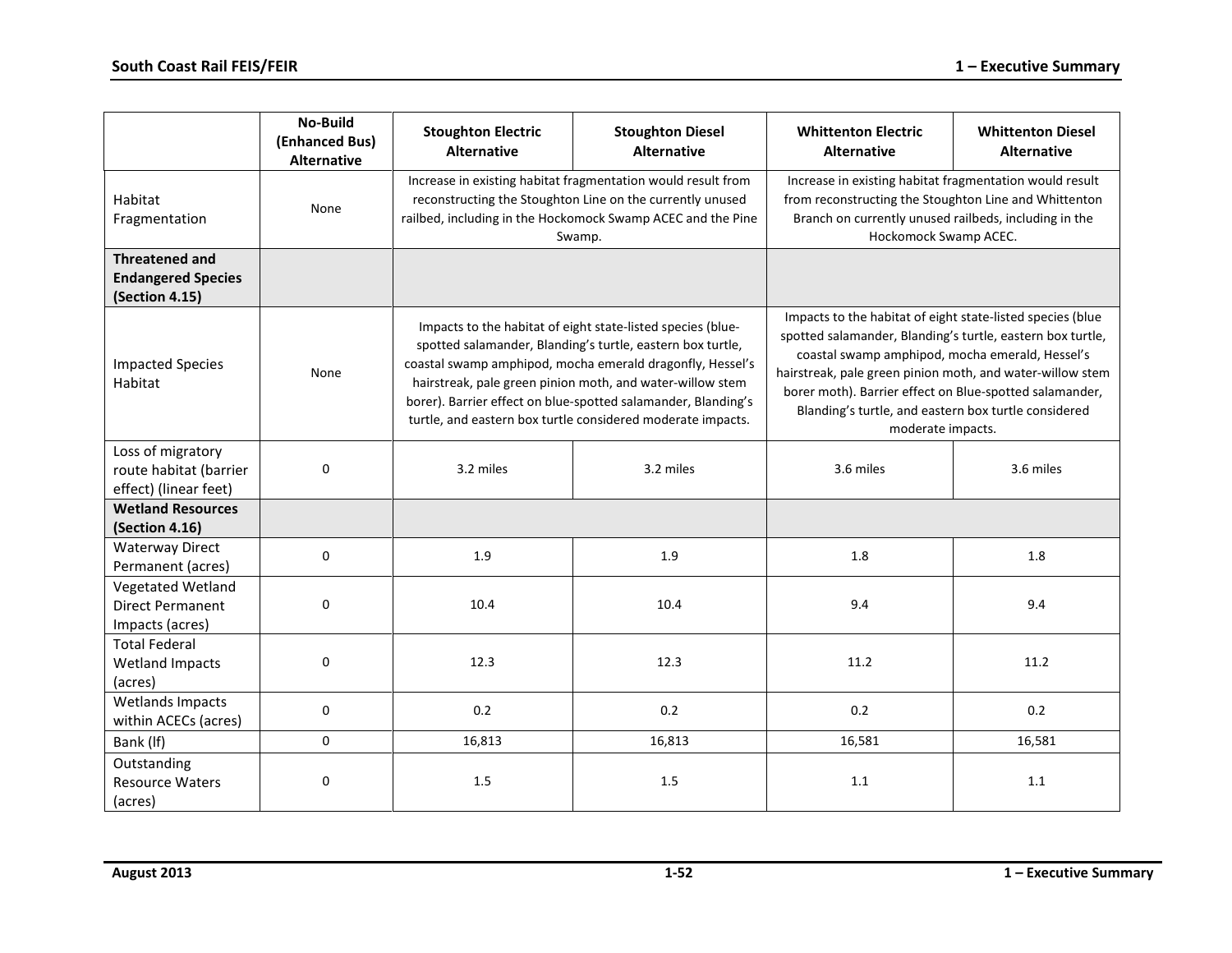|                                                                                     | No-Build<br>(Enhanced Bus)<br><b>Alternative</b> | <b>Stoughton Electric</b><br><b>Alternative</b>                                                              | <b>Stoughton Diesel</b><br><b>Alternative</b> | <b>Whittenton Electric</b><br><b>Alternative</b>                                                             | <b>Whittenton Diesel</b><br><b>Alternative</b> |
|-------------------------------------------------------------------------------------|--------------------------------------------------|--------------------------------------------------------------------------------------------------------------|-----------------------------------------------|--------------------------------------------------------------------------------------------------------------|------------------------------------------------|
| <b>Bordering Land</b><br>Subject to Flooding<br>(acres)                             | $\mathbf 0$                                      | 6.7                                                                                                          | 6.7                                           | 5.0                                                                                                          | 5.0                                            |
| <b>Riverfront Area</b><br>(acres)                                                   | $\mathbf 0$                                      | 7.9                                                                                                          | 7.9                                           |                                                                                                              | 7.8                                            |
| <b>Water Resources</b><br>(Section 4.17)                                            |                                                  |                                                                                                              |                                               |                                                                                                              |                                                |
|                                                                                     | None                                             | Surface and groundwater resources would not be impaired<br>due to the use of stormwater treatment practices. |                                               | Surface and groundwater resources would not be impaired<br>due to the use of stormwater treatment practices. |                                                |
| <b>Coastal Zone</b><br>(Section 4.18)                                               |                                                  |                                                                                                              |                                               |                                                                                                              |                                                |
| Consistent with<br>Massachusetts<br>Coastal Zone<br>Management<br>Program Policies? | N/A                                              | Yes                                                                                                          | Yes                                           | Yes                                                                                                          | Yes                                            |
| Number of Chapter<br>91 Regulated<br>Resources Crossed <sup>5</sup>                 | 0                                                | 36                                                                                                           | 36                                            | 31                                                                                                           | 31                                             |

1 Annualized capital cost and annual operating and maintenance cost estimates divided by annual passengers.

2 New daily round-trip transit trips at proposed South Coast Rail stations

3 Additional property tax revenue losses may result from small and/or partial acquisitions.

4 Sites with the presence or likely presence of hazardous materials

5 Massachusetts General Law Chapter 91 is implemented by Massachusetts Regulations at 310 CMR 9.00 (Waterways Regulations). The purpose of Chapter 91 and the Waterways Regulation is to protect certain public rights that are inherent in tidal waters of the Commonwealth and certain non-tidal rivers and streams. New construction, changes in use or substantial expansions of existing structures within these jurisdictional areas require approval under these regulations.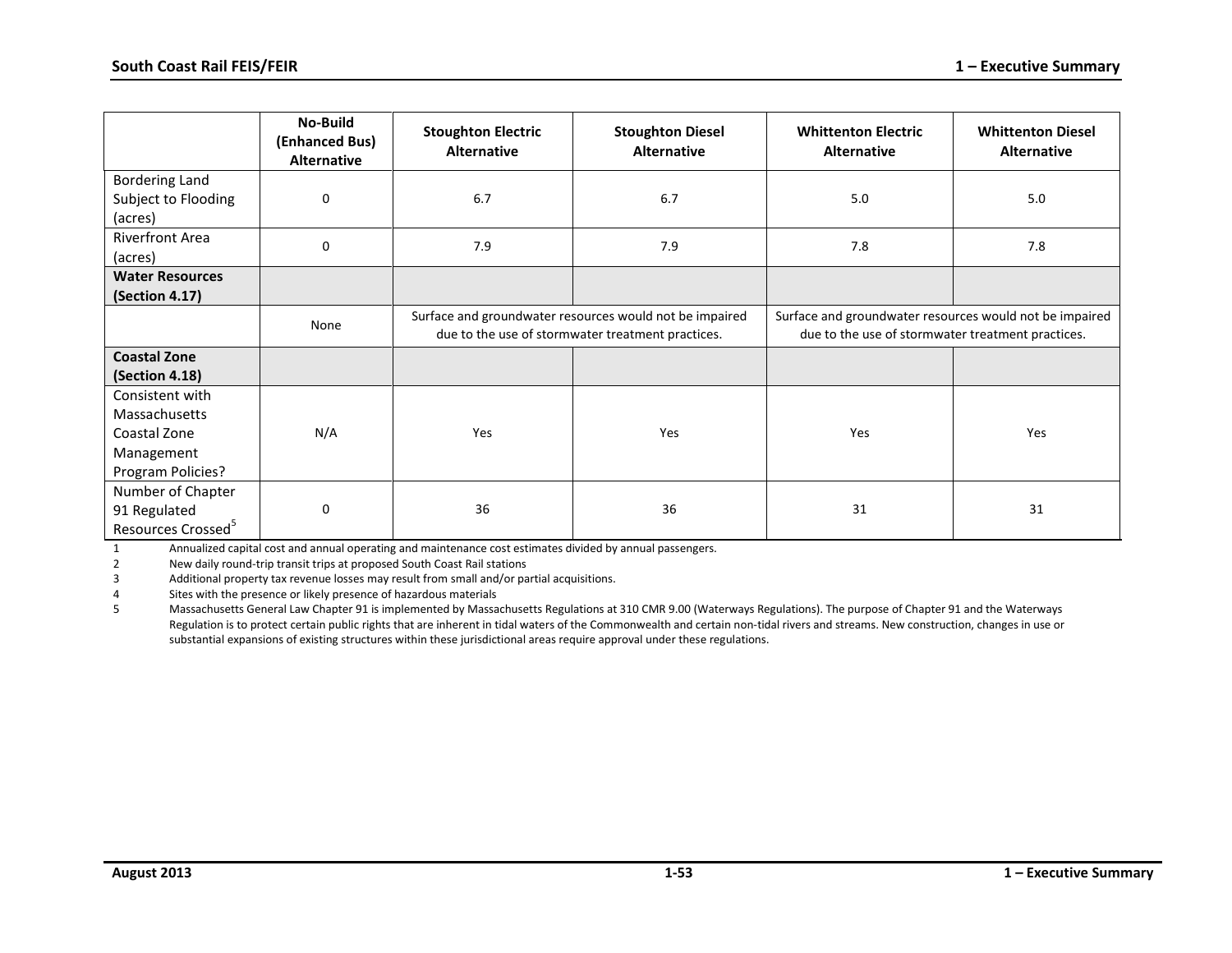|                              |                                                           |                                                   |                                                          | <b>Resource</b>                                         |                                                                                        |                                                                                                             |
|------------------------------|-----------------------------------------------------------|---------------------------------------------------|----------------------------------------------------------|---------------------------------------------------------|----------------------------------------------------------------------------------------|-------------------------------------------------------------------------------------------------------------|
|                              | <b>Land Use</b>                                           | Wetlands                                          | <b>Biodiversity</b>                                      | <b>Protected Open</b><br>Space                          | <b>Air Quality</b>                                                                     | Economy                                                                                                     |
|                              | Conversion of 1,315<br>acres per year                     | No net loss policy                                | 22 acres of land<br>converted per day                    | Protected at<br>average rate of<br>383.7 acres per year | Trend of increasing GHG<br>emissions counteracted<br>by new regulatory<br>requirements | Population: 928,031                                                                                         |
| No-Build Alternative         | 308,371 acres of<br>undeveloped land<br>remaining in 2035 | Mitigation ratios of 1:1<br>to $3:1$              | 116,675 acres of<br>decreased habitat<br>quality in 2035 | 64,795 acres of<br>open space<br>remaining in 2035      | $CO2$ -equivalent emissions<br>to be 80% of 1990 levels<br>by 2050                     | Households: 75,212                                                                                          |
|                              |                                                           | 124,748 acres of<br>wetlands remaining in<br>2035 | 307,813 acres of natural<br>land remaining in 2035       |                                                         | 28,691,855 tpy CO <sub>2</sub><br>emissions in 2035                                    | Jobs: 417,864<br>Business Activity: \$99B<br>Tax Revenue: N/A                                               |
|                              | Conversion of 1,315<br>acres per year                     | No net loss policy                                | 22 acres of land<br>converted per day                    | Protected at<br>average rate of<br>383.7 acres per year | Trend of increasing GHG<br>emissions counteracted<br>by new regulatory<br>requirements | Population: 935,040                                                                                         |
| Scenario 1                   | 307,030 acres of<br>undeveloped land<br>remaining in 2035 | Mitigation ratios of 1:1<br>to $3:1$              | 120,605 acres of<br>decreased habitat<br>quality in 2035 | 64,794 acres of<br>open space<br>remaining in 2035      | $CO2$ -equivalent emissions<br>to be 80% of 1990 levels<br>by 2050                     | Households: 78,016                                                                                          |
| <b>Stoughton Alternative</b> |                                                           | 124,756 acres of<br>wetlands remaining in<br>2035 | 303,883 acres of natural<br>land remaining in 2035       |                                                         | 27,842,309 tpy CO <sub>2</sub><br>emissions in 2035                                    | Jobs: 419,206<br>Business Activity: \$99.5B<br>Tax Revenue:<br>+\$8.5-9.5M (municipal)<br>+\$16-18M (state) |

| Table 1.5-2 |  | <b>Summary of Cumulative Impacts</b> |  |
|-------------|--|--------------------------------------|--|
|-------------|--|--------------------------------------|--|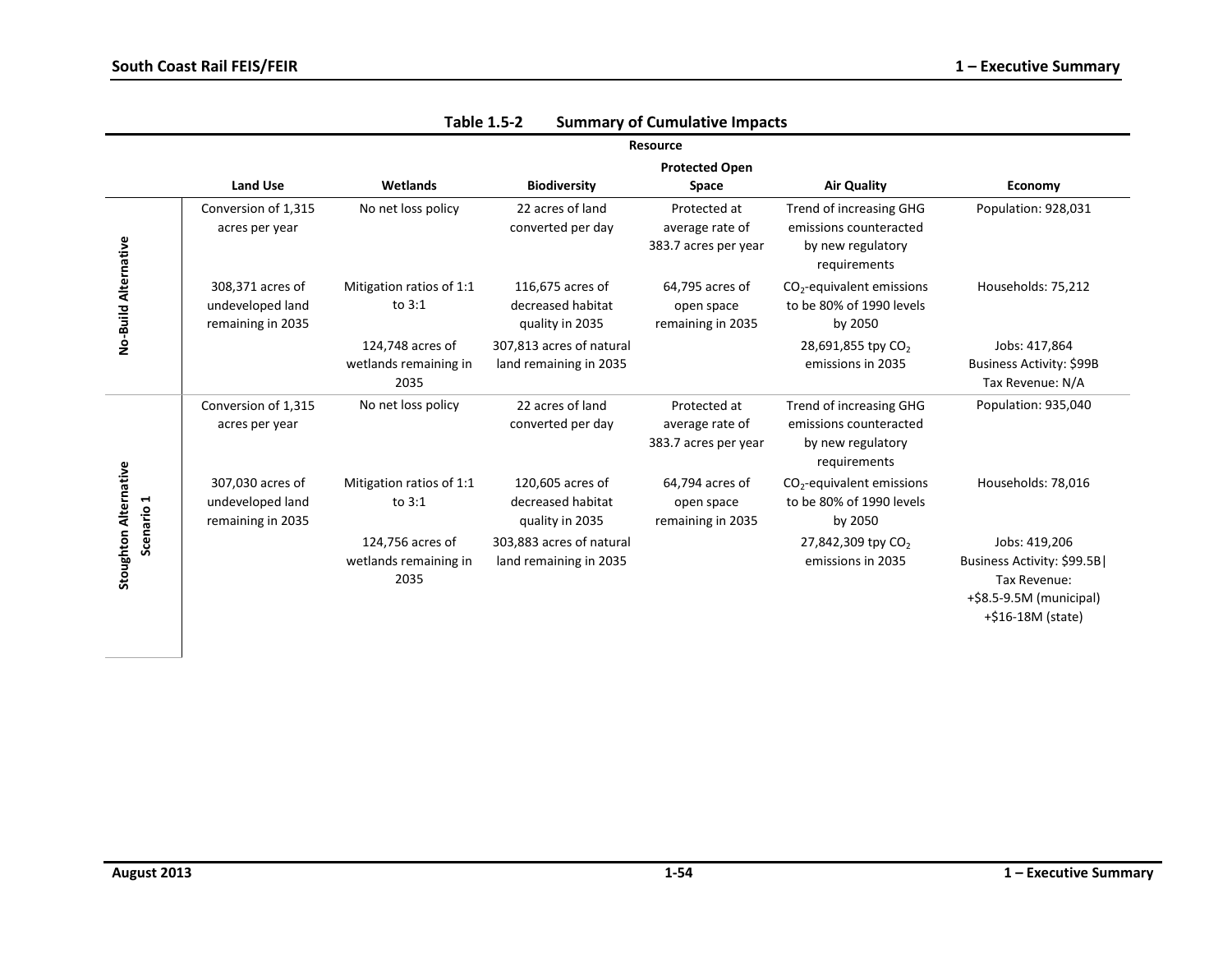|                                                       |                                                                      |                                                              |                                                                   | <b>Resource</b>                                         |                                                                                        |                                                                                                             |
|-------------------------------------------------------|----------------------------------------------------------------------|--------------------------------------------------------------|-------------------------------------------------------------------|---------------------------------------------------------|----------------------------------------------------------------------------------------|-------------------------------------------------------------------------------------------------------------|
|                                                       | <b>Land Use</b>                                                      | Wetlands                                                     | <b>Biodiversity</b>                                               | <b>Protected Open</b><br>Space                          | <b>Air Quality</b>                                                                     | Economy                                                                                                     |
|                                                       | Conversion of 1,315<br>acres per year                                | No net loss policy                                           | 22 acres of land<br>converted per day                             | Protected at<br>average rate of<br>383.7 acres per year | Trend of increasing GHG<br>emissions counteracted<br>by new regulatory<br>requirements | Population: 935,040                                                                                         |
| Scenario 1                                            | 307,045 acres of<br>undeveloped land<br>remaining in 2035            | Mitigation ratios of 1:1<br>to $3:1$                         | 120,595 acres of<br>decreased habitat<br>quality in 2035          | 64,795 acres of<br>open space<br>remaining in 2035      | $CO2$ -equivalent emissions<br>to be 80% of 1990 levels<br>by 2050                     | Households: 78,016                                                                                          |
| <b>Whittenton Alternative</b>                         |                                                                      | 124,754 acres of<br>wetlands remaining in<br>2035            | 303,893 acres of natural<br>land remaining in 2035                |                                                         | 27,842,309 tpy CO <sub>2</sub><br>emissions in 2035                                    | Jobs: 419,206<br>Business Activity: \$99.5B<br>Tax Revenue:<br>+\$8.5-9.5M (municipal)<br>+\$16-18M (state) |
|                                                       | Conversion of 1,315<br>acres per year                                | No net loss policy                                           | 22 acres of land<br>converted per day                             | Protected at<br>average rate of<br>383.7 acres per year | Trend of increasing GHG<br>emissions counteracted<br>by new regulatory<br>requirements | Population: 935,040                                                                                         |
| <b>Stoughton Alternative</b><br>Scenario <sub>2</sub> | 315,583 to 319,259<br>acres of undeveloped<br>land remaining in 2035 | Mitigation ratios of 1:1<br>to $3:1$                         | 58,760 to 75,021 acres<br>of decreased habitat<br>quality in 2035 | >64,794 acres of<br>open space<br>remaining in 2035     | $CO2$ -equivalent emissions<br>to be 80% of 1990 levels<br>by 2050                     | Households: 78,016                                                                                          |
|                                                       |                                                                      | 124,759 to 124,760<br>acres of wetlands<br>remaining in 2035 | 349,331 to 365,592<br>acres of natural land<br>remaining in 2035  |                                                         | <27,842,309 tpy $CO2$<br>emissions in 2035                                             | Jobs: 419,206<br>Business Activity: \$99.5B<br>Tax Revenue:<br>+\$8.5-9.5M (municipal)<br>+\$16-18M (state) |